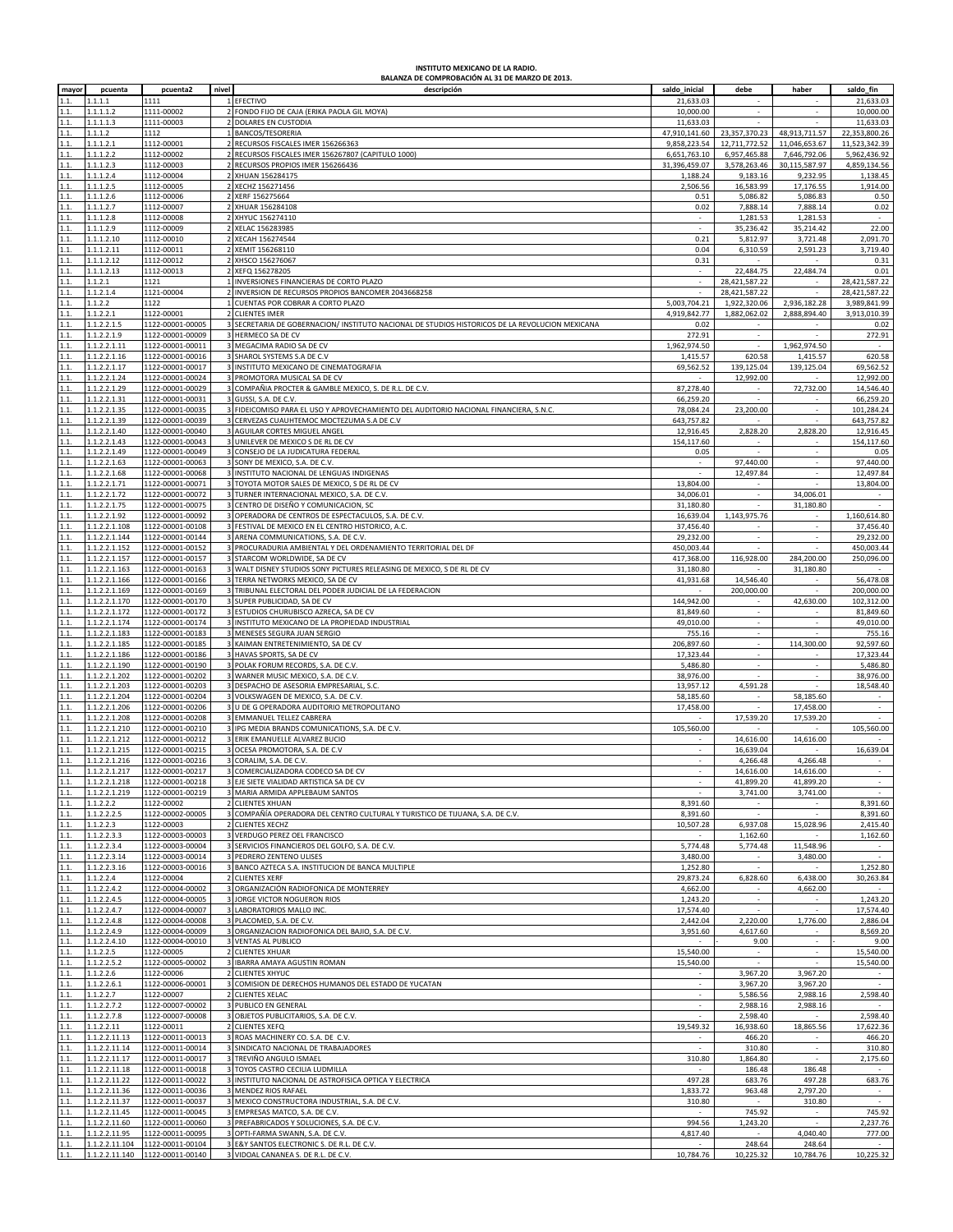| 1.1.           | 1.1.2.3                            | 1123                                                 | 1 DEUDORES DIVERSOS POR COBRAR A CORTO PLAZO                                                                             | 121,240.16                   | 804,810.02               | 771,353.69                        | 154,696.49                   |
|----------------|------------------------------------|------------------------------------------------------|--------------------------------------------------------------------------------------------------------------------------|------------------------------|--------------------------|-----------------------------------|------------------------------|
| 1.1.           | 1.1.2.3.1                          | 1123-00001                                           | 2 DEUDORES DIVERSOS                                                                                                      | 2,227.40                     | 736,472.91               | 625,624.02                        | 113,076.29                   |
| 1.1.           | 1.1.2.3.1.1                        | 1123-00001-00001                                     | 3 TELEFONIA POR CABLE                                                                                                    |                              | 111,675.89               |                                   | 111,675.89                   |
| 1.1.           | 1.1.2.3.1.3                        | 1123-00001-00003                                     | 3 CORPORACION NOVAVISION S.A DE C.V                                                                                      | 827.00                       |                          | 827.00                            |                              |
| 1.1.           | 1.1.2.3.1.4                        | 1123-00001-00004                                     | 3 SEGURO DE VIDA                                                                                                         |                              | 4,171.50                 | 4,171.50                          |                              |
| 1.1.<br>1.1.   | 1.1.2.3.1.20<br>1.1.2.3.1.24       | 1123-00001-00020<br>1123-00001-00024                 | 3 ALDAY NAMGUELU FLOR DEL PILAR<br>3 CRACOVIO ALCANTARA MUNDO                                                            | 1,400.40                     | 24,232.40                | 24,232.40                         | 1,400.40                     |
| 1.1.           | 1.1.2.3.1.25                       | 1123-00001-00025                                     | 3 LEOPOLDO PANTOJA GALLARDO                                                                                              |                              | 187,242.56               | 187,242.56                        | $\sim$                       |
| 1.1.           | 1.1.2.3.1.26                       | 1123-00001-00026                                     | 3 JORGE CONTRERAS VELAZQUEZ                                                                                              |                              | 27,834.20                | 27,834.20                         | $\overline{\phantom{a}}$     |
| 1.1.           | 1.1.2.3.1.27                       | 1123-00001-00027                                     | 3 ARMANDO GRACIA GONZALEZ                                                                                                | $\overline{\phantom{a}}$     | 74,704.00                | 74,704.00                         | $\epsilon$                   |
| 1.1.           | 1.1.2.3.1.28                       | 1123-00001-00028                                     | 3 ARTURO MARTINEZ MEZA                                                                                                   |                              | 198,146.56               | 198,146.56                        | ÷,                           |
| 1.1.           | 1.1.2.3.1.29                       | 1123-00001-00029                                     | 3 ISAAC ORTIZ CHAVEZ                                                                                                     |                              | 78,305.80                | 78,305.80                         | $\overline{\phantom{a}}$     |
| 1.1.           | 1.1.2.3.1.30                       | 1123-00001-00030                                     | 3 EMILIANO JUAREZ VARGAS                                                                                                 | $\sim$                       | 30,160.00                | 30,160.00                         | $\sim$                       |
| 1.1.           | 1.1.2.3.2                          | 1123-00002                                           | 2 VIATICOS A COMPROBAR                                                                                                   | 119,012.76                   | 68,337.11                | 145,729.67                        | 41,620.20                    |
| 1.1.           | 1.1.2.3.2.10102                    | 1123-00002-10102                                     | 3 ESCOBAR GALVEZ MARIO                                                                                                   | 1,427.37                     |                          | 1,427.37                          |                              |
| 1.1.           | 1.1.2.3.2.10113                    | 1123-00002-10113<br>1123-00002-10114                 | 3 BIBIANO HERNANDEZ DEL ANGEL<br>3 VELAZQUEZ LAGUNA ISMAEL                                                               | 5,745.00                     |                          | 5,745.00                          | ÷                            |
| 1.1.<br>1.1.   | 1.1.2.3.2.10114<br>1.1.2.3.2.10145 | 1123-00002-10145                                     | 3 ENRIQUE ASTUDILLO MOYA                                                                                                 | 5,855.00<br>8,725.00         | $\sim$<br>8,725.00       | 5,855.00<br>17,450.00             | $\sim$<br>$\mathcal{L}$      |
| 1.1.           | 1.1.2.3.2.10278                    | 1123-00002-10278                                     | 3 FERNANDO MARTINEZ MONTES                                                                                               | 31,218.06                    |                          | 31,218.06                         | $\omega$                     |
| 1.1.           |                                    | 1.1.2.3.2.10323 1123-00002-10323                     | 3 HERNANDEZ NAVA ELIZABETH                                                                                               | 3,740.00                     |                          | 3,740.00                          | $\sim$                       |
| 1.1.           | 1.1.2.3.2.10400                    | 1123-00002-10400                                     | 3 SONORA PACHECO JOSE ALAIN                                                                                              |                              | 70.00                    |                                   | 70.00                        |
| 1.1.           | 1.1.2.3.2.10442                    | 1123-00002-10442                                     | 3 CHRISTIAN OMAR ARROYO RIVERA                                                                                           | 352.00                       |                          | 352.00                            |                              |
| 1.1.           | 1.1.2.3.2.10973                    | 1123-00002-10973                                     | 3 JOSE LUIS CEDEÑO RUIZ                                                                                                  | 4,745.00                     |                          | 4,745.00                          | ÷,                           |
| 1.1.           |                                    | 1.1.2.3.2.11214 1123-00002-11214                     | 3 JOSE MARIANO SANCHEZ RAMOS                                                                                             | 12,545.00                    | $\sim$                   | 12,545.00                         | ×,                           |
| 1.1.           | 1.1.2.3.2.11275                    | 1123-00002-11275                                     | 3 LUIS VICTOR QUINTERO HERNANDEZ                                                                                         |                              | 9,702.81                 | 3,077.81                          | 6,625.00                     |
| 1.1.           | 1.1.2.3.2.11507                    | 1123-00002-11507                                     | 3 FLORES AGUILAR RICARDO                                                                                                 |                              | 800.00                   | 800.00                            |                              |
| 1.1.           |                                    | 1.1.2.3.2.11509 1123-00002-11509                     | 3 MEDINA RAMIREZ MIGUEL ANGUEL                                                                                           | 1,891.50                     |                          | 1,891.50                          | $\mathcal{L}$                |
| 1.1.<br>1.1.   | 1.1.2.3.2.11662                    | 1.1.2.3.2.11570 1123-00002-11570<br>1123-00002-11662 | 3 IRMA DEL CARMEN CUEVAS RIVERO<br>3 FRANCISCO DOMINGUEZ AVILA                                                           | 3,205.00                     | 5,125.00                 | 3,205.00                          | 5,125.00                     |
| 1.1.           |                                    | 1.1.2.3.2.11848 1123-00002-11848                     | 3 ERIKA PAOLA GIL MOYA                                                                                                   |                              | 7,197.42                 | 7,197.42                          |                              |
| 1.1.           |                                    | 1.1.2.3.2.11939 1123-00002-11939                     | 3 MARTINEZ SILVA OSCAR                                                                                                   | 1,730.00                     |                          | 1,730.00                          | ÷,                           |
| 1.1.           | 1.1.2.3.2.11960                    | 1123-00002-11960                                     | 3 MORENO ARROYO FERNANDO                                                                                                 | 1,755.93                     | 2,295.32                 | 2,283.40                          | 1,767.85                     |
| 1.1.           | 1.1.2.3.2.11977                    | 1123-00002-11977                                     | 3 ALTAMIRANO GARCIA ALEJANDRA                                                                                            | 4,500.00                     |                          | 4,500.00                          |                              |
| 1.1.           | 1.1.2.3.2.11978                    | 1123-00002-11978                                     | 3 MIGUEL ANGEL GONZALEZ LOPEZ                                                                                            | 8,875.00                     |                          | 8,875.00                          |                              |
| 1.1.           | 1.1.2.3.2.11981                    | 1123-00002-11981                                     | 3 ANTONIO RAUL GUTIERREZ GARCIA                                                                                          |                              | 27,200.00                | 2,200.00                          | 25,000.00                    |
| 1.1.           | 1.1.2.3.2.20040                    | 1123-00002-20040                                     | 3 CAMPOS ESPINO MARIA DE LOURDES                                                                                         | 9,144.00                     |                          | 8,144.00                          | 1,000.00                     |
| 1.1.           | 1.1.2.3.2.20111                    | 1123-00002-20111                                     | 3 BELLO QUIROGA CARLOS                                                                                                   | 3,896.00                     |                          | 3,896.00                          |                              |
| 1.1.           |                                    | 1.1.2.3.2.20213 1123-00002-20213                     | 3 OROZCO MARTINEZ ROBERTO                                                                                                | 1,684.18                     | $\sim$                   | 1,684.18                          | $\overline{\phantom{a}}$     |
| 1.1.<br>1.1.   | 1.1.2.3.2.20225<br>1.1.2.3.2.20347 | 1123-00002-20225<br>1123-00002-20347                 | 3 CAZARES QUIROGA ANTONIO<br>3 GARCIA ANGEL REYNA LETICIA                                                                | 2,032.34                     | 5,228.33                 | 5,228.33                          | 2,032.34                     |
| 1.1.           | 1.1.2.3.2.20431                    | 1123-00002-20431                                     | 3 LOPEZ PINTO CESAR ENRIQUE                                                                                              | 1,201.37                     | 1,993.23                 | 3,194.60                          |                              |
| 1.1.           | 1.1.2.3.2.20486                    | 1123-00002-20486                                     | 3 RAMIREZ PATIÑO MIGUEL ANGEL                                                                                            | 0.01                         | $\sim$                   |                                   | 0.01                         |
| 1.1.           | 1.1.2.3.2.20534                    | 1123-00002-20534                                     | 3 ERNESTO MONTES MERINO                                                                                                  | 4,745.00                     |                          | 4,745.00                          |                              |
| 1.1.           | 1.1.2.8                            | 1128                                                 | 1 IMPUESTOS AL VALOR AGREGADO ACREDITABLE                                                                                | 3,478,370.83                 | 1,456,628.15             | 703,315.90                        | 4,231,683.08                 |
| 1.1.           | 1.1.2.8.1                          | 1128-00001                                           | 2 IVA PROVISIONADO 15%                                                                                                   | 1,029,499.61                 |                          | $\sim$                            | 1,029,499.61                 |
| 1.1.           | 1.1.2.8.2                          | 1128-00002                                           | 2 IVA EFECTIVAMENTE PAG 16%                                                                                              | 2,272,992.90                 | 684,703.90               | ÷.                                | 2,957,696.80                 |
| 1.1.           | 1.1.2.8.3                          | 1128-00003                                           | 2 IVA EFECTIVAMENTE PAG 11%                                                                                              | 132,771.03                   | 38,715.44                |                                   | 171,486.47                   |
| 1.1.           | 1.1.2.8.4                          | 1128-00004                                           | 2 IVA PROVISIONADO 16%                                                                                                   | 39,573.23                    | 695,232.04               | 668,498.24                        | 66,307.03                    |
| 1.1.           | 1.1.2.8.5                          | 1128-00005                                           | 2 IVA PROVISIONADO 11%                                                                                                   | 3,534.06                     | 37,976.77                | 34,817.66                         | 6,693.17                     |
| 1.1.<br>1.1.   | 1.1.3.1<br>1.1.3.1.1               | 1131<br>1131-00001                                   | 1 ANTICIPO A PROVEEDORES POR ADQUISICIÓN DE BIENES Y PRESTACIÓN DE SERVICIOS A CORTO PLAZO<br>2 SERVICIO POSTAL MEXICANO | 135,698.14<br>15,117.97      | ×.                       | 110,551.59<br>3,749.00            | 25,146.55<br>11,368.97       |
| 1.1.           | 1.1.3.1.2                          | 1131-00002                                           | 2 CORPORACION NOVAVISION S DE RL                                                                                         | 1,000.00                     |                          |                                   | 1,000.00                     |
| 1.1.           | 1.1.3.1.5                          | 1131-00005                                           | 2 COMISION FEDERAL DE ELECTRICIDAD                                                                                       | 94,717.99                    | $\omega$                 | 94,718.00                         | 0.01                         |
| 1.1.           | 1.1.3.1.7                          | 1131-00007                                           | 2 BANCO SANTANDER (MEXICO) S.A                                                                                           | 12,777.59                    |                          |                                   | 12,777.59                    |
| 1.1.           | 1.1.3.1.8                          | 1131-00008                                           | 2 KATEDRA S.A                                                                                                            | 240.00                       |                          | 240.00                            |                              |
| 1.1.           | 1.1.3.1.9                          | 1131-00009                                           | 2 VIAJES BEDA S.A DE C, V                                                                                                | 5,844.59                     | $\overline{\phantom{a}}$ | 5,844.59                          | $\overline{\phantom{a}}$     |
| 1.1.           | 1.1.3.1.10                         | 1131-00010                                           | 2 COMISION DE SERVICIOS OSCAR TORRES PANCARDO S.A DE C. V                                                                | 6,000.00                     |                          | 6,000.00                          |                              |
| 1.1.           | 1.1.6.1                            | 1161                                                 | 1 ESTIMACIÓNES PARA CUENTAS INCOBRABLES POR DERECHOS A RECIBIR EFECTIVO O EQUIVALE                                       | 1,569,253.76                 | 59,269.04                | 7,625.83                          | 1,517,610.55                 |
| 1.1.           | 1.1.6.1.1                          | 1161-00001                                           | 2 ESTIMACION PARA CUENTAS INCOBRABLES IMER                                                                               | 1,525,268.36                 | 59,269.04                | 3,346.57                          | 1,462,652.75                 |
| 1.1.           | 1.1.6.1.1.1                        | 1161-00001-00001                                     | 3 BCO NAL DEL EJERC FZA ARE                                                                                              | 7,821.45                     | $\sim$                   | $\sim$                            | 7,821.45                     |
| 1.1.<br>1.1.   | 1.1.6.1.1.2<br>1.1.6.1.1.3         | 1161-00001-00002<br>1161-00001-00003                 | 3 LOZA MARQUEZ PRODUCCIONES<br>3 DIF EN MEDIOS DE INF                                                                    | 210,637.68<br>1,616.11       |                          | $\overline{\phantom{a}}$          | 210,637.68<br>1,616.11       |
| 1.1.           | 1.1.6.1.1.4                        | 1161-00001-00004                                     | 3 ORTIZ CUAXIOLA LUIS ROGEL                                                                                              | 912.13                       | $\overline{\phantom{a}}$ | $\sim$                            | 912.13                       |
| 1.1.           | 1.1.6.1.1.7                        | 1161-00001-00007                                     | 3 SRIA DE GOBERNACION                                                                                                    | 25,205.70                    |                          | ÷.                                | 25,205.70                    |
| 1.1.           | 1.1.6.1.1.8                        | 1161-00001-00008                                     | UITGANG MEXICO BY BALTON                                                                                                 | 31,140.64                    |                          | ÷                                 | 31,140.64                    |
|                | 1.1.6.1.1.9                        | 1161-00001-00009                                     | VILLASENOR LOPEZ MA ALLA                                                                                                 | 25,875.00                    |                          |                                   | 25,875.00                    |
| 1.1.           | 1.1.6.1.1.13                       | 1161-00001-00013                                     | 3 INST NAL DE LAS PERS ADUL                                                                                              | 78.57                        | ×                        | $\mathcal{L}_{\mathcal{A}}$       | 78.57                        |
| 1.1.           | 1.1.6.1.1.14                       | 1161-00001-00014                                     | 3 OSORIO CHAVEZ CESAR                                                                                                    | 23,263.75                    |                          |                                   | 23,263.75                    |
| 1.1.           | 1.1.6.1.1.15                       | 1161-00001-00015                                     | 3 WARCOMN PUBLICIDAD                                                                                                     | 99,700.00                    | $\sim$                   |                                   | 99,700.00                    |
| 1.1.<br>1.1.   | 1.1.6.1.1.18<br>1.1.6.1.1.20       | 1161-00001-00018<br>1161-00001-00020                 | 3 CONSEJO DE LA JUDICA FED<br>3 PARTIDO REVOLUCIONARIO                                                                   | 349.33<br>48,300.00          | $\sim$<br>×.             | $\sim$<br>÷.                      | 349.33<br>48,300.00          |
| 1.1.           | 1.1.6.1.1.21                       | 1161-00001-00021                                     | 3 SRIA FINAN GOB EDO/TAMAU                                                                                               | 13,685.00                    |                          |                                   | 13.685.00                    |
| $1.1.$         | 1.1.6.1.1.22                       | 1161-00001-00022                                     | 3 GOBIERNO DEL EDO VERACRUZ                                                                                              | 13,685.00                    | $\hat{\phantom{a}}$      |                                   | 13,685.00                    |
| 1.1.           | 1.1.6.1.1.25                       | 1161-00001-00025                                     | 3 HECTOR JULIAN VELAZQUEZ                                                                                                | 641,958.89                   | ×.                       | $\sim$                            | 641,958.89                   |
| 1.1.           | 1.1.6.1.1.27                       | 1161-00001-00027                                     | 3 HERMECO S. A DE C. V                                                                                                   | 272.91                       | ÷.                       | ÷.                                | 272.91                       |
| 1.1.           | 1.1.6.1.1.29                       | 1161-00001-00029                                     | 3 SINAI PANTOJA PEREZ                                                                                                    | 106,719.10                   |                          |                                   | 106,719.10                   |
| 1.1.           | 1.1.6.1.1.37                       | 1161-00001-00037                                     | 3 PROFEDET                                                                                                               | 131.57                       |                          |                                   | 131.57                       |
| 1.1.           | 1.1.6.1.1.47                       | 1161-00001-00047                                     | 3 VARGAS MENDOZA MARIA DEL PILAR                                                                                         | 3,134.23                     | ×.                       | ÷.                                | 3,134.23                     |
| 1.1.<br>1.1.   | 1.1.6.1.1.50<br>1.1.6.1.1.57       | 1161-00001-00050<br>1161-00001-00057                 | 3 JAGUAR INGENIEROS S.A DE C.V<br>3 DEUTSHE WELL                                                                         | 106,458.06<br>3,346.57       |                          | 3,346.57                          | 106,458.06                   |
| 1.1.           | 1.1.6.1.1.67                       | 1161-00001-00067                                     | 3 OPERADORA DE CENTRO DE ESPECTÁCULOS                                                                                    | 16,639.04                    | 16,639.04                |                                   | $\sim$                       |
| $1.1.$         | 1.1.6.1.1.71                       | 1161-00001-00071                                     | 3 CLEMENTE LOPEZ CLAUDIA                                                                                                 | 6,272.00                     |                          | $\mathcal{L}_{\mathcal{A}}$       | 6,272.00                     |
| 1.1.           | 1.1.6.1.1.73                       | 1161-00001-00073                                     | 3 OPERADORA TRISORA, S.A. DE C.V.                                                                                        | 57,224.07                    | $\sim$                   | $\sim$                            | 57,224.07                    |
| 1.1.           | 1.1.6.1.1.77                       |                                                      |                                                                                                                          |                              |                          |                                   | 37,456.40                    |
| 1.1.           |                                    | 1161-00001-00077                                     | 3 FESTIVAL DE MEXICO EN EL CENTRO HISTORICO                                                                              | 37,456.40                    |                          |                                   |                              |
| 1.1.           | 1.1.6.1.1.78                       | 1161-00001-00078                                     | 3 JUAN SERGIO MENESES SEGURA                                                                                             | 755.16                       |                          | ÷.                                | 755.16                       |
| 1.1.           | 1.1.6.1.1.79                       | 1161-00001-00079                                     | 3 SUPER PUBLICIDAD, SA DE CV                                                                                             | 42,630.00                    | 42,630.00                |                                   |                              |
|                | 1.1.6.1.2                          | 1161-00002                                           | 2 ESTIMACION PARA CUENTAS INCOBRABLES XHUAN                                                                              | 8,391.60                     |                          |                                   | 8,391.60                     |
| 1.1.           | 1.1.6.1.2.1                        | 1161-00002-00001                                     | 3 COMPAÑÍA OPERADORA DEL CENTRO CULTURAL Y TURISTICO DE TIJUANA, S.A. DE C.V.                                            | 8,391.60                     | $\sim$                   | $\sim$                            | 8,391.60                     |
| $1.1.$         | 1.1.6.1.4                          | 1161-00004                                           | 2 ESTIMACION PARA CUENTAS INCOBRABLES XERF                                                                               | 1,243.20                     | $\omega$<br>$\sim$       | $\mathcal{L}_{\mathcal{A}}$<br>×. | 1,243.20                     |
| 1.1.           | 1.1.6.1.4.2                        | 1161-00004-00002<br>1161-00005                       | 3 JORGE VICTOR NOGUERON RIOS                                                                                             | 1,243.20<br>25,625.00        |                          |                                   | 1,243.20                     |
| $1.1.$<br>1.1. | 1.1.6.1.5<br>1.1.6.1.5.1           | 1161-00005-00001                                     | 2 ESTIMACION PARA CUENTAS INCOBRABLES XHUAR<br>3 MASS MEDIA ADVERTISING                                                  | 25,625.00                    | $\sim$                   | 15,540.00                         | 41,165.00<br>25,625.00       |
| 1.1.           | 1.1.6.1.5.2                        | 1161-00005-00002                                     | 3 IBARRA AMAYA AGUSTIN ROMAN                                                                                             |                              |                          | 15,540.00                         | 15,540.00                    |
| 1.1.           | 1.1.6.1.11                         | 1161-00011                                           | 2 ESTIMACION PARA CUENTAS INCOBRABLES XEFQ                                                                               | 8,725.60                     |                          | 4,567.60                          | 4,158.00                     |
| 1.1.           | 1.1.6.1.11.4                       | 1161-00011-00004                                     | 3 ANAYA ORTIZ RODOLFO                                                                                                    | 1,293.60                     | $\sim$                   | 1,293.60                          | $\sim$                       |
| 1.1.           | 1.1.6.1.11.5                       | 1161-00011-00005                                     | 3 DIVERS. Y PROMOC. QUIROGA                                                                                              | 3,274.00                     | $\sim$                   | 3,274.00                          | $\sim$                       |
| 1.1.           | 1.1.6.1.11.7                       | 1161-00011-00007                                     | 3 LAS CERVEZAS MODELO DE SONORA                                                                                          | 4,158.00                     |                          |                                   | 4,158.00                     |
| 1.2.           | 1.2.1.2                            | 1212                                                 | 1 TITULOS Y VALORES A LARGO PLAZO                                                                                        | 235.00                       | ÷                        |                                   | 235.00                       |
| 1.2.           | 1.2.1.2.1                          | 1212-00001                                           | 2 ACCIONES NOTIMEX                                                                                                       | 235.00                       | $\sim$                   | $\sim$                            | 235.00                       |
| 1.2.<br>1.2.   | 1.2.2.1<br>1.2.2.1.1               | 1221<br>1221-00001                                   | 1 DOCUMENTOS POR COBRAR A LARGO PLAZO<br>2 LITIGIOS                                                                      | 1,510,098.25<br>1,510,098.25 | 7,914.17                 |                                   | 1,502,184.08<br>1,502,184.08 |
| 1.2.           | 1.2.2.1.1.1                        | 1221-00001-00001                                     | 3 SRI DE GOBERNACION                                                                                                     | 25,205.70                    | 7,914.17                 | $\sim$                            | 25,205.70                    |
| 1.2.<br>1.2.   | 1.2.2.1.1.2<br>1.2.2.1.1.3         | 1221-00001-00002<br>1221-00001-00003                 | 3 LOZA MARQUEZ RADIOPRODUCC<br>3 CESAR OSORIO CHAVEZ                                                                     | 210,637.68<br>23,263.75      | $\sim$<br>÷.             | ÷.<br>ä,                          | 210,637.68<br>23,263.75      |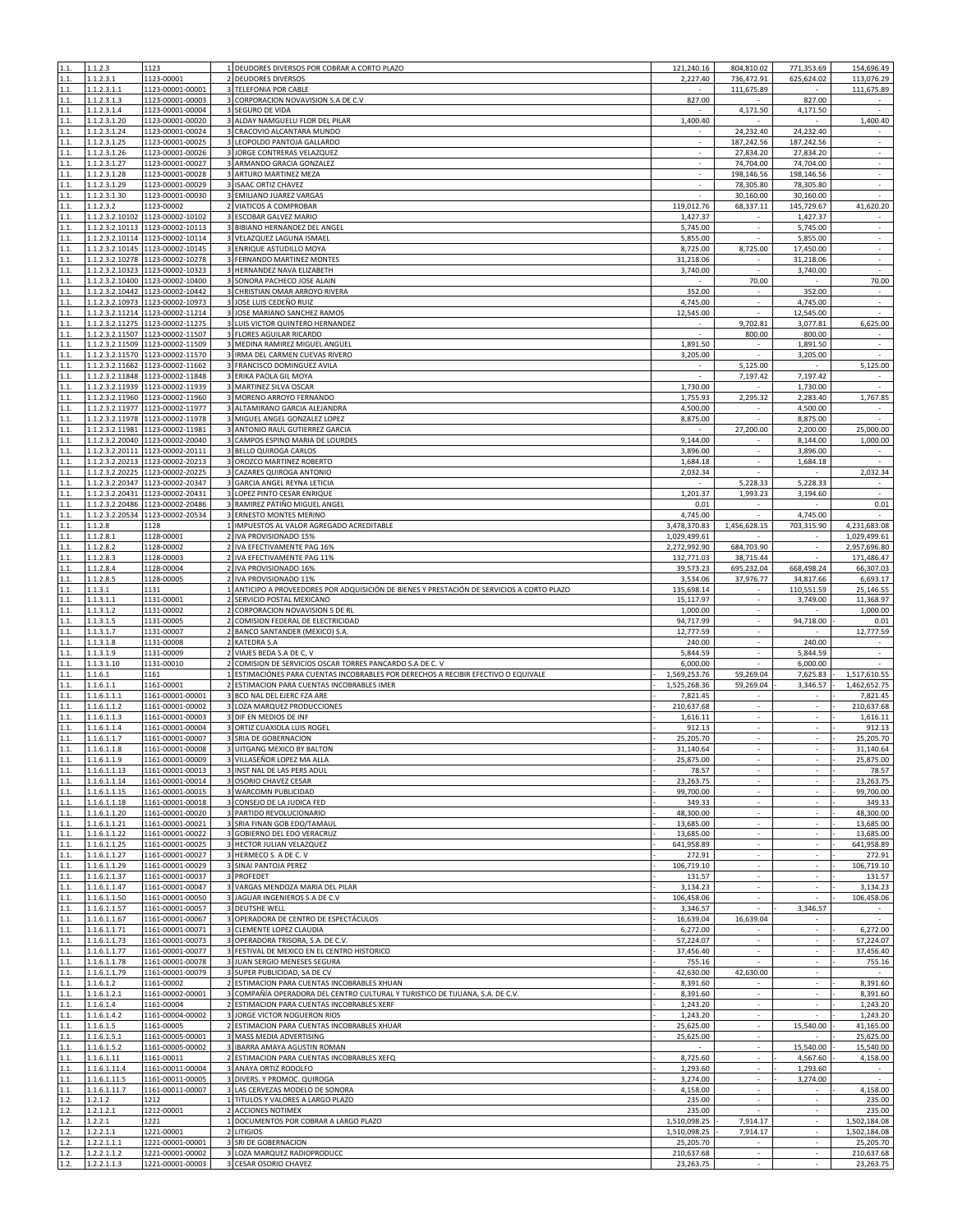| 1.2.         |                      |                                             |                                                                                                  |                               |                                |                                       |                       |
|--------------|----------------------|---------------------------------------------|--------------------------------------------------------------------------------------------------|-------------------------------|--------------------------------|---------------------------------------|-----------------------|
|              | 1.2.2.1.1.4          | 1221-00001-00004                            | 3 P.R. D.                                                                                        | 48,300.00                     |                                |                                       | 48,300.00             |
| 1.2.         | 1.2.2.1.1.5          | 1221-00001-00005                            | <b>3 UITGANG MEX BY BALTOUR</b>                                                                  | 31,140.64                     |                                |                                       | 31,140.64             |
| 1.2.         | 1.2.2.1.1.6          | 1221-00001-00006                            | 3 ORTIZ CUAXILOA LUIS R                                                                          | 912.13                        | $\sim$                         | $\sim$                                | 912.13                |
| 1.2.         | 1.2.2.1.1.7          | 1221-00001-00007                            | 3 SRIA DEL EDO TAMAULIPAS                                                                        | 13,685.00                     | ×.                             | ÷.                                    | 13,685.00             |
| 1.2.         | 1.2.2.1.1.8          | 1221-00001-00008                            | 3 SRIA DEL EDO DE VEACRUZ                                                                        | 13,685.00                     |                                |                                       | 13,685.00             |
| 1.2.         | 1.2.2.1.1.10         | 1221-00001-00010                            | 3 MASS MEDIA ADVERTISING                                                                         | 25,625.00                     |                                |                                       | 25,625.00             |
| 1.2.         | 1.2.2.1.1.11         | 1221-00001-00011                            | 3 WARCOMM PUBLICIDAD                                                                             | 99,700.00                     | ÷.                             | ÷.                                    | 99,700.00             |
| 1.2.         | 1.2.2.1.1.12         | 1221-00001-00012                            | 3 HECTOR JULIAN VELAZQUEZ C                                                                      | 641,958.89                    |                                | ä,                                    | 641,958.89            |
| 1.2.         | 1.2.2.1.1.13         | 1221-00001-00013                            | 3 VILLASEÑOR LOPEZ MA ALLA                                                                       | 25,875.00                     | ÷.                             | ×.                                    | 25,875.00             |
| 1.2.         | 1.2.2.1.1.15         | 1221-00001-00015                            | 3 PROC FED DEFEN P EL TRABA                                                                      | 131.57                        |                                |                                       | 131.57                |
| 1.2.         | 1.2.2.1.1.16         | 1221-00001-00016                            | 3 DIFUSION EN MEDIOS DE INFORMACION S.A DE C.V.                                                  | 1,616.11                      | ×                              | ×.                                    | 1,616.11              |
| 1.2.         | 1.2.2.1.1.17         | 1221-00001-00017                            | 3 CONSEJO DE LA JUDICATURA FEDERAL                                                               | 349.33                        |                                |                                       | 349.33                |
| 1.2.         | 1.2.2.1.1.18         | 1221-00001-00018                            | 3 BANCO NACIONAL DEL EJERCITO FUERZA AERIA Y ARMADA S.N.C                                        | 7,821.45                      |                                |                                       | 7,821.45              |
| 1.2.         | 1.2.2.1.1.19         | 1221-00001-00019                            | 3 INSTITUTO NACIONAL DE LAS PERSONAS ADULTAS MAYORES                                             | 78.57                         | $\sim$                         | $\sim$                                | 78.57                 |
| 1.2.         | 1.2.2.1.1.24         | 1221-00001-00024                            | 3 JAGUAR INGENIEROS CONSTRUCTORES, SA DE CV                                                      | 106,458.06                    | ÷.                             | $\mathcal{L}_{\mathcal{A}}$           | 106,458.06            |
| 1.2.         | 1.2.2.1.1.25         | 1221-00001-00025                            | PANTOJA PEREZ SINAI                                                                              | 154,951.90                    | $\overline{\phantom{a}}$       | $\sim$                                | 154,951.90            |
| 1.2.         | 1.2.2.1.1.26         | 1221-00001-00026                            | MARIA DEL PILAR VARGAS MENDOZA                                                                   | 3,134.23                      | ٠                              | $\overline{\phantom{a}}$              | 3,134.23              |
| 1.2.         | 1.2.2.1.1.28         | 1221-00001-00028                            | 3 CLEMENTE LOPEZ CLAUDIA                                                                         | 6,272.00                      | $\sim$                         | $\sim$                                | 6,272.00              |
| 1.2.         | 1.2.2.1.1.29         | 1221-00001-00029                            | 3 OPERADORA TRISORA, S.A. P.I DE C.V.                                                            | 57,224.07                     |                                |                                       | 57,224.07             |
| 1.2.         | 1.2.2.1.1.30         | 1221-00001-00030                            | 3 DEUTSCHE WELLE                                                                                 | 3,346.57                      | 3,346.57                       |                                       |                       |
|              |                      | 1221-00001-00031                            |                                                                                                  |                               |                                |                                       |                       |
| 1.2.         | 1.2.2.1.1.31         |                                             | 3 ANAYA ORTIZ RODOLFO                                                                            | 1,293.60                      | 1,293.60                       | $\sim$                                | $\epsilon$            |
| 1.2.         | 1.2.2.1.1.32         | 1221-00001-00032                            | 3 DIVERSIONES Y PROMOCIONES QUIROGA, S.A DE C.V.                                                 | 3,274.00                      | 3,274.00                       | ÷.                                    | $\sim$                |
| 1.2.         | 1.2.2.1.1.33         | 1221-00001-00033                            | LAS CERVEZAS MODELO EN SONORA, S.A. DE C.V.                                                      | 4,158.00                      |                                |                                       | 4,158.00              |
| 1.2.         | 1.2.2.9              | 1229                                        | 1 OTROS DERECHOS A RECIBIR EFECTIVO O EQUIVALENTES A LARGO PLAZO                                 | 28, 157, 212. 15              | ÷                              | $\Box$                                | 28, 157, 212. 15      |
| 1.2.         | 1.2.2.9.1            | 1229-00001                                  | 2 IMPUESTO AL VALOR AGREGAO                                                                      | 638,038.86                    | $\sim$                         | $\sim$                                | 638,038.86            |
| 1.2.         | 1.2.2.9.2            | 1229-00002                                  | 2 IVA A FAVOR 2007                                                                               | 2,665,289.00                  | ÷.                             | ×.                                    | 2,665,289.00          |
| 1.2.         | 1.2.2.9.3            | 1229-00003                                  | 2 IVA A FAVOR 2008                                                                               | 1,639,947.89                  |                                |                                       | 1,639,947.89          |
| 1.2.         | 1.2.2.9.4            | 1229-00004                                  | 2 IVA A FAVOR 2009                                                                               | 3,926,871.59                  |                                |                                       | 3,926,871.59          |
| 1.2.         | 1.2.2.9.5            | 1229-00005                                  | 2 IVA A FAVOR 2010                                                                               | 4,793,573.40                  | ÷.                             | ×.                                    | 4,793,573.40          |
| 1.2.         | 1.2.2.9.6            | 1229-00006                                  | 2 IVA A FAVOR 2011                                                                               | 8,258,241.04                  |                                |                                       | 8,258,241.04          |
| 1.2.         |                      |                                             | 2 IVA A FAVOR 2012                                                                               |                               |                                |                                       |                       |
|              | 1.2.2.9.7            | 1229-00007                                  | 1 TERRENOS                                                                                       | 6,235,250.37<br>38,632,448.20 |                                |                                       | 6,235,250.37          |
| 1.2.         | 1.2.3.1              | 1231<br>1231-00001                          | 2 TERRENOS                                                                                       |                               | $\overline{\phantom{a}}$<br>÷. | $\sim$<br>$\mathcal{L}_{\mathcal{A}}$ | 38,632,448.20         |
| 1.2.         | 1.2.3.1.1            |                                             |                                                                                                  | 356,088.40                    |                                |                                       | 356,088.40            |
| 1.2.         | 1.2.3.1.2            | 1231-00002                                  | 2 REEXPRESION DE TERRENOS                                                                        | 702,454.64                    | $\sim$                         | $\sim$                                | 702,454.64            |
| 1.2.         | 1.2.3.1.3            | 1231-00003<br>$\overline{2}$                | <b>TERRENOS DONADOS</b>                                                                          | 6,425,122.98                  | ٠                              |                                       | 6,425,122.98          |
| 1.2.         | 1.2.3.1.4            | 1231-00004                                  | 2 REEXPRESION DE TERRENOS DONADOS                                                                | 30,640,782.18                 | ×                              | ×.                                    | 30,640,782.18         |
| 1.2.         | 1.2.3.1.5            | 1231-00005                                  | <b>TERRENOS GANADOS</b>                                                                          | 508,000.00                    |                                |                                       | 508,000.00            |
| 1.2.         | 1.2.3.3              | 1233                                        | 1 EDIFICIOS NO HABITACIONALES                                                                    | 62,303,353.78                 | $\overline{\phantom{a}}$       |                                       | 62,303,353.78         |
| 1.2.         | 1.2.3.3.1            | 1233-00001                                  | EDIFICIOS Y LOCALES                                                                              | 37, 341, 835. 96              | $\sim$                         | ÷.                                    | 37,341,835.96         |
| 1.2.         | 1.2.3.3.2            | 1233-00002                                  | 2 REEXPRESION DE EDIFICIOS Y LOCALES                                                             | 24,961,517.82                 | $\omega$                       | $\sim$                                | 24,961,517.82         |
| 1.2.         | 1.2.4.1              | 1241                                        | 1 MOBILIARIO Y EQUIPO DE ADMINISTRACIÓN                                                          | 47,508,551.04                 | ÷.                             | $\sim$                                | 47,508,551.04         |
| 1.2.         | 1.2.4.1.1            | 1241-00001                                  | MUEBLES DE OFICINA Y ESTANTERIA                                                                  | 15,234,355.02                 |                                |                                       | 15,234,355.02         |
| 1.2.         | 1.2.4.1.1.1          | 1241-00001-00001                            | 3 MOBILIARIO Y EQUIPO DE OFICINA                                                                 | 7,852,354.94                  | $\sim$                         | $\sim$                                | 7,852,354.94          |
| 1.2.         | 1.2.4.1.1.2          | 1241-00001-00002                            | 3 REEXPRESION DE MOBILIARIO Y EQUIPO DE OFICINA                                                  | 7,380,453.08                  |                                |                                       | 7,380,453.08          |
| 1.2.         | 1.2.4.1.1.3          | 1241-00001-00003                            | 3 MOBILIARIO Y EQUIPO DE OFICINA DEPRECIADOS EN USO                                              | 1,547.00                      |                                |                                       | 1,547.00              |
| 1.2.         | 1.2.4.1.2            | 1241-00002                                  | 2 MUEBLES EXCEPTO DE OFICINA Y ESTANTERIA                                                        | 728,101.64                    | $\sim$                         | $\sim$                                | 728,101.64            |
| 1.2.         | 1.2.4.1.2.1          | 1241-00002-00001                            | 3 MUEBLES EXCEPTO DE OFICINA Y ESTANTERIA                                                        | 728,101.64                    | ÷.                             | ÷.                                    | 728,101.64            |
|              |                      |                                             |                                                                                                  |                               |                                |                                       |                       |
| 1.2.         | .2.4.1.3             | 1241-00003                                  | EQUIPO DE COMPUTO Y DE TECNOLOGIAS DE LA INFORMACION                                             | 31,546,094.38                 | ÷.                             |                                       | 31,546,094.38         |
| 1.2.         | 1.2.4.1.3.1          | 1241-00003-00001<br>3                       | EQUIPO DE COMPUTO                                                                                | 15,840,066.49                 | ٠                              |                                       | 15,840,066.49         |
| 1.2.         | 1.2.4.1.3.2          | 1241-00003-00002                            | 3 REEXPRESION DE EQUIPO DE COMPUTO                                                               | 15,705,760.89                 | $\sim$                         | $\sim$                                | 15,705,760.89         |
| 1.2.         | 1.2.4.1.3.3          | 1241-00003-00003                            | 3 EQUIPO DE COMPUTO DEPRECIADOS EN USO                                                           | 267.00                        | ÷.                             | ×,                                    | 267.00                |
| 1.2.         | 1.2.4.4              | 1244                                        | 1 EQUIPO DE TRANSPORTE                                                                           | 468,995.76                    | ÷.                             | ÷.                                    | 468,995.76            |
| 1.2.         | 1.2.4.4.1            | 1244-00001                                  | 2 VEHICULOS Y EQUIPO TERRESTRE                                                                   | 468,995.76                    | $\overline{\phantom{a}}$       | $\sim$                                | 468,995.76            |
| 1.2.         | 1.2.4.4.1.1          | 1244-00001-00001                            | 3 VEHICULOS Y EQUIPO TERRESTRE                                                                   | 228,869.57                    | ×.                             | ÷.                                    | 228,869.57            |
| 1.2.         | 1.2.4.4.1.2          | 1244-00001-00002                            | 3 REEXPRESION DE VEHICULOS Y EQUIPO TERRESTRE                                                    | 240,084.19                    | $\overline{a}$                 | ÷.                                    | 240,084.19            |
|              |                      |                                             |                                                                                                  |                               |                                |                                       |                       |
|              |                      |                                             |                                                                                                  |                               |                                |                                       |                       |
| 1.2.         | 1.2.4.4.1.3          | 1244-00001-00003                            | 3 VEHICULOS Y EQUIPO TERRESTRE DEPRECIADO EN USO                                                 | 42.00                         | ÷                              | $\sim$                                | 42.00                 |
| 1.2.         | 1.2.4.6              | 1246                                        | 1 MAQUINARIA, OTROS EQUIPOS Y HERRAMIENTAS                                                       | 118,691,694.32                | ×.                             | $\sim$                                | 118,691,694.32        |
| 1.2.         | 1.2.4.6.4            | 1246-00004                                  | 2 SISTEMA DE AIRE ACONDICIONADO, CALEFACCION Y DE REFRIGERACION                                  | 4,247,640.32                  |                                |                                       | 4,247,640.32          |
| 1.2.         | 1.2.4.6.4.1          | 1246-00004-00001                            | 3 AIRES ACONDICIONADOS                                                                           | 4,155,045.83                  | ×.                             | $\sim$                                | 4,155,045.83          |
| 1.2.         | 1.2.4.6.4.2          | 1246-00004-00002                            | 3 REEXPRESION DE AIRES ACONDICIONADOS                                                            | 92,577.49                     |                                |                                       | 92,577.49             |
| 1.2.         | 1.2.4.6.4.3          | 1246-00004-00003                            | 3 AIRES ACONDICIONADOS DEPRECIADOS EN USO                                                        | 17.00                         | ×.                             | ¥.                                    | 17.00                 |
| 1.2.         | 1.2.4.6.5            | 1246-00005                                  | 2 EQUIPO DE COMUNICACIÓN Y TELECOMUNICACION                                                      | 68,609,107.85                 |                                | L.                                    | 68,609,107.85         |
| 1.2.         | 1.2.4.6.5.1          | 1246-00005-00001                            | 3 EQUIPO DE TRANSMISION                                                                          | 65,912,255.37                 |                                |                                       | 65,912,255.37         |
| 1.2.         | 1.2.4.6.5.2          | 1246-00005-00002                            | 3 REEXPRESION DE EQUIPO DE TRANSMISION DEPRECIADO EN USO                                         | 2,696,300.48                  | $\sim$                         | ×.                                    | 2.696.300.48          |
| 1.2.         | 1.2.4.6.5.3          | 1246-00005-00003                            | 3 EQUIPO DE TRANSMISION DEPRECIADO EN USO                                                        | 552.00                        | ×.                             | ×.                                    | 552.00                |
|              | .2.4.6.6             | 1246-00006                                  | EQUIPOS DE GENERACION ELECTRICA, APARATOS Y ACCESORIOS ELECTRICOS                                | 4,195,993.39                  |                                |                                       | 4,195,993.39          |
| 1.2.         | 1.2.4.6.6.1          | 1246-00006-00001                            | 3 MAQUINARIA Y EQUIPO ELECTRICO                                                                  | 4,025,356.41                  |                                |                                       | 4,025,356.41          |
| 1.2.         | 1.2.4.6.6.2          | 1246-00006-00002                            | 3 REEXPRESION DE MAQUINARIA Y EQUIPO ELECTRICO DEPRECIADO EN USO                                 | 170,441.98                    | ×                              | ÷.                                    | 170,441.98            |
| 1.2.         | 1.2.4.6.6.3          | 1246-00006-00003                            | 3 MAQUINARIA Y EQUIPO ELECTRICO DEPRECIADO EN USO                                                | 195.00                        |                                |                                       | 195.00                |
| 1.2.         | 1.2.4.6.9            | 1246-00009                                  | 2 OTROS EQUIPOS                                                                                  | 41,638,952.76                 | ÷                              |                                       | 41,638,952.76         |
| 1.2.         | 1.2.4.6.9.1          | 1246-00009-00001                            | 3 EQUIPO TECNICO Y DE GRABACION                                                                  | 27,045,616.87                 | $\sim$                         | $\sim$                                | 27,045,616.87         |
|              | 1.2.4.6.9.2          | 1246-00009-00002                            |                                                                                                  | 14,592,506.89                 |                                |                                       |                       |
| 1.2.         |                      |                                             | 3 REEXPRESION DE EQUIPO TECNICO Y DE GRABACION DEPRECIADO EN USO                                 |                               |                                |                                       | 14,592,506.89         |
| 1.2.         | 1.2.4.6.9.3          | 1246-00009-00003                            | EQUIPO TECNICO Y DE GRABACION DEPRECIADO EN USO                                                  | 829.00                        |                                |                                       | 829.00                |
| 1.2.         | 1.2.6.1              | 1261                                        | DEPRECIACIÓN ACUMULADA DE BIENES INMUEBLES                                                       | 32,398,734.04                 | $\hat{\phantom{a}}$            |                                       | 32,398,734.04         |
| 1.2.         | 1.2.6.1.1            | 1261-00001                                  | 2 DEPRECIACION ACUMULADA DE EDIFICIO Y LOCALES                                                   | 32,398,734.04                 | $\sim$                         | $\sim$                                | 32,398,734.04         |
| 1.2.         | 1.2.6.1.1.1          | 1261-00001-00001                            | 3 DEPRECIACION ACUMULADA DE EDIFICIO Y LOCALES (VALOR HISTORICO)                                 | 15,444,334.99                 |                                |                                       | 15,444,334.99         |
| 1.2.         | 1.2.6.1.1.2          | 1261-00001-00002                            | 3 REEXPRESION DE LA DEPRECIACION ACUMULADA DE EDIFICIOS Y LOCALES                                | 16,954,399.05                 | $\omega$                       |                                       | 16,954,399.05         |
| 1.2.         | 1.2.6.3              | 1263                                        | 1 DEPRECIACIÓN ACUMULADA DE BIENES MUEBLES                                                       | 94,733,172.83                 | $\sim$                         | $\sim$                                | 94,733,172.83         |
| 1.2.         | 1.2.6.3.1            | 1263-00001                                  | 2 DEPRECIACION ACUMULADA DE MOBILIARIO Y EQUIPO DE ADMINISTRACION                                | 9,757,059.10                  | ×.                             | $\sim$                                | 9,757,059.10          |
| 1.2          | 1.2.6.3.1.1          | 1263-00001-00001                            | DEPRECIACION ACUMULADA DE MOBILIARIO Y EQUIPO DE ADMINISTRACION (VALOR HISTORICO                 | 4,748,457.53                  |                                |                                       | 4,748,457.53          |
| 1.2.         | 1.2.6.3.1.2          | 1263-00001-00002                            | 3 (REEXPRESION DE LA DEPRECIACION ACUMULADA DE MUEBLES DE OFICINA Y ESTANTERIA)                  | 5,008,601.57                  | $\hat{\phantom{a}}$            |                                       | 5,008,601.57          |
| 1.2.         | 1.2.6.3.2            | 1263-00002                                  | 2 DEPRECIACION ACUMULADA DE EQUIPO DE COMPUTO Y TECNOLOGIAS DE LA INFORMACION                    | 30,887,838.30                 | $\sim$                         | $\sim$                                | 30,887,838.30         |
| 1.2.         | 1.2.6.3.2.1          | 1263-00002-00001                            | DEPRECIACION ACUMULADA DE EQUIPO DE COMPUTO Y TECNOLOGIAS DE LA INFORMACION (VAL                 | 15,182,077.41                 | ÷.                             |                                       | 15,182,077.41         |
| 1.2.         | 1.2.6.3.2.2          | $\overline{\mathbf{3}}$<br>1263-00002-00002 | (REEXPRESION DE LA DEPRECIACION ACUMULADA DEL EQUIPO DE COMPUTO Y TECNOLOGIAS DE                 | 15,705,760.89                 | $\sim$                         | $\mathcal{L}_{\mathcal{A}}$           | 15,705,760.89         |
| 1.2.         | 1.2.6.3.3            | 1263-00003<br>$\overline{2}$                | DEPRECIACION ACUMULADA DE EQUIPO DE TRANSPORTE                                                   | 468,953.74                    | $\blacksquare$                 |                                       | 468,953.74            |
| 1.2.         | 1.2.6.3.3.1          | 1263-00003-00001                            | 3 DEPRECIACION ACUMULADA DE EQUIPO DE TRANSPORTE (VALOR HISTORICO)                               | 228,869.57                    | ×.                             | ÷.                                    | 228,869.57            |
| 1.2.         | 1.2.6.3.3.2          | 1263-00003-00002                            | (REEXPRESION DE LA DEPRECIACION ACUMULADA DE AUTOMOVILES Y EQUIPO TERRESTRE)                     | 240,084.17                    |                                |                                       | 240,084.17            |
| 1.2.         | 1.2.6.3.4            | 1263-00004                                  | 2 DEPRECIACION ACUMULADA DE AIRE ACONDICIONADO, CALEFACCION Y D EREFRIGERACION                   | 380,174.25                    |                                |                                       | 380,174.25            |
| 1.2.         | 1.2.6.3.4.1          | 1263-00004-00001                            | 3 DEPRECIACION ACUMULADA DE AIRE ACONDICIONADO, CALEFACCION Y DE REFRIGERACION (VA               | 287,596.76                    | $\overline{\phantom{a}}$       | $\sim$                                | 287,596.76            |
| 1.2.         | 1.2.6.3.4.2          | 1263-00004-00002                            | 3 REEXPRESION DE LA DEPRECIACION ACUMULADA DE AIRE ACONDICIONADO CALEFACCION Y DE REFRIGERACION. | 92,577.49                     | ÷.                             |                                       | 92,577.49             |
| 1.2.         | 1.2.6.3.5            | 1263-00005                                  | 2 DEPRECIACION ACUMULADA DE EQUIPOS DE GENERACION ELECTRICA, APARATOS Y ACCESORIOS               | 1,300,333.34                  | $\sim$                         | $\mathcal{L}_{\mathcal{A}}$           | 1,300,333.34          |
|              |                      |                                             |                                                                                                  |                               |                                |                                       |                       |
| 1.2.         | 1.2.6.3.5.1          | 1263-00005-00001                            | DEPRECIACION ACUMULADA DE EQUIPOS DE GENERACION ELECTRICA, APARATOS Y ACCESORIOS                 | 1,131,800.78                  | ×                              | $\sim$                                | 1,131,800.78          |
| 1.2.         | 1.2.6.3.5.2          | 1263-00005-00002                            | 3 (REEXPRESION DE LA DEPRECIACION ACUMULADA DE EQUIPOS DE GENERACION ELECTRICA, AP               | 168,532.56                    |                                |                                       | 168,532.56            |
| 1.2.         | 1.2.6.3.6            | 1263-00006                                  | 2 DEPRECIACION ACUMULADA DE EQUIPO DE COMUNICACIÓN Y TELECOMUNICACION                            | 20,139,228.96                 |                                |                                       | 20,139,228.96         |
| 1.2.         | 1.2.6.3.6.1          | 1263-00006-00001                            | 3 DEPRECIACION ACUMULADA DE EQUIPO DE COMUNICACIÓN Y TELECOMUNICACION (VALOR HISTO               | 17,442,928.47                 |                                |                                       | 17,442,928.47         |
| 1.2.         | 1.2.6.3.6.2          | 1263-00006-00002                            | 3 (REEXPRESION DE LA DEPRECIACION ACUMULADA DEL EQUIPO DE COMUNICACION Y TELECOMUN               | 2,696,300.49                  | $\sim$                         | $\sim$                                | 2,696,300.49          |
| 1.2.         | 1.2.6.3.7            | 1263-00007                                  | 2 DEPRECIACION ACUMULADA DE OTROS EQUIPOS (EQUIPO TECNICO Y GRABACION)                           | 31,799,585.14                 |                                |                                       | 31,799,585.14         |
| 1.2.         | 1.2.6.3.7.1          | 1263-00007-00001                            | DEPRECIACION ACUMULADA DE OTROS EQUIPOS (EQUIPO TECNICO Y GRABACION) (VALOR HIS                  | 17,247,658.26                 | ÷.                             |                                       | 17,247,658.26         |
| 1.2.         | 1.2.6.3.7.2          | 1263-00007-00002<br>$\overline{3}$          | (REEXPRESION DE LA DEPRECIACION ACUMULADA DE OTROS EQUIPOS (EQUIPO TECNICO Y GRA                 | 14,551,926.88                 |                                |                                       | 14,551,926.88         |
| 1.2.         | 1.2.7.3              | 1273                                        | 1 GASTOS PAGADOS POR ADELANTADO A LARGO PLAZO                                                    | 51,985.16                     | 41,570.98                      | 4,171.50                              | 89,384.64             |
| 1.2.         | 1.2.7.3.2            | 1273-00002                                  | 2 SEGUROS BANORTE GENERALI                                                                       | 51,985.16                     |                                | 4,171.50                              | 47,813.66             |
| 1.2.         | 1.2.7.3.4            | 1273-00004                                  | 2 GRUPO NACIONAL PROVINCIAL NS. A. B (GNP)                                                       |                               | 41,570.98                      |                                       | 41,570.98             |
| 2.1.<br>2.1. | 2.1.1.1<br>2.1.1.1.1 | 2111<br>2111-00001                          | 1 SERVICIOS PERSONALES POR PAGAR A CORTO PLAZO<br>2 SUELDOS POR PAGAR                            | 49,309.59<br>3,777.64         | 5,913,019.63<br>4,640,773.95   | 5,904,369.77<br>4,640,773.95          | 40,659.73<br>3,777.64 |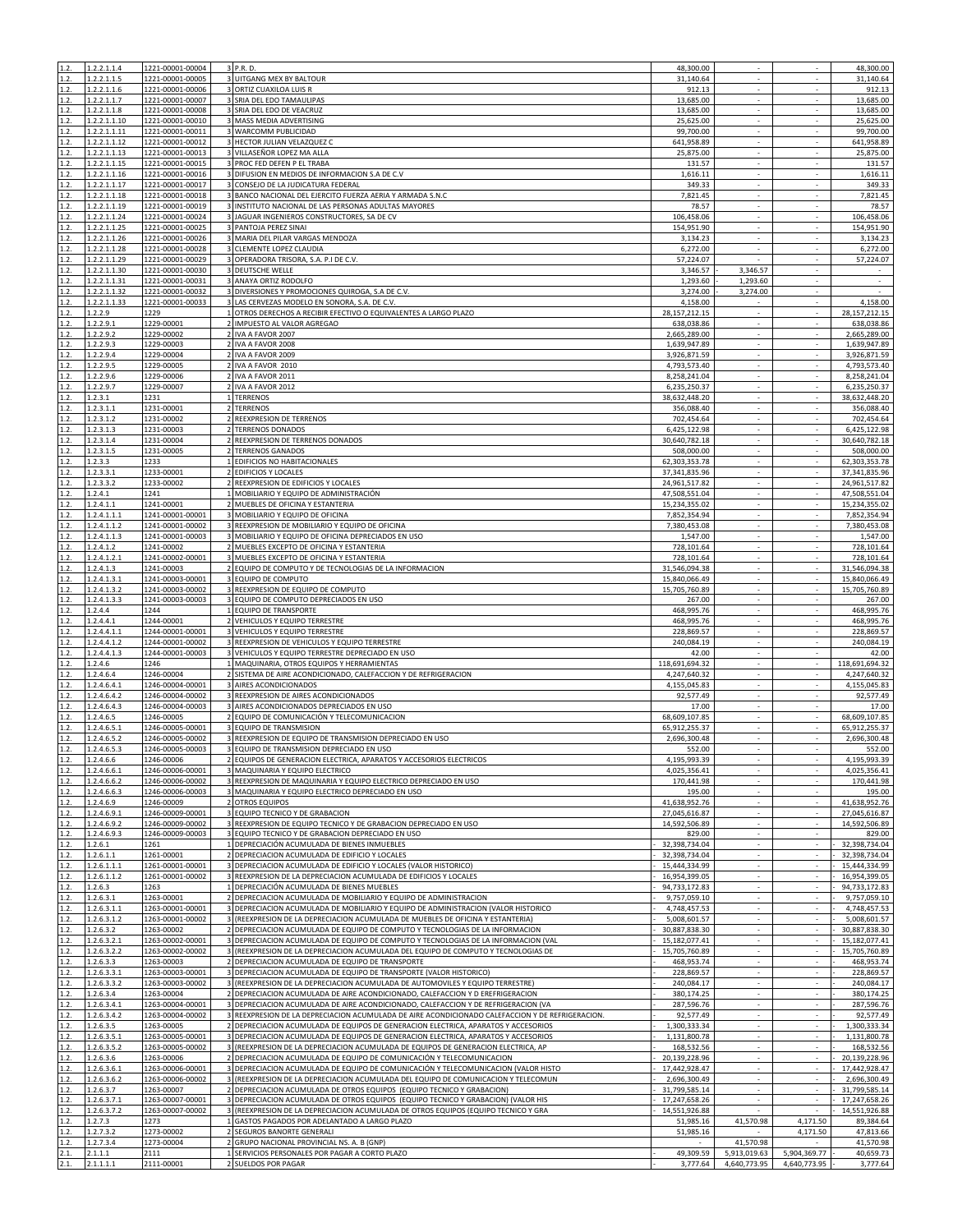|      | 2.1.1.1.1.1     | 2111-00001-00001                 | 3 SUELDOS POR PAGAR PERSONAL BASE                                   |                          | 3,221,781.47       | 3,221,781.47       |                          |
|------|-----------------|----------------------------------|---------------------------------------------------------------------|--------------------------|--------------------|--------------------|--------------------------|
| 2.1. | 2.1.1.1.1.2     | 2111-00001-00002                 | 3 SUELDOS POR PAGAR PERSONAL ASIMILABLE                             |                          | 474,172.16         | 474,172.16         | $\omega$                 |
| 2.1. | 2.1.1.1.1.3     | 2111-00001-00003                 | 3 SUELDOS POR PAGAR PERSONAL TIJUANA XHUAN                          | $\sim$                   | 128,781.71         | 128,781.71         | $\sim$                   |
| 2.1. | 2.1.1.1.1.4     | 2111-00001-00004                 | 3 SUELDOS POR PAGAR PERSONAL CHIAPA DE CORZO XECHZ                  | ×                        | 116,235.50         | 116,235.50         | $\sim$                   |
| 2.1. | 2.1.1.1.1.5     | 2111-00001-00005                 | 3 SUELDOS POR PAGAR PERSONAL CD. ACUÑA XERF                         |                          | 92,825.26          | 92,825.26          | $\sim$                   |
| 2.1. | 2.1.1.1.1.6     | 2111-00001-00006                 | 3 SUELDOS POR PAGAR PERSONAL CD. JUAREZ XHUAR                       |                          | 83,086.67          | 83,086.67          | $\overline{\phantom{a}}$ |
| 2.1. | 2.1.1.1.1.7     | 2111-00001-00007                 | 3 SUELDOS POR PAGAR PERSONAL MERIDA XHYUC                           | $\sim$                   | 121,624.51         | 121,624.51         | $\epsilon$               |
| 2.1. | 2.1.1.1.1.8     | 2111-00001-00008                 | 3 SUELDOS POR PAGAR PERSONAL LAZARO CARDENAS XELAC                  |                          | 98,261.14          | 98,261.14          | ÷.                       |
| 2.1. | 2.1.1.1.1.9     | 2111-00001-00009                 | SUELDOS POR PAGAR PERSONAL CACAHUATAN XECAH                         |                          | 77,349.28          | 77,349.28          | $\sim$                   |
|      |                 | 2111-00001-00010                 | SUELDOS POR PAGAR PERSONAL COMITAN XEMIT                            |                          | 73,326.41          |                    |                          |
| 2.1. | 2.1.1.1.1.10    |                                  |                                                                     |                          |                    | 73,326.41          | $\overline{\phantom{a}}$ |
| 2.1. | 2.1.1.1.1.11    | 2111-00001-00011                 | 3 SUELDOS POR PAGAR PERSONAL SALINA CRUZ XHSCO                      | ×                        | 54,438.45          | 54,438.45          | $\epsilon$               |
| 2.1. | 2.1.1.1.1.12    | 2111-00001-00012                 | 3 SUELDOS POR PAGAR PERSONAL CANANEA XEFQ                           |                          | 98,891.39          | 98,891.39          |                          |
| 2.1. | 2.1.1.1.1.15    | 2111-00001-00015                 | 3 RETROACTIVO PERSONAL BAJA                                         | 3,777.64                 |                    |                    | 3,777.64                 |
| 2.1. | 2.1.1.1.4       | 2111-00004                       | 2 SEGURIDAD SOCIAL Y SEGUROS POR PAGAR A CORTO PLAZO                | 45,531.95                | 1,272,245.68       | 1,263,595.82       | 36,882.09                |
| 2.1. | 2.1.1.1.4.1     | 2111-00004-00001                 | 3 APORTACION AL ISSSTE 9.970%                                       | 0.09                     | 326,464.21         | 326,464.13         | 0.17                     |
| 2.1. | 2.1.1.1.4.2     | 2111-00004-00002                 | SAR APORTACION IMSS CENSATIA Y VEJEZ                                |                          | 63,111.49          | 63,111.49          | $\sim$                   |
| 2.1. | 2.1.1.1.4.3     | 2111-00004-00003                 | 3 APORTACION 2% S.A.R.                                              |                          | 161,182.76         | 161,182.76         | $\bar{\gamma}$           |
| 2.1. | 2.1.1.1.4.4     | 2111-00004-00004                 | 3 APORTACION 5% INFONAVIT SAR                                       | $\sim$                   | 82,403.45          | 82,403.45          | $\sim$                   |
| 2.1. | 2.1.1.1.4.5     | 2111-00004-00005                 | 3 APORTACION 5% S.A.R. FOVISSSTE APARTADO B                         |                          | 328,685.50         | 328,685.50         |                          |
| 2.1. | 2.1.1.1.4.6     | 2111-00004-00006                 | 3 APORTACION I. M. S. S.                                            |                          | 77,467.74          | 77,467.74          | $\sim$                   |
| 2.1. | 2.1.1.1.4.7     | 2111-00004-00007                 | 3 APORTACION SEG CESANT PATRON 3.175% ISSSTE                        | $\sim$                   | 208,716.07         | 208,716.07         | $\epsilon$               |
| 2.1. | 2.1.1.1.4.9     | 2111-00004-00009                 | 3 STIR GASTOS SOCIALES                                              | ×                        | 2,771.70           | 2,771.70           | $\sim$                   |
|      | 2.1.1.1.4.11    | 2111-00004-00011                 | STIR DESPLAZAMIENTOS                                                |                          | 900.00             | 900.00             |                          |
|      |                 |                                  | 3 APORTACION AHORRO SOLIDARIO GOBIERNO                              |                          |                    |                    | 36,882.26                |
| 2.1. | 2.1.1.1.4.12    | 2111-00004-00012                 |                                                                     | 45,532.04                | 17,842.76          | 9,192.98           |                          |
| 2.1. | 2.1.1.1.4.14    | 2111-00004-00014                 | 3 STIRT GASTOS DE CONTRATACION                                      |                          | 2,700.00           | 2,700.00           |                          |
| 2.1. | 2.1.1.2         | 2112                             | 1 PROVEEDORES POR PAGAR A CORTO PLAZO                               | 95,393.70                | 4,984,559.12       | 5,194,719.72       | 305,554.30               |
| 2.1. | 2.1.1.2.1       | 2112-00001                       | 2 PROVEEDORES BIENES                                                | 95,393.70                | 3,170,384.76       | 3,346,965.53       | 271,974.47               |
| 2.1. |                 | 2.1.1.2.1.11968 2112-00001-11968 | 3 BERMUDEZ DEL PRADO GUSTAVO MANUEL                                 |                          | 365.00             | 365.00             |                          |
| 2.1. |                 | 2.1.1.2.1.30002 2112-00001-30002 | 3 COMISION FEDERAL DE ELECTRICIDAD                                  |                          | 800,850.01         | 800,850.01         | $\sim$                   |
| 2.1. |                 | 2.1.1.2.1.30082 2112-00001-30082 | 3 BIKLIN, S. DE R.L. DE C.V.                                        |                          | 805.01             | 805.01             | $\sim$                   |
| 2.1. |                 | 2.1.1.2.1.30088 2112-00001-30088 | 3 COMISION ESTATAL DEL AGUA                                         |                          | 154.50             | 154.50             | $\overline{\phantom{a}}$ |
| 2.1. |                 | 2.1.1.2.1.30094 2112-00001-30094 | CORPORACION DE ASESORIA EN PROTECCION SENTRY, S. DE R.L. DE C.V.    | $\sim$                   | 33,078.00          | 33,078.00          | $\epsilon$               |
| 2.1. | 2.1.1.2.1.30096 | 2112-00001-30096                 | CORPORACION NOVAVISION, S. DE R.L. DE C.V.                          |                          | 1,917.00           | 1,917.00           | $\sim$                   |
| 2.1. |                 | 2.1.1.2.1.30105 2112-00001-30105 | EDITORIAL VUELTA S.A. DE C.V<br>3                                   |                          | 500.00             | 500.00             | $\sim$                   |
| 2.1. |                 | 2.1.1.2.1.30115 2112-00001-30115 | FUMICAM S.A DE C. V<br>3                                            |                          | 11,484.00          | 11,484.00          |                          |
|      |                 |                                  |                                                                     | ×                        |                    |                    |                          |
| 2.1. |                 | 2.1.1.2.1.30118 2112-00001-30118 | 3 GARCIA BERMUDEZ VICTOR                                            |                          | 4,055.20           | 8,110.40           | 4,055.20                 |
| 2.1. |                 | 2.1.1.2.1.30121 2112-00001-30121 | GOBIERNO DEL DISTRITO FEDERAL                                       |                          | 22,611.00          | 22,611.00          |                          |
| 2.1. |                 | 2.1.1.2.1.30130 2112-00001-30130 | 3 GUIDO DIAZ YANETH                                                 | 5,970.06                 | 5,970.06           | 5,970.06           | 5,970.06                 |
| 2.1. |                 | 2.1.1.2.1.30140 2112-00001-30140 | 3 KT SERVICIO ANAYA S.A. DE C.V                                     |                          | 1,232.00           | 1,232.00           | $\epsilon$               |
| 2.1. |                 | 2.1.1.2.1.30159 2112-00001-30159 | 3 MATC DIGITAL S DE R.L DE C. V                                     | ×.                       | 417,600.00         | 417,600.00         | $\epsilon$               |
| 2.1. |                 | 2.1.1.2.1.30163 2112-00001-30163 | 3 LUGO FUCUY MIGUEL                                                 | ×                        | 463.97             | 463.97             | $\sim$                   |
| 2.1. |                 | 2.1.1.2.1.30172 2112-00001-30172 | 3 VEGA MONTERO HERNAN                                               |                          | 43,584.82          | 43,584.82          |                          |
| 2.1. |                 | 2.1.1.2.1.30198 2112-00001-30198 | 3 PREVENCION APLICADA S. DE R.L.                                    | 10,339.65                | 10,339.65          | 10,507.91          | 10,507.91                |
| 2.1. |                 | 2.1.1.2.1.30215 2112-00001-30215 | 3 SAPAM DE CHIAPA DE CORZO, CHIAPAS                                 |                          | 25.00              | 25.00              |                          |
| 2.1. |                 | 2.1.1.2.1.30223 2112-00001-30223 | 3 TELEFONOS DE MEXICO, S.A. DE C.V.                                 |                          | 153,576.90         | 153,576.90         | $\overline{\phantom{a}}$ |
| 2.1. |                 | 2.1.1.2.1.30224 2112-00001-30224 | 3 BALDERRAMA ECHANIZ OSCAR                                          | $\sim$                   | 602.73             | 602.73             | $\epsilon$               |
| 2.1. |                 | 2.1.1.2.1.30225 2112-00001-30225 | 3 TELEFONOS DEL NOROESTE, S.A. DE C.V.                              | ×                        | 2,127.00           | 2,127.00           | ×                        |
|      |                 |                                  |                                                                     |                          |                    |                    |                          |
| 2.1. | 2.1.1.2.1.30313 | 2112-00001-30313                 | CAMARA NACIONAL DE LA INDUSTRIA DE LA RADIO Y TELEVISION            |                          | 91,031.45          | 91,031.45          |                          |
| 2.1. |                 | 2.1.1.2.1.30317 2112-00001-30317 | CAMPOS BOLAÑOS MIGUEL                                               | 56,052.08                |                    |                    | 56,052.08                |
| 2.1. |                 | 2.1.1.2.1.30368 2112-00001-30368 | 3 INVESTIGACION Y DESARROLLO DE PROYECTOS, S.C.                     |                          | 13,920.00          | 13,920.00          |                          |
| 2.1. |                 | 2.1.1.2.1.30374 2112-00001-30374 | 3 CISNEROS VALDEZ PROTECCION Y TECNOLOGIA, S.A. DE C.V.             |                          | 7,313.27           | 7,313.27           | $\epsilon$               |
| 2.1. |                 | 2.1.1.2.1.30420 2112-00001-30420 | COMISION ESTATAL DE SERVICIOS PUBLICOS DE TIJUANA<br>3 <sup>1</sup> |                          | 4,512.20           | 4,512.20           | $\sim$                   |
| 2.1. |                 | 2.1.1.2.1.30439 2112-00001-30439 | 3 COMUNICACIÓN NEXTEL DE MEXICO S.A DE C.V                          | $\overline{\phantom{a}}$ | 33,413.87          | 33,413.87          | $\sim$                   |
| 2.1. |                 | 2.1.1.2.1.30446 2112-00001-30446 | 3 PEÑA TESTA ABRAHAM SAMUEL                                         | ×                        | 7,773.35           | 7,773.35           | $\sim$                   |
| 2.1. |                 | 2.1.1.2.1.30450 2112-00001-30450 | CONTRERAS BUSTOS MARIA EUGENIA ROSALVA                              |                          | 611.11             | 611.11             | $\sim$                   |
| 2.1. |                 | 2.1.1.2.1.30505 2112-00001-30505 | 3 SASTRE DE LA RIVA Y ASOCIADOS S.C.                                |                          | 8,700.00           | 8,700.00           | $\sim$                   |
| 2.1. |                 | 2.1.1.2.1.30513 2112-00001-30513 | 3 TERCERO MATOS OMAR GUILLERMO                                      | $\sim$                   | 6,319.80           | 6,319.80           | $\sim$                   |
| 2.1. |                 | 2.1.1.2.1.30570 2112-00001-30570 | 3 ELECTROPURA S, DE R.L DE C.V                                      |                          | 5,525.00           | 5,525.00           | $\sim$                   |
|      |                 | 2.1.1.2.1.30594 2112-00001-30594 |                                                                     | ×                        |                    | 16,088.56          | $\mathbb{Z}^2$           |
| 2.1. |                 |                                  | 3 ESTRATEC S. A DE C. V                                             |                          | 16,088.56          |                    |                          |
| 2.1. |                 | 2.1.1.2.1.30695 2112-00001-30695 | 3 GONZALEZ AGUIRRE EVA                                              |                          | 603.87             | 603.87             |                          |
| 2.1. |                 | 2.1.1.2.1.30720 2112-00001-30720 | 3 GRUPO NACIONAL PROVINCIAL S.A B                                   | ×                        | 58,938.43          | 58,938.43          | $\mathcal{L}$            |
| 2.1. |                 | 2.1.1.2.1.30814 2112-00001-30814 | 3 JUAREZ ELECTRONICA S. A DE C. V                                   |                          | 5,920.12           | 5,920.12           | $\sim$                   |
| 2.1. |                 | 2.1.1.2.1.30819 2112-00001-30819 | 3 JUNTA MUNICIPAL DE AGUA Y SANEAMIENTO DE CD. JUAREZ               |                          | 352.00             | 352.00             |                          |
| 2.1. |                 | 2.1.1.2.1.30828 2112-00001-30828 | 3 LA RED DE RADIODIFUSORAS Y TELEV EDUC Y CUL                       |                          | 12,000.00          | 12,000.00          | $\epsilon$               |
| 2.1. |                 | 2.1.1.2.1.30919 2112-00001-30919 | 3 METELIFE MEXICO S.A DE C.V                                        |                          | 2,140.80           | 2,140.80           |                          |
|      | .1.1.2.1.30931  | 2112-00001-30931                 | MONTES DE OCA VELAZQUEZ FERNANDO                                    |                          | 5,943.77           | 20,227.59          | 14,283.82                |
| 2.1. |                 | 2.1.1.2.1.30958 2112-00001-30958 | 3 NETWORK OPERATION CONSULTING S.A.                                 |                          | 34,790.11          | 69,175.68          | 34,385.57                |
| 2.1. |                 | 2.1.1.2.1.30961 2112-00001-30961 | 3 NOVABOX S DE R L DE C V                                           | ×.                       | 478.00             | 478.00             |                          |
| 2.1. |                 | 2.1.1.2.1.30965 2112-00001-30965 | 3 OFFICE DEPOT DE MEXICO, S.A. DE C.V.                              |                          | 603.72             | 603.72             |                          |
| 2.1. |                 | 2.1.1.2.1.31020 2112-00001-31020 | 3 PEREZ PEREZ CRISTIANO E                                           |                          | 5,055.84           | 5,055.84           |                          |
| 2.1. |                 | 2.1.1.2.1.31038 2112-00001-31038 | 3 PRODUCTORA SOBRE RUEDAS, S.A. DE C.V.                             | $\sim$                   | 117,679.68         | 117,679.68         | $\sim$                   |
| 2.1. |                 | 2.1.1.2.1.31045 2112-00001-31045 | 3 JORGE ROBERTO TREVIÑO LONGORIA                                    |                          | 603.84             | 603.84             | $\sim$                   |
| 2.1. |                 | 2.1.1.2.1.31047 2112-00001-31047 | 3 PURIFICADORA DE AGUA LAS TRUCHAS, S.A. DE C.V.                    |                          | 592.00             | 592.00             | $\sim$                   |
| 2.1. |                 | 2.1.1.2.1.31051 2112-00001-31051 | 3 RADIO ORO S. A                                                    |                          | 65,729.40          | 65,729.40          |                          |
|      |                 | 2.1.1.2.1.31054 2112-00001-31054 |                                                                     | $\sim$                   |                    | 54,948.76          | ٠<br>$\sim$              |
| 2.1. |                 |                                  | 3 RADIO UNO S.A                                                     |                          | 54,948.76          |                    |                          |
| 2.1. |                 | 2.1.1.2.1.31056 2112-00001-31056 | 3 RADIOMOVIL DIPSA, S.A. DE C.V.                                    |                          | 500.01<br>2.634.10 | 500.01<br>2.634.10 |                          |
| 2.1. |                 | 2.1.1.2.1.31097 2112-00001-31097 | 3 JOSE FRANCISCO RODRIGUEZ MORALES                                  |                          |                    |                    | $\sim$                   |
| 2.1. |                 | 2.1.1.2.1.31155 2112-00001-31155 | 3 SEGUROS INBURSA S.A. GRUPO FINANCIERO                             | $\sim$                   | 235,266.13         | 235,266.13         | $\sim$                   |
| 2.1. |                 | 2.1.1.2.1.31160 2112-00001-31160 | 3 SERRANO CORONA REYNALDO                                           |                          | 3,317.90           | 3.317.90           | $\sim$                   |
|      |                 | 2.1.1.2.1.31171 2112-00001-31171 | SERVICIO POSTAL MEXICANO                                            |                          | 3,749.00           | 3,749.00           |                          |
| 2.1. |                 | 2.1.1.2.1.31182 2112-00001-31182 | 3 SERVICIOS DE MANTENIMIENTO DE LA COSTA, S.A. DE C.V.              |                          | 6,548.20           | 13,096.40          | 6,548.20                 |
| 2.1. |                 | 2.1.1.2.1.31192 2112-00001-31192 | 3 SISTEMA MUNICIPAL AGUA Y SANEAMIENTO ACUÑA, COAHUILA              | $\sim$                   | 260.00             | 260.00             | $\sim$                   |
| 2.1. |                 | 2.1.1.2.1.31302 2112-00001-31302 | 3 CORDOVA GIRON MIRSA JULISSA                                       |                          | 4,084.42           | 4,084.42           |                          |
| 2.1. |                 | 2.1.1.2.1.31336 2112-00001-31336 | 3 KATEDRA                                                           |                          | 240.00             | 240.00             |                          |
| 2.1. |                 | 2.1.1.2.1.31343 2112-00001-31343 | 3 CHIU HIDALGO GUADALUPE BERENICE                                   |                          | 3,830.61           | 3,830.61           | $\blacksquare$           |
| 2.1. |                 | 2.1.1.2.1.31345 2112-00001-31345 | 3 ABARROTES Y CARNICERIA LA SUPREMA, S.A. DE C.V.                   |                          | 800.00             | 800.00             | $\sim$                   |
| 2.1. |                 | 2.1.1.2.1.31357 2112-00001-31357 | 3 MENDOZA TORAYA ARTURO                                             |                          | 9,479.70           | 9,479.70           |                          |
| 2.1. |                 | 2.1.1.2.1.31398 2112-00001-31398 | 3 CHAVEZ DIAZ JAIME JAVIER                                          |                          | 602.54             | 602.54             | $\sim$                   |
| 2.1. |                 | 2.1.1.2.1.31399 2112-00001-31399 | 3 MENDEZ RIOS RAFAEL                                                | $\sim$                   | 600.00             | 600.00             | $\sim$                   |
| 2.1. |                 | 2.1.1.2.1.31491 2112-00001-31491 | 3 MAINBIT S. A DE C.V                                               |                          | 185,057.12         | 185,057.12         |                          |
| 2.1. |                 | 2.1.1.2.1.31494 2112-00001-31494 | 3 IUSACELL S. A DE C. V                                             | $\sim$                   | 23,665.00          | 39,035.00          | 15,370.00                |
|      |                 |                                  | 3                                                                   |                          | 7,600.00           | 7,600.00           |                          |
| 2.1. |                 | 2.1.1.2.1.31521 2112-00001-31521 | GRUPO BANTIRA DE SEGURIDAD PRIVADA, S.A. DE C.V.                    |                          |                    |                    |                          |
| 2.1. |                 | 2.1.1.2.1.31535 2112-00001-31535 | 3 GENERAL FLEET AND SERVICE S, A. DE C. V.                          | ×                        | 5,929.92           | 13,867.35          | 7,937.43                 |
| 2.1. |                 | 2.1.1.2.1.31547 2112-00001-31547 | 3 REYNOSO MEDRANO ALFONSO                                           |                          | 12,639.60          | 12,639.60          |                          |
| 2.1. |                 | 2.1.1.2.1.31589 2112-00001-31589 | 3 RIBE AGUIRRE Y ASOCIADOS S. C                                     |                          | 132,242.09         | 132,242.09         | $\sim$                   |
| 2.1. |                 | 2.1.1.2.1.31590 2112-00001-31590 | 3 INGENIERIA ELECTRICA INGE S,A DE C. V                             | $\sim$                   | 48,137.68          | 48,137.68          | $\sim$                   |
| 2.1. |                 | 2.1.1.2.1.31625 2112-00001-31625 | 3 SALAZAR CORDOVA GABRIEL                                           | 13,256.06                | 13,256.06          | 22,829.88          | 22,829.88                |
| 2.1. |                 | 2.1.1.2.1.31745 2112-00001-31745 | 3 HERRERA SALAZAR MARTHA PATRICIA                                   |                          | 29,120.00          | 29,120.00          |                          |
| 2.1. |                 | 2.1.1.2.1.31754 2112-00001-31754 | 3 TECNO ALTA DISTRIBUCION S.A (VALUE)                               |                          | 225,425.37         | 225,425.37         |                          |
| 2.1. |                 | 2.1.1.2.1.31757 2112-00001-31757 | 3 HERNANDEZ PEREZ JOSE CILVERIO                                     | 4,453.62                 | 4,453.62           | 4,453.62           | 4,453.62                 |
| 2.1. |                 | 2.1.1.2.1.31853 2112-00001-31853 | 3 DIAZ ROMERO LOURDES IRENE                                         | 2,224.00                 | 2,224.00           |                    |                          |
| 2.1. |                 | 2.1.1.2.1.33212 2112-00001-33212 | 3 LOPEZ DE LEON LAURIOLA CONCEPCION                                 | $\sim$                   | 1,509.60           | 1,509.60           | $\sim$                   |
| 2.1. |                 | 2.1.1.2.1.33213 2112-00001-33213 | 3 REPARTO OPORTUNO DE PUBLICACIONES S.A. DE C.V                     | $\sim$                   | 7,987.00           | 7,987.00           | $\sim$                   |
| 2.1. |                 | 2.1.1.2.1.33241 2112-00001-33241 | 3 AGUILAR MORA ITZEL LETICIA                                        | $\sim$                   | 4,213.20           | 4,213.20           | $\sim$                   |
|      |                 |                                  |                                                                     |                          |                    |                    |                          |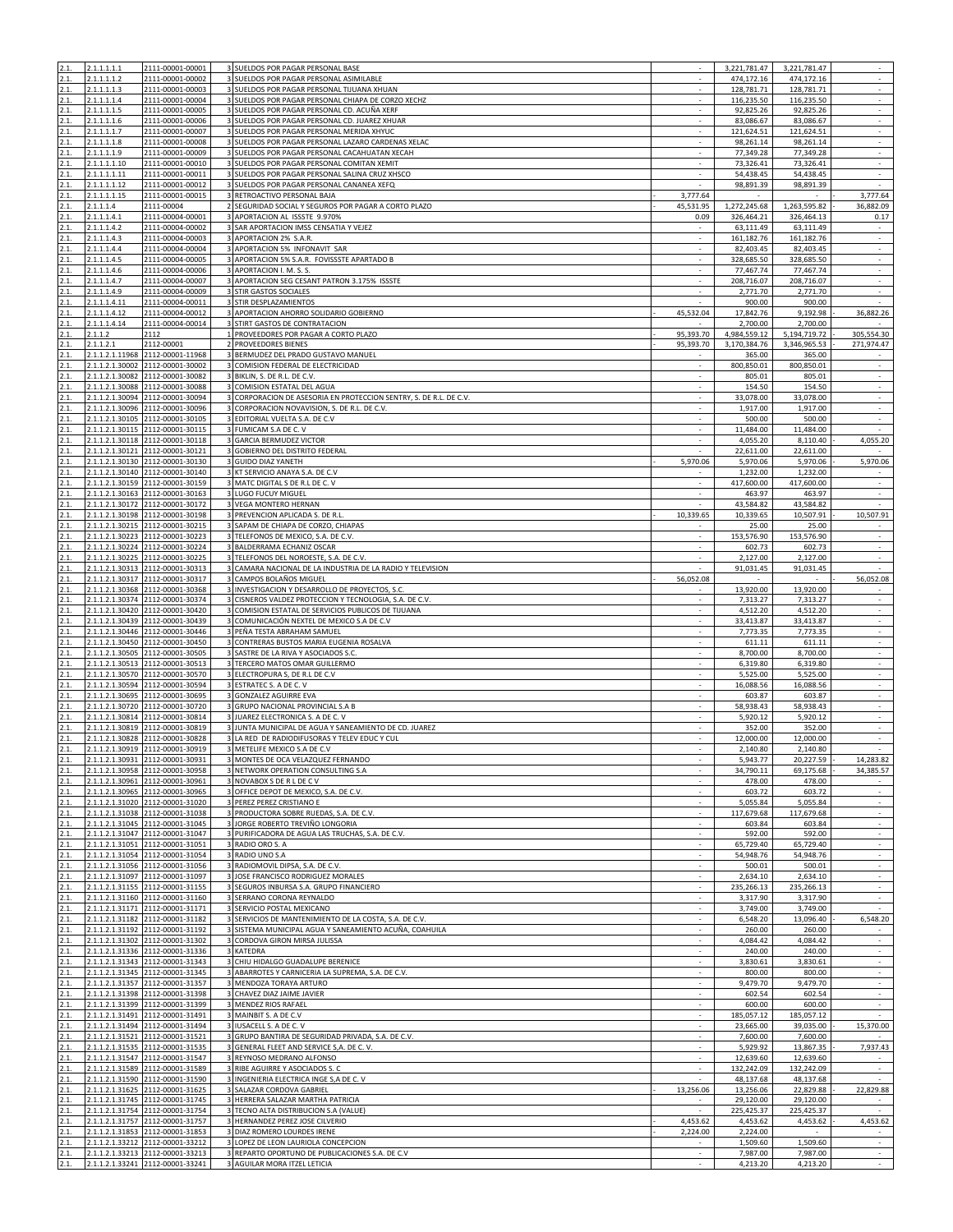| 2.1.         |                 | 2.1.1.2.1.33259 2112-00001-33259                                     |                              | 3 TRUJILLO TOLEDO KARLA ANGELICA                                         |                          | 12,639.60              | 12,639.60              | $\epsilon$                                           |
|--------------|-----------------|----------------------------------------------------------------------|------------------------------|--------------------------------------------------------------------------|--------------------------|------------------------|------------------------|------------------------------------------------------|
| 2.1.         |                 | 2.1.1.2.1.33265 2112-00001-33265<br>2.1.1.2.1.33314 2112-00001-33314 |                              | RAXA.MX<br>3 SCHOTT MUSIC CORPORATION                                    |                          | 24,355.36<br>7,558.59  | 24,355.36<br>7,558.59  |                                                      |
| 2.1.         |                 | 2.1.1.2.1.33331 2112-00001-33331                                     |                              | 3 SOLANO AGUIRRE JESSICA MICHELLE                                        | $\sim$<br>×              | 6,319.80               | 6,319.80               | $\bar{\gamma}$<br>$\sim$                             |
| 2.1.         |                 | 2.1.1.2.1.33341 2112-00001-33341                                     |                              | 3 SOLIS GUILLEN FABRICIO                                                 |                          | 9,479.70               | 9,479.70               | ÷.                                                   |
| 2.1.         |                 | 2.1.1.2.1.33381 2112-00001-33381                                     | 3                            | GALLEGOS MONTES ROSA ELVA                                                | $\sim$                   | 5,087.44               | 5,087.44               | $\sim$                                               |
| 2.1.<br>2.1. |                 | 2.1.1.2.1.33394 2112-00001-33394<br>2.1.1.2.1.33406 2112-00001-33406 |                              | 3 OVIEDO CEDILLO ADRIAN<br>3 JONAPA RODRIGUEZ HUGO                       |                          | 5,635.33               | 5,266.50<br>10.293.33  | 5,266.50<br>4,658.00                                 |
| 2.1.         |                 | 2.1.1.2.1.33449 2112-00001-33449                                     |                              | MARTINEZ CERNA MARCO ANTONIO                                             |                          | 3,924.00               | 3,924.00               |                                                      |
| 2.1.         |                 | 2.1.1.2.1.33650 2112-00001-33650                                     |                              | 3 BEPENSA BEBIDAS SA DE CV                                               |                          | 306.00                 | 306.00                 | ÷.                                                   |
| 2.1.         |                 | 2.1.1.2.1.33769 2112-00001-33769                                     |                              | 3 DISTRIBUIDORA ARCA CONTINENTAL, S. DE R.L. DE C.V.                     | $\sim$                   | 528.00                 | 528.00                 | $\sim$                                               |
| 2.1.<br>2.1. | 2.1.1.2.1.33842 | 2.1.1.2.1.33794 2112-00001-33794<br>2112-00001-33842                 | 3                            | 3 STRATEGIC BUSINESS PARTNER DE MEXICO S, A<br>QUIÑONES MARTINEZ JESUS   |                          | 6,220.00               | 67,280.00<br>6,220.00  | 67,280.00                                            |
| 2.1.         |                 | 2.1.1.2.1.33847 2112-00001-33847                                     | 3                            | CENTRO DE CAPACITACIONINTEGRAL EMPRESARIAL S.C                           |                          | 10,500.00              | 10,500.00              |                                                      |
| 2.1.         |                 | 2.1.1.2.1.33849 2112-00001-33849                                     |                              | 3 CRUZ BURGUETE MILENA                                                   |                          | 11,586.66              | 17,379.99              | 5,793.33                                             |
| 2.1.<br>2.1. |                 | 2.1.1.2.1.33854 2112-00001-33854<br>2.1.1.2.1.33867 2112-00001-33867 |                              | 3 VIAJES BEDA S.A DE C. V<br>3 GAS NATURAL DEL NOROESTE, S.A. DE C.V.    |                          | 5,844.59<br>2,421.51   | 5,844.59<br>2,421.51   |                                                      |
| 2.1.         |                 | 2.1.1.2.1.33876 2112-00001-33876                                     |                              | 3 OPERADORA DE SOLUCIONES PARA OFICINA S.A DE C.V                        | $\overline{\phantom{a}}$ | 9,674.51               | 9,674.51               | $\overline{\phantom{a}}$<br>$\overline{\phantom{a}}$ |
| 2.1.         |                 | 2.1.1.2.1.33877 2112-00001-33877                                     |                              | 3 SERVICIOS TRONCALIZADOS S, A DE C. V                                   |                          |                        | 3,484.64               | 3,484.64                                             |
| 2.1.         | 2.1.1.2.2       | 2112-00002                                                           |                              | 2 FREELANCES                                                             | 3,098.23                 | 1,814,174.36           | 1,847,754.19           | 36,678.06                                            |
| 2.1.<br>2.1. |                 | 2.1.1.2.2.10232 2112-00002-10232<br>2.1.1.2.2.11936 2112-00002-11936 | 3                            | GALICIA CUEVAS MICHAEL ARTURO<br>3 BUSTOS DE LA TIJERA SERGIO ALBERTO    | $\sim$                   | 10,486.30<br>6,673.10  | 10,486.30<br>6,673.10  | $\sim$                                               |
| 2.1.         |                 | 2.1.1.2.2.11955 2112-00002-11955                                     |                              | 3 CORDERA THACKER RODRIGO                                                |                          | 10,009.65              | 10,009.65              |                                                      |
| 2.1.         |                 | 2.1.1.2.2.20528 2112-00002-20528                                     |                              | 3 LOPEZ RINCON IVONNE DALILA                                             |                          | 13,590.91              | 13,590.91              | $\omega$                                             |
| 2.1.         |                 | 2.1.1.2.2.20555 2112-00002-20555                                     |                              | 3 HERMENEGILDO MEDINA DAVID                                              | $\sim$                   | 13,590.91              | 13,590.91              | $\sim$                                               |
| 2.1.<br>2.1. | 2.1.1.2.2.30095 | 2.1.1.2.2.30005 2112-00002-30005<br>2112-00002-30095                 |                              | 3 PLATAS JARAMILLO JAVIER<br>3 ACEVES MARTINEZ ADRIA                     | ×                        | 17,636.05<br>6,673.10  | 17,636.05<br>6,673.10  | $\sim$                                               |
| 2.1.         |                 | 2.1.1.2.2.30131 2112-00002-30131                                     |                              | 3 ALEJANDRE PIZANO CESAR                                                 |                          | 3,153.04               | 3,153.04               | $\sim$                                               |
| 2.1.         |                 | 2.1.1.2.2.30145 2112-00002-30145                                     |                              | 3 LARA CID IRMA PERLA                                                    | $\sim$                   | 9,056.35               | 9,056.35               | $\sim$                                               |
| 2.1.         | 2.1.1.2.2.30162 | 2112-00002-30162                                                     |                              | 3 AREVALO HERNANDEZ ARTURO                                               |                          | 7,626.40               | 7,626.40               | ÷.                                                   |
| 2.1.<br>2.1. |                 | 2.1.1.2.2.30185 2112-00002-30185<br>2.1.1.2.2.30190 2112-00002-30190 |                              | 3 PACHECO SANCHEZ MARGARITA<br>3 PEREZ MARTINEZ VELIA                    |                          | 10,771.67<br>13,346.20 | 10,771.67<br>13,346.20 | $\sim$<br>$\overline{\phantom{a}}$                   |
| 2.1.         |                 | 2.1.1.2.2.30194 2112-00002-30194                                     |                              | 3 PEZA OJEDA ELWIHS DE JESUS                                             |                          | 7,626.40               | 7,626.40               | $\sim$                                               |
| 2.1.         |                 | 2.1.1.2.2.30204 2112-00002-30204                                     |                              | 3 AVILA CADENA JUAN CARLOS                                               | 3,098.24                 |                        |                        | 3,098.24                                             |
| 2.1.         |                 | 2.1.1.2.2.30216 2112-00002-30216<br>2.1.1.2.2.30238 2112-00002-30238 |                              | 3 BADILLO GALVAN JORGE                                                   |                          | 1,858.94               | 1,858.94               |                                                      |
| 2.1.<br>2.1. |                 | 2.1.1.2.2.30243 2112-00002-30243                                     |                              | 3 MARCOS VILLARREAL SALINAS<br>3 ABREU VARGAS RITA DEL CARMEN            | $\overline{\phantom{a}}$ | 10,996.46<br>6,291.78  | 21,992.92<br>6,291.78  | 10,996.46                                            |
| 2.1.         |                 | 2.1.1.2.2.30244 2112-00002-30244                                     |                              | BARRERA ALEMAN JUAN IGNACIO                                              |                          | 3,813.20               | 3,813.20               | $\sim$                                               |
| 2.1.         |                 | 2.1.1.2.2.30246 2112-00002-30246                                     |                              | 3 BARRERA CASILLAS LAURA                                                 |                          | 6,673.10               | 6,673.10               | $\sim$                                               |
| 2.1.<br>2.1. |                 | 2.1.1.2.2.30247 2112-00002-30247<br>2.1.1.2.2.30251 2112-00002-30251 |                              | 3 ACOSTA BERZUNZA JOSE IGNACIO<br>3 ALVARADO ARROYO MAURICIO             | ×                        | 2,859.90<br>7,626.40   | 2,859.90<br>7,626.40   | $\epsilon$<br>$\sim$                                 |
| 2.1.         |                 | 2.1.1.2.2.30253 2112-00002-30253                                     |                              | 3 ALVAREZ DEL CASTILLO ASTIAZARAN FERNANDO JOAQUIN                       |                          | 6,000.00               | 6,000.00               | $\sim$                                               |
| 2.1.         |                 | 2.1.1.2.2.30257 2112-00002-30257                                     |                              | 3 ARELLANO CARDOSO DIANA ROCIO                                           | $\sim$                   | 9,533.00               | 9,533.00               | $\sim$                                               |
| 2.1.         |                 | 2.1.1.2.2.30260 2112-00002-30260                                     |                              | 3 ARREDONDO COTE JESUS                                                   |                          | 6,673.10               | 6,673.10               | $\epsilon$                                           |
| 2.1.<br>2.1. |                 | 2.1.1.2.2.30264 2112-00002-30264<br>2.1.1.2.2.30268 2112-00002-30268 |                              | 3 AVILES GONZALEZ MARIANA<br>3 AYALA AGUILAR EDUARDO                     |                          | 11,439.60<br>8,579.70  | 11,439.60<br>8,579.70  | $\sim$<br>$\sim$                                     |
| 2.1.         |                 | 2.1.1.2.2.30272 2112-00002-30272                                     |                              | 3 BARREDA VILLARREAL RAQUEL MARIA TERESA                                 | $\sim$                   | 10,104.98              | 10,104.98              | $\sim$                                               |
| 2.1.         |                 | 2.1.1.2.2.30274 2112-00002-30274                                     |                              | 3 BENAVIDES GUZMAN ECATL DAVID                                           |                          | 8,341.38               | 8,341.38               | $\sim$                                               |
| 2.1.         |                 | 2.1.1.2.2.30276 2112-00002-30276                                     |                              | 3 BLUM ORTIZ LAURA EMILIA                                                |                          | 3,050.56               | 3,050.56               | $\overline{\phantom{a}}$                             |
| 2.1.<br>2.1. |                 | 2.1.1.2.2.30278 2112-00002-30278<br>2.1.1.2.2.30283 2112-00002-30283 |                              | 3 BON PRENDES COVADONGA<br>3 CAMPOS CORTES MARIO ALBERTO                 | $\sim$                   | 8,007.72<br>34,318.80  | 8,007.72<br>34,318.80  | $\sim$<br>$\sim$                                     |
| 2.1.         |                 | 2.1.1.2.2.30287 2112-00002-30287                                     |                              | CONSTANTINER RIESENFELD AARON                                            |                          | 7,149.75               | 7,149.75               |                                                      |
| 2.1.         |                 | 2.1.1.2.2.30289 2112-00002-30289                                     |                              | CONTRERAS CASTAÑEDA ALBERTO ENRIQUE                                      |                          | 7,626.40               | 7,626.40               | $\sim$                                               |
| 2.1.<br>2.1. | 2.1.1.2.2.30293 | 2.1.1.2.2.30291 2112-00002-30291<br>2112-00002-30293                 | 3<br>$\overline{\mathbf{3}}$ | CONTRERAS PENICHE YURIRIA<br>CORTES MEDINA MARIA DEL CARMEN              | $\sim$                   | 16,206.10<br>3,336.55  | 16,206.10<br>3,336.55  | $\sim$<br>$\sim$                                     |
| 2.1.         |                 | 2.1.1.2.2.30295 2112-00002-30295                                     |                              | 3 CRUZ SANCHEZ EDGAR FERNANDO                                            |                          | 2,478.58               | 2,478.58               | $\sim$                                               |
| 2.1.         |                 | 2.1.1.2.2.30299 2112-00002-30299                                     |                              | 3 CUADROS ESQUIVEL GABRIEL                                               | $\sim$                   | 9,533.00               | 9,533.00               | $\epsilon$                                           |
| 2.1.         |                 | 2.1.1.2.2.30301 2112-00002-30301                                     |                              | 3 DE LA LAMA NORIEGA Y ZAPICO MARTA MARIA DEL CARMEN                     |                          | 54,910.08              | 54,910.08              | $\epsilon$                                           |
| 2.1.<br>2.1. |                 | 2.1.1.2.2.30303 2112-00002-30303<br>2.1.1.2.2.30307 2112-00002-30307 |                              | DE LA PEÑA FALGUERA ALICIA EMMA<br>3 DE LA ROSA OLIVARES JESUS RAUL      |                          | 9,533.00<br>8,103.05   | 9,533.00<br>8,103.05   | $\overline{\phantom{a}}$                             |
| 2.1.         |                 | 2.1.1.2.2.30310 2112-00002-30310                                     |                              | 3 DURAN FUENTEVILLA CAROLINA                                             | $\sim$                   | 11,439.60              | 11,439.60              | $\sim$                                               |
| 2.1.         | 2.1.1.2.2.30315 | 2112-00002-30315                                                     |                              | 3 DIAZ GANDARA GERARDO ANTONIO                                           |                          |                        | 5,620.00               | 5,620.00                                             |
| 2.1.         |                 | 2.1.1.2.2.30320 2112-00002-30320                                     |                              | 3 ESPINOZA DONAT ESTEFANIA                                               |                          | 20,019.30              | 20,019.30              |                                                      |
| 2.1.<br>2.1. |                 | 2.1.1.2.2.30326 2112-00002-30326<br>2.1.1.2.2.30328 2112-00002-30328 |                              | 3 FERNANDEZ CORDERO JOSE ENRIQUE<br>3 FERNANDEZ FIGUEROA FERNANDO SANTOS | ×                        | 11,916.25<br>7,149.75  | 11,916.25<br>7,149.75  | $\mathcal{L}$                                        |
| 21           |                 | 2.1.1.2.2.30338 2112-00002-30338                                     |                              | CASTANEDO TARDAN LUCIA                                                   |                          |                        | 2,859.90               |                                                      |
| 2.1.         |                 | 2.1.1.2.2.30339 2112-00002-30339                                     |                              | 3 GARCIA CASAS IGNACIO JOSE                                              |                          | 3.813.20               | 3.813.20               |                                                      |
| 2.1.<br>2.1. |                 | 2.1.1.2.2.30341 2112-00002-30341<br>2.1.1.2.2.30345 2112-00002-30345 |                              | 3 GARCIA MEJIA YADIRA<br>3 GARCIA RAMIREZ GABRIEL ELIAS                  | ×                        | 4,766.50<br>4,766.50   | 4,766.50<br>4,766.50   | ×                                                    |
| 2.1.         |                 | 2.1.1.2.2.30351 2112-00002-30351                                     | 3                            | GONZALEZ LANDIN CLAUDIA CECILIA                                          |                          | 8,579.70               | 8,579.70               | $\sim$                                               |
| 2.1.         |                 | 2.1.1.2.2.30353 2112-00002-30353                                     | 3                            | GONZALEZ RUIZ CARLOS RODRIGO                                             |                          | 8,579.70               | 8,579.70               | $\overline{\phantom{a}}$                             |
| 2.1.         |                 | 2.1.1.2.2.30357 2112-00002-30357                                     |                              | 3 HERNANDEZ LOPEZ EDGAR                                                  | $\sim$                   | 3,813.20               | 3,813.20               | $\sim$                                               |
| 2.1.<br>2.1. |                 | 2.1.1.2.2.30360 2112-00002-30360<br>2.1.1.2.2.30362 2112-00002-30362 |                              | 3 HERNANDEZ DE LUNA LILIA SILVIA<br>3 HERNANDEZ SOLIS CLAUDIA EUGENIA    |                          | 12,392.90<br>5,243.15  | 12,392.90<br>5,243.15  | $\sim$                                               |
| 2.1.         |                 | 2.1.1.2.2.30364 2112-00002-30364                                     |                              | 3 HOLTZ CIMET DEBORAH                                                    | $\sim$                   | 26,025.09              | 26,025.09              | $\sim$                                               |
| 2.1.         |                 | 2.1.1.2.2.30366 2112-00002-30366                                     |                              | 3 IBARROLA CARREON MARIA ALEJANDRA                                       |                          | 38,000.00              | 38,000.00              |                                                      |
| 2.1.<br>2.1. |                 | 2.1.1.2.2.30372 2112-00002-30372<br>2.1.1.2.2.30376 2112-00002-30376 | $\overline{\mathbf{3}}$      | 3 JARAMILLO SALGADO JORGE ERIC<br>LEAL ALBA CARLOS FRANCISCO             |                          | 4,766.50<br>9,533.00   | 4,766.50<br>9,533.00   | $\overline{\phantom{a}}$                             |
| 2.1.         |                 | 2.1.1.2.2.30378 2112-00002-30378                                     |                              | 3 LEVIN ROJO ELIAS BARON                                                 | ×.                       | 6,673.10               | 6,673.10               | $\sim$                                               |
| 2.1.         |                 | 2.1.1.2.2.30381 2112-00002-30381                                     |                              | 3 COELLO VALDES BRENDA                                                   |                          | 6,673.10               | 6,673.10               |                                                      |
| 2.1.         |                 | 2.1.1.2.2.30384 2112-00002-30384                                     |                              | 3 LOPEZ RAMIREZ MARISSA                                                  |                          | 13,559.87              | 13,559.87              | $\omega$                                             |
| 2.1.<br>2.1. |                 | 2.1.1.2.2.30391 2112-00002-30391<br>2.1.1.2.2.30396 2112-00002-30396 |                              | 3 MANZANERO CANCHE ARMANDO<br>3 MEDINA BARRANCO PATRICIA VERONICA        | $\sim$<br>×              | 26,692.40<br>5,338.48  | 26,692.40<br>5,338.48  | $\epsilon$<br>$\sim$                                 |
| 2.1.         |                 | 2.1.1.2.2.30398 2112-00002-30398                                     |                              | 3 MESA ROBLES BRENDA                                                     |                          | 3,813.20               | 3,813.20               |                                                      |
| 2.1.         |                 | 2.1.1.2.2.30400 2112-00002-30400                                     |                              | 3 MEZA REINOSA LUZ MARIA                                                 |                          | 11,186.05              | 11,186.05              | $\sim$                                               |
| 2.1.<br>2.1. |                 | 2.1.1.2.2.30406 2112-00002-30406<br>2.1.1.2.2.30411 2112-00002-30411 |                              | 3 MONSALVO ALBARRAN EDUARDO<br>3 MORENO MEDINA HUGO ERNESTO              | $\sim$                   | 6,673.10<br>4,051.53   | 6,673.10<br>4,051.53   | $\sim$<br>÷.                                         |
| 2.1.         |                 | 2.1.1.2.2.30415 2112-00002-30415                                     |                              | 3 MUÑOZ LOPEZ ROBERTO                                                    |                          | 5,243.15               | 5,243.15               | $\sim$                                               |
| 2.1.         |                 | 2.1.1.2.2.30417 2112-00002-30417                                     |                              | 3 MENDEZ JIMENEZ LUIS ANTONIO                                            | $\overline{\phantom{a}}$ | 5,243.15               | 5,243.15               | $\sim$                                               |
| 2.1.         |                 | 2.1.1.2.2.30421 2112-00002-30421                                     |                              | 3 OCHOA FONSECA NADIA AMEYALLI                                           | ×                        | 5,719.80               | 5,719.80               | $\epsilon$                                           |
| 2.1.<br>2.1. |                 | 2.1.1.2.2.30423 2112-00002-30423<br>2.1.1.2.2.30429 2112-00002-30429 |                              | 3 OLGUIN FERNANDEZ GERARDO<br>3 OLLE LAPRUNE PHILIPPE                    |                          | 3,813.20<br>8,389.04   | 3,813.20<br>8,389.04   | ÷.<br>$\sim$                                         |
| 2.1.         |                 | 2.1.1.2.2.30431 2112-00002-30431                                     |                              | 3 OLVERA ARROYO ISRAEL TONATIUH                                          |                          | 3,336.55               | 3,336.55               | $\overline{\phantom{a}}$                             |
| 2.1.         |                 | 2.1.1.2.2.30433 2112-00002-30433                                     |                              | 3 ORTEGA JIMENEZ RAFAEL                                                  |                          | 10,486.30              | 10,486.30              | $\epsilon$                                           |
| 2.1.         |                 | 2.1.1.2.2.30440 2112-00002-30440                                     |                              | 3 PALACIOS GUERRA ISAAC LEONARDO                                         | $\sim$                   | 9,533.00               | 9,533.00               | $\sim$                                               |
| 2.1.<br>2.1. |                 | 2.1.1.2.2.30444 2112-00002-30444<br>2.1.1.2.2.30451 2112-00002-30451 |                              | 3 PEREZ VIVEROS MARIANA<br>3 PEREZ GUTIERREZ DAVID ALBERTO               | ×                        | 8,579.70<br>6,673.10   | 8,579.70<br>6,673.10   | $\overline{\phantom{a}}$<br>$\sim$                   |
| 2.1.         |                 | 2.1.1.2.2.30456 2112-00002-30456                                     |                              | 3 RAMIREZ CISNEROS JAZMIN                                                |                          | 5,386.15               | 5,386.15               | $\sim$                                               |
| 2.1.         |                 | 2.1.1.2.2.30469 2112-00002-30469                                     |                              | 3 RODRIGUEZ AZA MIRIAM                                                   |                          | 6,673.10               | 6,673.10               | $\overline{\phantom{a}}$                             |
| 2.1.<br>2.1. |                 | 2.1.1.2.2.30476 2112-00002-30476<br>2.1.1.2.2.30478 2112-00002-30478 |                              | 3 RODRIGUEZ Y TAPIA JULIA EUGENIA<br>3 ROMO ZAPATA CARLOS ARTURO         | $\sim$                   | 7,626.40<br>9,056.35   | 7,626.40<br>9,056.35   | $\sim$                                               |
| 2.1.         |                 | 2.1.1.2.2.30480 2112-00002-30480                                     |                              | 3 ROSALES ARELLANO ANDRES                                                |                          | 3,813.20               | 3,813.20               |                                                      |
| 2.1.         |                 | 2.1.1.2.2.30482 2112-00002-30482                                     |                              | 3 ROSALES VALENCIA FERNANDO                                              |                          | 7,626.40               | 7,626.40               |                                                      |
| 2.1.         |                 | 2.1.1.2.2.30485 2112-00002-30485                                     |                              | 3 RUIZ CHAVEZ DAGMAR AZYADHE                                             | $\sim$                   | 3,336.55               | 3,336.55               | $\sim$                                               |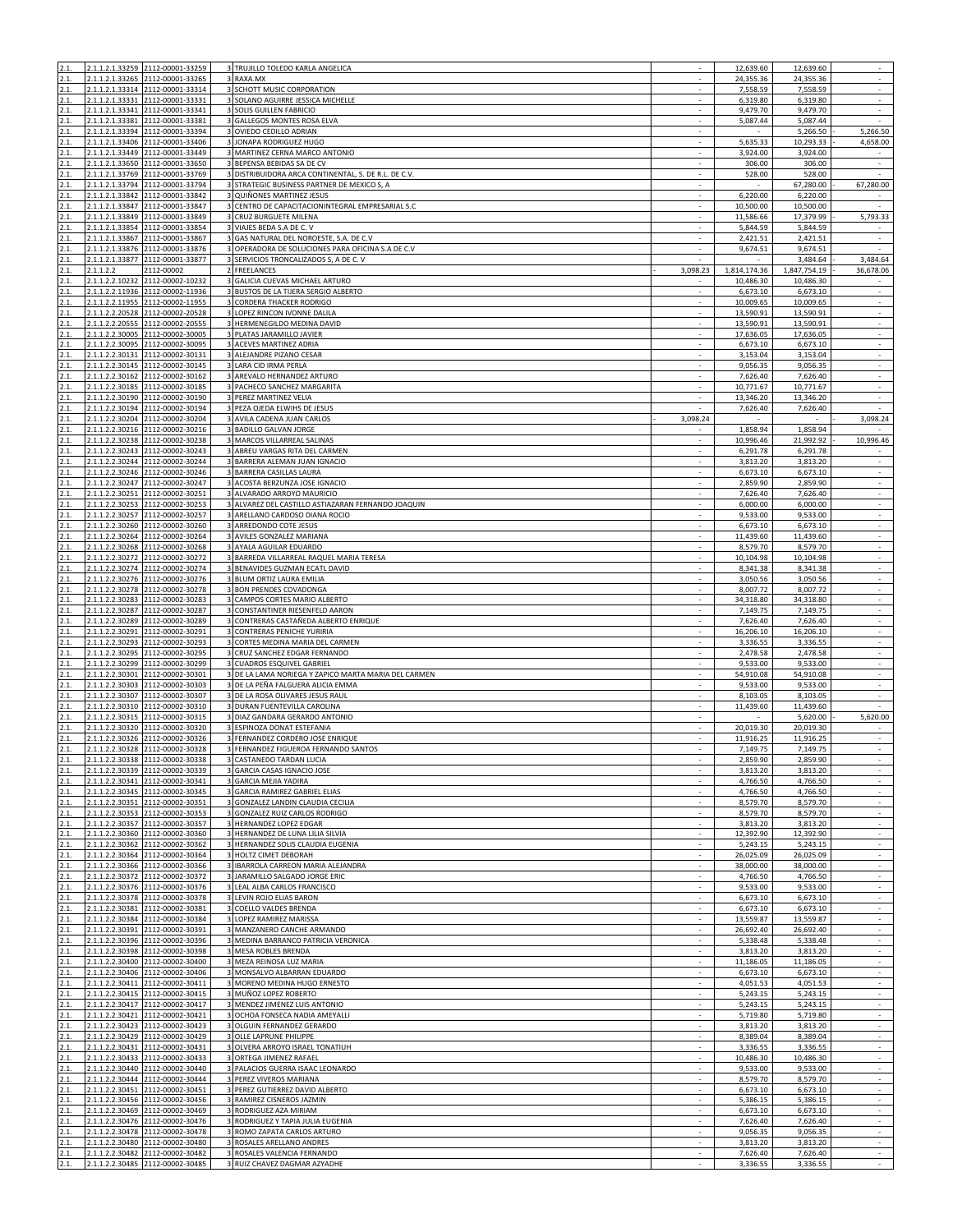| 2.1.         |                 | 2.1.1.2.2.30486 2112-00002-30486                                     | 3 CRUZ MENA FRANCISCO JAVIER                                         |                          | 7,149.75               | 7,149.75               | $\epsilon$                                           |
|--------------|-----------------|----------------------------------------------------------------------|----------------------------------------------------------------------|--------------------------|------------------------|------------------------|------------------------------------------------------|
| 2.1          |                 | 2.1.1.2.2.30489 2112-00002-30489                                     | SALAZAR GONZALEZ FRANCISCO HUTSILIHUITL                              |                          | 6,673.10               | 6,673.10               |                                                      |
| 2.1.         |                 | 2.1.1.2.2.30494 2112-00002-30494                                     | 3 SANCHEZ MALDONADO JOSE DE JESUS                                    | $\sim$                   | 7,626.40               | 7,626.40               | $\bar{\gamma}$                                       |
| 2.1.<br>2.1. | 2.1.1.2.2.30502 | 2.1.1.2.2.30498 2112-00002-30498<br>2112-00002-30502                 | 3 SANCHEZ RAMIREZ DANIEL<br>3 SANTIAGO AVILA MIGUEL LEONARDO         | $\sim$                   | 16,206.66<br>10,962.95 | 16,206.66<br>10,962.95 | $\sim$<br>$\sim$                                     |
| 2.1.         | 2.1.1.2.2.30503 | 2112-00002-30503                                                     | 3 SARQUIZ FIGUEROA OSCAR ANTONIO                                     | $\sim$                   | 15,634.12              | 15,634.12              | $\sim$                                               |
| 2.1.         |                 | 2.1.1.2.2.30509 2112-00002-30509                                     | 3 SOLIS RAMIREZ RICARDO ISRAEL                                       |                          | 11,439.60              | 11,439.60              | $\sim$                                               |
| 2.1.         |                 | 2.1.1.2.2.30522 2112-00002-30522                                     | 3 VALLE MENDOZA CAROLINA                                             |                          | 8,579.70               | 8.579.70               | $\sim$                                               |
| 2.1.         | 2.1.1.2.2.30527 | 2112-00002-30527                                                     | 3 VELA MARTINEZ SERGIO                                               |                          | 33,365.50              | 33,365.50              | $\sim$                                               |
| 2.1.         | 2.1.1.2.2.30529 | 2112-00002-30529                                                     | 3 VELASCO JIMENEZ ROSA MARIA                                         |                          | 9,056.35               | 9,056.35               |                                                      |
| 2.1.         |                 | 2.1.1.2.2.30538 2112-00002-30538                                     | 3 VILLAVICENCIO LEYVA GILBERTO MARCELO                               | 0.01                     | 2,478.58               | 2,478.58               | 0.01                                                 |
| 2.1.         | 2.1.1.2.2.30542 | 2112-00002-30542                                                     | 3 ZERMEÑO MORALES ERICK                                              |                          | 4,000.00               | 4,000.00               |                                                      |
| 2.1.         | 2.1.1.2.2.30544 | 2112-00002-30544                                                     | 3 ZUÑIGA CAMPOS JORGE                                                |                          | 6,673.10               | 6,673.10               | $\sim$                                               |
| 2.1.         |                 | 2.1.1.2.2.30648 2112-00002-30648                                     | 3 GAONA FLORES SILVIA AMPARO                                         |                          | 2,341.66               | 2,341.66               | $\overline{\phantom{a}}$                             |
| 2.1.         | 2.1.1.2.2.30652 | 2112-00002-30652<br>2.1.1.2.2.30741 2112-00002-30741                 | 3 GARCIA CARRERA MARIA GABRIELA<br>3 HERNANDEZ MARQUEZ ROSA ERENDIRA | ×                        | 2,478.58               | 2,478.58<br>1,906.60   | $\sim$<br>÷.                                         |
| 2.1.<br>2.1. |                 | 2.1.1.2.2.30750 2112-00002-30750                                     | 3 HERRERA LOPEZ JOSE EDUARDO                                         |                          | 1,906.60<br>4,766.50   | 4,766.50               | $\overline{\phantom{a}}$                             |
| 2.1.         |                 | 2.1.1.2.2.30803 2112-00002-30803                                     | 3 JASSO GONZALEZ ROSA MARTHA                                         | $\sim$                   | 3,813.20               | 3,813.20               | $\epsilon$                                           |
| 2.1.         |                 | 2.1.1.2.2.30830 2112-00002-30830                                     | 3 LAZCANO VAZQUEZ ENRIQUE MARTI                                      |                          | 31.411.23              | 31,411.23              | $\sim$                                               |
| 2.1.         | 2.1.1.2.2.30835 | 2112-00002-30835                                                     | 3 LEYVA HERNANDEZ EDUARDO ALFREDO                                    |                          | 6,673.10               | 6,673.10               |                                                      |
| 2.1.         |                 | 2.1.1.2.2.30838 2112-00002-30838                                     | 3 LIZALDE CHAVEZ EDUARDO                                             |                          | 14,000.00              | 14,000.00              | $\overline{\phantom{a}}$                             |
| 2.1.         |                 | 2.1.1.2.2.30854 2112-00002-30854                                     | 3 LOPEZ ZARATE LUIS ANGEL                                            | $\sim$                   | 9,533.00               | 9,533.00               | $\sim$                                               |
| 2.1.         | 2.1.1.2.2.30895 | 2112-00002-30895                                                     | 3 MATIAS MARTINEZ LUIS ANTONIO                                       |                          | 7,149.75               | 7,149.75               |                                                      |
| 2.1.         | 2.1.1.2.2.30927 | 2112-00002-30927                                                     | 3 MONDRAGON AGUIRRE EZEQUIEL                                         |                          | 7,626.40               | 7,626.40               | $\sim$                                               |
| 2.1.         |                 | 2.1.1.2.2.30957 2112-00002-30957                                     | 3 NAVARRO LOPEZ FE ESPERANZA CARIDAD                                 | $\sim$                   | 1,858.94               | 1,858.94               | $\sim$                                               |
| 2.1.         |                 | 2.1.1.2.2.30968 2112-00002-30968                                     | 3 OLEGNOWICZ MORA RUBEN                                              | ×                        | 5,243.15               | 5,243.15               | $\sim$                                               |
| 2.1.         | 2.1.1.2.2.30993 | 2112-00002-30993                                                     | 3 PADILLA LEON MARIA EUNICE FABIOLA                                  |                          | 3,813.20               | 3,813.20               |                                                      |
| 2.1.         |                 | 2.1.1.2.2.31021 2112-00002-31021                                     | 3 PEREZ PEREZ LUIS ALBERTO                                           | $\sim$                   | 10,486.30              | 10,486.30              | $\sim$<br>$\epsilon$                                 |
| 2.1.<br>2.1. | 2.1.1.2.2.31059 | 2.1.1.2.2.31025 2112-00002-31025<br>2112-00002-31059                 | 3 PIMENTEL FERNANDEZ GERARDO<br>3 RAMIREZ ANGELINO SILVIA            |                          | 7,769.40<br>3,336.55   | 7,769.40<br>3,336.55   |                                                      |
| 2.1.         | 2.1.1.2.2.31061 | 2112-00002-31061                                                     | 3 RAMIREZ LOPEZ ARIEL                                                |                          | 3,459.88               | 6,919.76               | 3,459.88                                             |
| 2.1.         |                 | 2.1.1.2.2.31113 2112-00002-31113                                     | 3 RUGERIO ESTRADA JORGE ALEJANDRO                                    |                          | 5,719.80               | 5,719.80               | $\blacksquare$                                       |
| 2.1.         |                 | 2.1.1.2.2.31124 2112-00002-31124                                     | 3 SALDAÑA GAITAN NORA ANGELICA                                       |                          | 11,916.25              | 11,916.25              | $\sim$                                               |
| 2.1.         |                 | 2.1.1.2.2.31230 2112-00002-31230                                     | 3 TINOCO GONZALEZ SODELVA                                            |                          | 7,626.40               | 7,626.40               | $\sim$                                               |
| 2.1.         |                 | 2.1.1.2.2.31232 2112-00002-31232                                     | 3 GONZALEZ SANABRIA LUCY                                             |                          | 6,673.10               | 6,673.10               |                                                      |
| 2.1.         |                 | 2.1.1.2.2.31299 2112-00002-31299                                     | 3 RODRIGUEZ MARTINEZ EVA ALICIA                                      | $\overline{\phantom{a}}$ | 3,813.20               | 3,813.20               | $\overline{\phantom{a}}$                             |
| 2.1.         |                 | 2.1.1.2.2.31315 2112-00002-31315                                     | 3 ZAVALA PACHECO MAYRA                                               |                          | 2,383.25               | 2,383.25               |                                                      |
| 2.1.         |                 | 2.1.1.2.2.31355 2112-00002-31355                                     | 3 HERMELINDA PEREZ GALLEGOS                                          |                          | 13,503.49              | 27,006.98              | 13,503.49                                            |
| 2.1.         |                 | 2.1.1.2.2.31360 2112-00002-31360                                     | 3 MEDRANO MEZA ARTURO                                                |                          | 4,683.33               | 4,683.33               |                                                      |
| 2.1.         |                 | 2.1.1.2.2.31366 2112-00002-31366<br>2.1.1.2.2.31369 2112-00002-31369 | 3 ROBLEDO RAMIREZ NESTOR ANTONIO<br>3 OLGUIN RODRIGUEZ JONATHAN      | ×                        | 3,746.80<br>10,009.65  | 3,746.80               | $\epsilon$<br>$\sim$                                 |
| 2.1.<br>2.1. |                 | 2.1.1.2.2.31395 2112-00002-31395                                     | 3 ROSALES VEGA MARIA CECILIA                                         |                          | 19,066.00              | 10,009.65<br>19,066.00 | $\overline{\phantom{a}}$                             |
| 2.1.         |                 | 2.1.1.2.2.31397 2112-00002-31397                                     | 3 COCLAME MOLINA MAGDALENA                                           | $\sim$                   | 5,620.00               | 5,620.00               | $\sim$                                               |
| 2.1.         |                 | 2.1.1.2.2.31412 2112-00002-31412                                     | 3 CASTRO HERNANDEZ ROGELIO                                           |                          | 2,859.90               | 2,859.90               | $\epsilon$                                           |
| 2.1.         | 2.1.1.2.2.31428 | 2112-00002-31428                                                     | RAMIREZ HERNANDEZ DIEGO FERNANDO                                     |                          | 4,766.50               | 4,766.50               | $\sim$                                               |
| 2.1.         |                 | 2.1.1.2.2.31495 2112-00002-31495                                     | 3 ROSAS TREJO JOSE LUIS                                              |                          | 5,719.80               | 5,719.80               | $\sim$                                               |
| 2.1.         |                 | 2.1.1.2.2.31499 2112-00002-31499                                     | 3 BEAUJEAN PERALTA INGRID ELIZABETH                                  | $\sim$                   | 1,906.60               | 1,906.60               | $\sim$                                               |
| 2.1.         | 2.1.1.2.2.31500 | 2112-00002-31500                                                     | 3 BEAUJEAN PERALTA JENNIFER BRIGITTE                                 |                          | 1,906.60               | 1,906.60               | $\sim$                                               |
| 2.1.         |                 | 2.1.1.2.2.31502 2112-00002-31502                                     | 3 VELAZQUEZ DE LEON COLLINS EMILIO                                   |                          | 25,740.00              | 25,740.00              |                                                      |
| 2.1.         |                 | 2.1.1.2.2.31536 2112-00002-31536                                     | 3 ARELLANO CALDEIRA ADRIANA AMANDA DEL ROSARIO                       | $\sim$                   | 2,859.90               | 2,859.90               | $\sim$                                               |
| 2.1.         |                 | 2.1.1.2.2.31539 2112-00002-31539                                     | 3 GARCIA MENDEZ CLAUDIA ALEJANDRA                                    |                          | 4,766.50               | 4,766.50               | ×                                                    |
| 2.1.         |                 | 2.1.1.2.2.31540 2112-00002-31540                                     | 3 MINA GARCIA MENOCAL MARIANNA                                       |                          | 2,859.90               | 2,859.90               |                                                      |
| 2.1.         |                 | 2.1.1.2.2.31541 2112-00002-31541                                     | 3 LUNA LOPEZ OLIVIA                                                  |                          | 2,859.90               | 2,859.90               | $\sim$                                               |
| 2.1.<br>2.1. |                 | 2.1.1.2.2.31542 2112-00002-31542<br>2.1.1.2.2.31568 2112-00002-31568 | 3 SANCHEZ QUIROZ LUIS IGNACIO<br>3 RODRIGUEZ CORTES RAUL ANTONIO     | $\sim$                   | 2,859.90<br>5,719.80   | 2,859.90<br>5,719.80   | $\sim$<br>$\overline{\phantom{a}}$                   |
| 2.1.         |                 | 2.1.1.2.2.31592 2112-00002-31592                                     | 3 PORTILLA GIL DE PARTE ARROYO SANTIAGO                              |                          | 13,822.85              | 13,822.85              | $\sim$                                               |
| 2.1.         |                 | 2.1.1.2.2.31593 2112-00002-31593                                     | 3 GOMEZ AUPART GUILLERMO                                             | $\sim$                   | 3,813.20               | 3,813.20               | $\sim$                                               |
| 2.1.         |                 | 2.1.1.2.2.31648 2112-00002-31648                                     | 3 BERNAL MEZA LUCIA IVONNE                                           |                          | 8,579.70               | 8,579.70               | $\epsilon$                                           |
| 2.1.         |                 | 2.1.1.2.2.31661 2112-00002-31661                                     | 3 CHAPELA BARBA ENRICO SILVANO                                       |                          | 5,719.80               | 5,719.80               | $\sim$                                               |
| 2.1.         |                 | 2.1.1.2.2.31663 2112-00002-31663                                     | 3 ROJAS JIMENEZ BASILIO ISAIAS                                       |                          | 5,719.80               | 5,719.80               |                                                      |
| 2.1.         |                 | 2.1.1.2.2.31668 2112-00002-31668                                     | 3 HENRIQUEZ MENDOZA JUAN CARLOS                                      | $\sim$                   | 8,150.72               | 8,150.72               | $\sim$                                               |
| 2.1.         | 2.1.1.2.2.31669 | 2112-00002-31669                                                     | 3 CANTU GONZALEZ MARIA ELENA                                         |                          | 5,719.80               | 5,719.80               | $\sim$                                               |
| 2.1.         |                 | 2.1.1.2.2.31670 2112-00002-31670                                     | 3 IBARGUENGOITIA GONZALEZ ALICIA                                     |                          | 19,066.00              | 19,066.00              | $\sim$                                               |
| 2.1.         |                 | 2.1.1.2.2.31672 2112-00002-31672                                     | 3 ALVAREZ JALILI MARICLER                                            |                          | 3,336.55               | 3,336.55               |                                                      |
| 2.1.<br>21   |                 | 2.1.1.2.2.31673 2112-00002-31673                                     | 3 MARTINEZ ACUÑA LAURA ANGELICA                                      | ×                        | 5.719.80               | 5,719.80               | $\mathcal{L}$                                        |
| 2.1.         |                 | 2.1.1.2.2.31676 2112-00002-31676<br>2.1.1.2.2.31680 2112-00002-31680 | 3 LOPEZ MARTINEZ ALBERTO<br>3 GARCIA RODRIGUEZ JOSE LUIS             |                          | 13,346.20<br>1,906.60  | 13,346.20<br>1,906.60  |                                                      |
| 2.1.         |                 | 2.1.1.2.2.31714 2112-00002-31714                                     | 3 CASTILLO POZOS CARLOS DANIEL                                       |                          | 5,357.38               | 5,357.38               | $\sim$                                               |
| 2.1.         |                 | 2.1.1.2.2.33188 2112-00002-33188                                     | 3 GONZALEZ MARTINEZ MARIO ROBERTO                                    | ×                        | 13,590.91              | 13,590.91              | $\epsilon$                                           |
| 2.1.         |                 | 2.1.1.2.2.33190 2112-00002-33190                                     | 3 KING COBOS MARIA JOSEFINA                                          | $\overline{\phantom{a}}$ | 5,719.80               | 5,719.80               | $\sim$                                               |
| 2.1.         |                 | 2.1.1.2.2.33191 2112-00002-33191                                     | 3 PEREZ GOMEZ VICTOR HUGO                                            |                          | 6,673.10               | 6,673.10               | $\overline{\phantom{a}}$                             |
| 2.1.         |                 | 2.1.1.2.2.33193 2112-00002-33193                                     | 3 CASTILLO RAMIREZ JOSE RUBEN                                        | $\sim$                   | 4,766.50               | 4,766.50               | $\sim$                                               |
| 2.1.         |                 | 2.1.1.2.2.33236 2112-00002-33236                                     | 3 HIDALGO VILLALOBOS JAIR ROBERTO                                    |                          | 25,740.00              | 25,740.00              | $\sim$                                               |
| 2.1.         |                 | 2.1.1.2.2.33242 2112-00002-33242                                     | 3 RAMIREZ ANGELINO JOSE MANUEL                                       |                          | 25,740.00              | 25,740.00              | $\sim$                                               |
| 2.1.         |                 | 2.1.1.2.2.33248 2112-00002-33248                                     | 3 CANELA ALDECO TANIA                                                | $\sim$                   | 25,740.00              | 25,740.00              | $\epsilon$                                           |
| 2.1.         |                 | 2.1.1.2.2.33250 2112-00002-33250                                     | 3 MUNGUIA GUTIERREZ RICARDO                                          |                          | 14,000.00              | 14,000.00              | $\overline{\phantom{a}}$<br>$\overline{\phantom{a}}$ |
| 2.1.<br>2.1. |                 | 2.1.1.2.2.33256 2112-00002-33256<br>2.1.1.2.2.33258 2112-00002-33258 | 3 LEON RAMIREZ CESAR<br>3 MEDINA RIOS RAUL ANTONIO                   |                          | 5,243.15<br>7,626.40   | 5,243.15<br>7,626.40   | $\overline{\phantom{a}}$                             |
| 2.1.         |                 | 2.1.1.2.2.33260 2112-00002-33260                                     | 3 CONTRERAS PRIETO STHEPHANNY                                        | ×.                       | 7,000.00               | 7,000.00               | $\sim$                                               |
| 2.1.         |                 | 2.1.1.2.2.33261 2112-00002-33261                                     | 3 JUAREZ RENDON ALETHIA                                              |                          | 5,719.80               | 5,719.80               |                                                      |
| 2.1.         |                 | 2.1.1.2.2.33304 2112-00002-33304                                     | 3 PEREZ PEREZ FRANCISCO JAVIER                                       |                          | 7,493.60               | 7,493.60               | $\omega$                                             |
| 2.1.         |                 | 2.1.1.2.2.33323 2112-00002-33323                                     | 3 GUTIERREZ ESPINOSA BEATRIZ AMERICA                                 | $\sim$                   | 4,766.50               | 4,766.50               | $\epsilon$                                           |
| 2.1.         |                 | 2.1.1.2.2.33324 2112-00002-33324                                     | 3 HERNANDEZ HERNANDEZ GILBERTO                                       | ×                        | 4,766.67               | 4,766.67               | $\sim$                                               |
| 2.1.         |                 | 2.1.1.2.2.33325 2112-00002-33325                                     | 3 SANCHEZ SANCHEZ NOLBERTO                                           |                          | 38,133.34              | 38,133.34              | $\sim$                                               |
| 2.1.         |                 | 2.1.1.2.2.33327 2112-00002-33327                                     | 3 RUELAS HERRERA JOSE ALEJANDRO                                      |                          | 4,683.33               | 4,683.33               | $\sim$                                               |
| 2.1.         |                 | 2.1.1.2.2.33329 2112-00002-33329                                     | 3 VERA CANTU ALONSO                                                  | $\sim$                   | 7,149.75               | 7,149.75               | $\sim$                                               |
| 2.1.         |                 | 2.1.1.2.2.33376 2112-00002-33376<br>2.1.1.2.2.33386 2112-00002-33386 | 3 SALAZAR TORRES ANA GABRIELA                                        |                          | 4,766.50               | 4,766.50               | $\sim$                                               |
| 2.1.<br>2.1. |                 | 2.1.1.2.2.33515 2112-00002-33515                                     | 3 SCHERER CASTILLO CLARA<br>3 MASARIEGO TOLENTINO CECILIA            | $\overline{\phantom{a}}$ | 1,000.97<br>6,673.10   | 1,000.97<br>6,673.10   | $\sim$<br>$\sim$                                     |
| 2.1.         |                 | 2.1.1.2.2.33516 2112-00002-33516                                     | 3 GELLIDA GARCIA FERMIN                                              | ×                        | 9,533.00               | 9,533.00               | $\epsilon$                                           |
| 2.1.         |                 | 2.1.1.2.2.33523 2112-00002-33523                                     | 3 CONTRERAS TORRES LUIS ANGEL                                        |                          | 8,579.70               | 8,579.70               | $\sim$                                               |
| 2.1.         |                 | 2.1.1.2.2.33524 2112-00002-33524                                     | 3 RABASA SALINAS DIEGO RAFAEL                                        |                          | 11,440.00              | 11,440.00              | $\sim$                                               |
| 2.1.         |                 | 2.1.1.2.2.33529 2112-00002-33529                                     | 3 CALDERON MORALES CYNTHIA PATRICIA                                  | $\sim$                   | 6,673.10               | 6,673.10               | $\overline{\phantom{a}}$                             |
| 2.1.         |                 | 2.1.1.2.2.33531 2112-00002-33531                                     | 3 TAVERNIER Y RAMIREZ MARIA LUISA                                    | ÷.                       | 15,252.80              | 15,252.80              | $\epsilon$                                           |
| 2.1.         |                 | 2.1.1.2.2.33532 2112-00002-33532                                     | 3 URIBE SANTIBAÑEZ MARIANA                                           | ×                        | 3,813.20               | 3,813.20               | $\sim$                                               |
| 2.1.         |                 | 2.1.1.2.2.33533 2112-00002-33533                                     | 3 ROSAS SANCHEZ OSCAR                                                |                          | 7,000.00               | 7,000.00               | $\overline{\phantom{a}}$                             |
| 2.1.         |                 | 2.1.1.2.2.33559 2112-00002-33559                                     | 3 DE ANDA MORA ALFREDO ANTONIO                                       | ×                        | 4,766.50               | 4,766.50               | $\sim$                                               |
| 2.1.         |                 | 2.1.1.2.2.33561 2112-00002-33561                                     | 3 JIMENEZ SANCHEZ ARABELLA DEL CARMEN                                |                          | 4,766.50               | 4,766.50               | $\sim$                                               |
| 2.1.<br>2.1. |                 | 2.1.1.2.2.33629 2112-00002-33629<br>2.1.1.2.2.33648 2112-00002-33648 | 3 CORTINA GUERRERO LUIS<br>3 GARCIA MOLINA ERIC                      | $\sim$                   | 30,888.00<br>15,016.58 | 30,888.00<br>15,016.58 | $\sim$<br>$\sim$                                     |
| 2.1.         |                 | 2.1.1.2.2.33688 2112-00002-33688                                     | 3 CAUICH ROMERO ELSY BEATRIZ                                         |                          | 5,719.80               | 5,719.80               | ÷.                                                   |
| 2.1.         |                 | 2.1.1.2.2.33739 2112-00002-33739                                     | GARCIA OLMEDO ROBERTO FERNANDO                                       |                          | 8,579.70               | 8,579.70               | ÷,                                                   |
| 2.1.         |                 | 2.1.1.2.2.33740 2112-00002-33740                                     | 3 HERRERA FERNANDEZ MARGARITA                                        |                          | 3,813.20               | 3,813.20               | $\sim$                                               |
| 2.1.         |                 | 2.1.1.2.2.33745 2112-00002-33745                                     | 3 VALDEZ PINEDA DAMARIS ANAHI                                        | $\sim$                   | 3,336.55               | 3,336.55               | $\sim$                                               |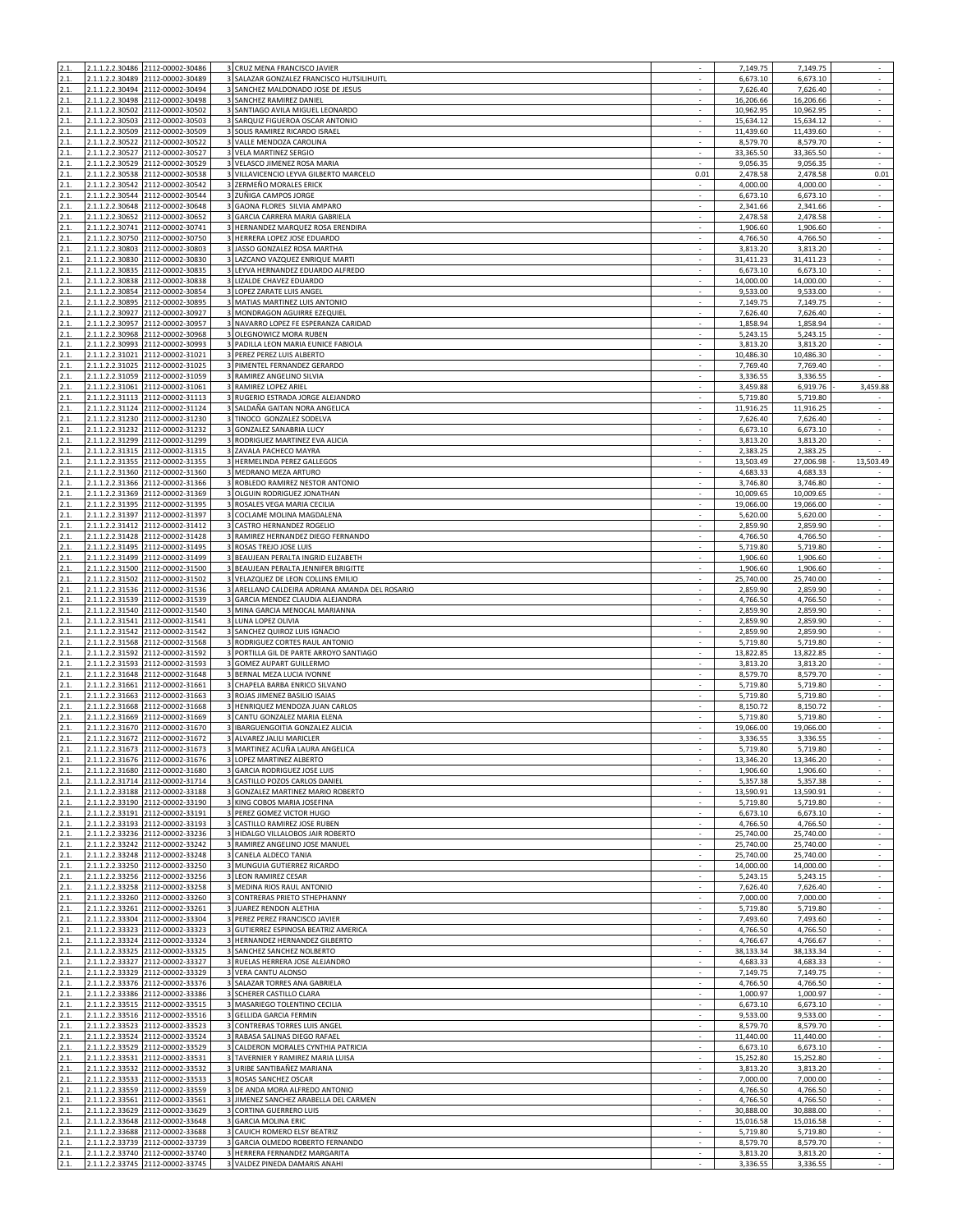| 2.1          |                              | 2.1.1.2.2.33819 2112-00002-33819                                     | 3 DE LA O PONCE KEVIN MICHAEL                                                                                                     |                          | 7,000.00                 | 7,000.00                    |                                    |
|--------------|------------------------------|----------------------------------------------------------------------|-----------------------------------------------------------------------------------------------------------------------------------|--------------------------|--------------------------|-----------------------------|------------------------------------|
| 2.1.         |                              | 2.1.1.2.2.33820 2112-00002-33820                                     | 3 MADARIAGA MONCADA JONATHAN                                                                                                      |                          | 8,000.00                 | 8,000.00                    | $\omega$                           |
| 2.1.<br>2.1. |                              | 2.1.1.2.2.33824 2112-00002-33824<br>2.1.1.2.2.33825 2112-00002-33825 | 3 ACUÑA SANTIAGO OMAR YAMIL<br>3 COTOC BARRIOS AGUSTIN                                                                            | $\sim$<br>×              | 7,000.00<br>6,220.20     | 7,000.00<br>6,220.20        | $\sim$<br>$\sim$                   |
| 2.1.         |                              | 2.1.1.2.2.33826 2112-00002-33826                                     | 3 VERBOONEN GARCIA MIZRAIM                                                                                                        |                          | 7,000.00                 | 7,000.00                    | $\sim$                             |
| 2.1.         |                              | 2.1.1.2.2.33828 2112-00002-33828                                     | 3 RODRIGUEZ MATAMOROS ALEJANDRA                                                                                                   |                          | 6,673.10                 | 6,673.10                    | $\overline{\phantom{a}}$           |
| 2.1.         |                              | 2.1.1.2.2.33830 2112-00002-33830                                     | 3 SERRANO HERNANDEZ GABRIEL                                                                                                       | $\sim$                   | 7,493.33                 | 7,493.33                    | $\sim$                             |
| 2.1.         | 2.1.1.2.2.33838              | 2112-00002-33838                                                     | 3 CARBAJAL CORDOVA ANA PATRICIA                                                                                                   |                          | 5,000.00                 | 5,000.00                    | ÷.<br>$\sim$                       |
| 2.1.<br>2.1. |                              | 2.1.1.2.2.33840 2112-00002-33840<br>2.1.1.2.2.33843 2112-00002-33843 | CORDOBA VALENCIA JORGE<br>3 TINOCO GUEVARA FRIDA                                                                                  |                          | 5,000.00<br>1,429.95     | 5,000.00<br>1,429.95        | $\overline{\phantom{a}}$           |
| 2.1.         |                              | 2.1.1.2.2.33844 2112-00002-33844                                     | 3 CRUZ MARMOLEJO OSVALDO                                                                                                          | ×                        | 13,591.40                | 13,591.40                   | $\epsilon$                         |
| 2.1.         |                              | 2.1.1.2.2.33845 2112-00002-33845                                     | CERVANTES AGUILAR RAUL                                                                                                            |                          | 18,113.34                | 18,113.34                   | $\sim$                             |
| 2.1.         |                              | 2.1.1.2.2.33848 2112-00002-33848                                     | 3 MESTAS RODRIGUEZ JENNY                                                                                                          |                          | 1,068.39                 | 1,068.39                    |                                    |
| 2.1.         |                              | 2.1.1.2.2.33860 2112-00002-33860                                     | 3 HOYUELA HERNANDEZ DAVID<br>3 DE ANDA HERMOSO PATRICIA                                                                           | $\sim$                   | 19,066.00                | 19,066.00                   | $\sim$<br>$\epsilon$               |
| 2.1.<br>2.1. | 2.1.1.2.2.33873              | 2.1.1.2.2.33872 2112-00002-33872<br>2112-00002-33873                 | VARGAS PEREZ JESSICA                                                                                                              |                          | 5,243.15<br>2,859.90     | 5,243.15<br>2,859.90        | $\sim$                             |
| 2.1.         |                              | 2.1.1.2.2.33874 2112-00002-33874                                     | DORADO GUERRERO OMAR                                                                                                              |                          | 22,880.01                | 22,880.01                   | $\overline{\phantom{a}}$           |
| 2.1.         |                              | 2.1.1.2.2.33879 2112-00002-33879                                     | 3 AYALA VARELA DENNIS ANY YELIL                                                                                                   | $\sim$                   | 2,859.90                 | 2,859.90                    | $\epsilon$                         |
| 2.1.         | 2.1.1.7                      | 2117                                                                 | 1 RETENCIONES Y CONTRIBUCIONES POR PAGAR A CORTO PLAZO                                                                            | 4,300,937.30             | 4,204,941.95             | 4,340,157.25                | 4,436,152.60                       |
| 2.1.         | 2.1.1.7.1                    | 2117-00001                                                           | 2 RETENCIONES DE IMPUESTOS POR PAGAR A CORTO PLAZO                                                                                | 1,343,679.55             | 1,343,525.00             | 1,391,082.90                | 1,391,237.45                       |
| 2.1.<br>2.1. | 2.1.1.7.1.1<br>2.1.1.7.1.2   | 2117-00001-00001<br>2117-00001-00002                                 | 3 RETENCION I.S.P.T.<br>3 RETENCION 10% IMPUESTO SOBRE HONORARIOS                                                                 | 954,906.73<br>154,051.00 | 954,907.00<br>153,897.00 | 922,899.12<br>182,877.99    | 922,898.85<br>183,031.99           |
|              | 2.1.1.7.1.3                  | 2117-00001-00003                                                     | RETENCION 5% INSPECCION DE OBRA                                                                                                   | 0.21                     |                          |                             | 0.21                               |
| 2.1.         | 2.1.1.7.1.4                  | 2117-00001-00004                                                     | 3 RETENCION I.S.R. ASIMILABLES                                                                                                    | 55,045.04                | 55,045.00                | 55,899.81                   | 55,899.85                          |
| 2.1.         | 2.1.1.7.1.5                  | 2117-00001-00005                                                     | 3 RETENCION 10% ISR SOBRE ARRENDAMIENTO                                                                                           | 1,173.50                 | 1,174.00                 | 5,181.00                    | 5,180.50                           |
| 2.1.         | 2.1.1.7.1.6                  | 2117-00001-00006                                                     | 3 RETENCION I.V.A. PROFESIONISTAS                                                                                                 | 158,871.21               | 158,871.00               | 188,358.26                  | 188,358.47                         |
| 2.1.         | 2.1.1.7.1.7                  | 2117-00001-00007                                                     | 3 RETENCION I.V.A. COMISIONISTAS<br>3 RETENCION I.V.A. HONORARIOS ZONA FRONTERIZA                                                 | 0.59                     | 3,666.00                 | 2,049.05                    | 2,048.46<br>4,648.42               |
| 2.1.<br>2.1. | 2.1.1.7.1.9<br>2.1.1.7.1.10  | 2117-00001-00009<br>2117-00001-00010                                 | 3 RETENCION I.V.A. ARRENDAMIENTO                                                                                                  | 3,666.64<br>0.41         |                          | 4,647.78<br>3,022.82        | 3,023.23                           |
| 2.1.         | 2.1.1.7.1.11                 | 2117-00001-00011                                                     | 3 RETENCION I.V.A. ARRENDAMIENTO ZONA FRONTERIZA                                                                                  | 860.94                   | 861.00                   | 1,721.88                    | 1,721.82                           |
| 2.1.         | 2.1.1.7.1.12                 | 2117-00001-00012                                                     | 3 RETENCION 4% I.V.A. TRANSPORTISTAS                                                                                              |                          |                          | 1,084.00                    | 1,084.00                           |
| 2.1.         | 2.1.1.7.1.13                 | 2117-00001-00013                                                     | 3 RETENCION I.V.A. ACTIVIDAD EMPRESARIAL                                                                                          | 11,966.12                | 11,964.00                | 19,971.73                   | 19,973.85                          |
| 2.1.<br>2.1. | 2.1.1.7.1.14<br>2.1.1.7.2    | 2117-00001-00014<br>2117-00002                                       | 3 RETENCION I.V.A. ACTIVIDAD EMPRESARIAL ZONA FRONTERIZA<br>2 RETENCIONES DEL SISTEMA DE SEGURIDAD SOCIAL POR PAGAR A CORTO PLAZO | 3,138.76<br>618,468.85   | 3,140.00<br>2,107,677.21 | 3,369.46<br>1,869,709.61    | 3,368.22<br>380,501.25             |
| 2.1.         | 2.1.1.7.2.1                  | 2117-00002-00001                                                     | 3 SEGURO DE SALUD                                                                                                                 |                          | 112,389.65               | 112,389.65                  |                                    |
| 2.1.         | 2.1.1.7.2.2                  | 2117-00002-00002                                                     | 3 SEGURO DE INVALIDEZ Y VID                                                                                                       | ×                        | 20,813.16                | 20,813.16                   | $\epsilon$                         |
| 2.1.         | 2.1.1.7.2.3                  | 2117-00002-00003                                                     | 3 SERV SOCIALES Y CULTURALE                                                                                                       |                          | 16,650.95                | 16,650.95                   |                                    |
| 2.1.         | 2.1.1.7.2.4                  | 2117-00002-00004                                                     | 3 SEG RET CESANT TRA 4.025%                                                                                                       | 486.961.99               | 394,311.44               | 203,966.87                  | 296,617.42                         |
| 2.1.<br>2.1. | 2.1.1.7.2.5<br>2.1.1.7.2.6   | 2117-00002-00005<br>2117-00002-00006                                 | 3 CUOTAS SINDICALES SNTIMER<br>3 INFONAVIT                                                                                        | 14,859.12<br>84,414.30   | 20,835.82<br>87,127.31   | 20,893.62<br>45,382.61      | 14,916.92<br>42,669.60             |
| 2.1.         | 2.1.1.7.2.7                  | 2117-00002-00007                                                     | 3 FONACOT APARTADO ""B""                                                                                                          |                          | 118,237.00               | 118,237.00                  |                                    |
| 2.1.         | 2.1.1.7.2.8                  | 2117-00002-00008                                                     | BANCO MERC.NTE. (AHORRO)<br>3                                                                                                     |                          | 125,094.30               | 125,094.30                  |                                    |
| 2.1.         | 2.1.1.7.2.9                  | 2117-00002-00009                                                     | 3 ASEG. HIDALGO SEG. RETIRO                                                                                                       | 6,645.48                 | 17,796.48                | 14,521.93                   | 3,370.93                           |
| 2.1.         | 2.1.1.7.2.10                 | 2117-00002-00010                                                     | 3 ASEG.HIDAL.SEG.SEPAR.IND.                                                                                                       | 4,523.53                 | 381,426.22               | 381,426.22                  | 4,523.53                           |
| 2.1.         | 2.1.1.7.2.11                 | 2117-00002-00011                                                     | 3 SEGUROS FOVISSSTE                                                                                                               |                          | 2,405.50                 | 2,405.50                    |                                    |
| 2.1.<br>2.1. | 2.1.1.7.2.12<br>2.1.1.7.2.13 | 2117-00002-00012<br>2117-00002-00013                                 | 3 APORT. SIND. FONAC<br>3 STIRT CUOTA SINDICAL 4%                                                                                 | 7,814.48<br>2,522.84     | 6,964.64<br>15,519.91    | 6,964.54<br>15,519.91       | 7,814.38<br>2,522.84               |
| 2.1.         | 2.1.1.7.2.14                 | 2117-00002-00014                                                     | $\overline{\mathbf{3}}$<br><b>STIRT AHORRO 13%</b>                                                                                | 1,050.71                 | 26,224.26                | 26,224.26                   | 1,050.71                           |
| 2.1.         | 2.1.1.7.2.15                 | 2117-00002-00015                                                     | FONAC EMPLEADO<br>3                                                                                                               |                          | 109,015.06               | 109,015.06                  | ٠                                  |
| 2.1.         | 2.1.1.7.2.16                 | 2117-00002-00016                                                     | 3 BANCO MERCANTIL CREDITO                                                                                                         | $\sim$                   | 15,053.49                | 15,053.49                   | $\epsilon$                         |
| 2.1.         | 2.1.1.7.2.17                 | 2117-00002-00017                                                     | 3 PRESTAMO HIPOTECARIO FOVISSSTE                                                                                                  | 819.00                   | 323,792.11               | 323,792.11                  | 819.00                             |
| 2.1.<br>2.1. | 2.1.1.7.2.18<br>2.1.1.7.2.19 | 2117-00002-00018<br>2117-00002-00019                                 | 3 PRESTAMO CORTO PLAZO ISSSTE<br>3 GRUPO NACIONAL PROVINCIAL                                                                      | 393.64<br>$\sim$         | 297,748.53<br>10,781.30  | 297,748.53<br>10,781.30     | 393.64<br>$\sim$                   |
| 2.1.         | 2.1.1.7.2.20                 | 2117-00002-00020                                                     | 3 AHORRO SOLIDARIO (TRABAJADOR)                                                                                                   | 8,463.76                 | 5,490.08                 | 2,828.60                    | 5,802.28                           |
| 2.1.         | 2.1.1.7.3                    | 2117-00003                                                           | 2 IMPUESTOS Y DERECHOS POR PAGAR A CORTO PLAZO                                                                                    | 2,248,008.55             | 482,723.28               | 843,618.46                  | 2,608,903.73                       |
| 2.1.         | 2.1.1.7.3.1                  | 2117-00003-00001                                                     | 3 I.V.A. A LA TASA 15%                                                                                                            | 183,312.44               | ٠                        |                             | 183,312.44                         |
| 2.1.         | 2.1.1.7.3.2                  | 2117-00003-00002                                                     | 3 I.V.A. A LA TASA 10%                                                                                                            | 181.73                   | $\sim$                   | $\mathcal{L}_{\mathcal{A}}$ | 181.73                             |
| 2.1.<br>2.1. | 2.1.1.7.3.5<br>2.1.1.7.3.7   | 2117-00003-00005<br>2117-00003-00007                                 | 3 I.V.A. COMP 1% AL 15%<br>3 I.V.A. A LA TASA DEL 16%                                                                             | 9,997.03<br>714,517.93   | 480,215.72               | 347,472.89                  | 9,997.03<br>581,775.10             |
| 2.1.         | 2.1.1.7.3.8                  | 2117-00003-00008                                                     | 3 I.V.A. A LA TASA DEL 11%                                                                                                        | 7,711.29                 | 2,507.56                 | 13,422.29                   | 18,626.02                          |
| 2.1.         | 2.1.1.7.3.9                  | 2117-00003-00009                                                     | 3 I.V.A. EFECTIVAMENTE COBRADO A LA TASA 16%                                                                                      | 1,320,460.58             | ×.                       | 480,215.72                  | 1,800,676.30                       |
| 2.1.         | 2.1.1.7.3.10                 | 2117-00003-00010                                                     | 3 I.V.A. EFECTIVAMENTE COBRADO A LA TASA 11%                                                                                      | 11,827.55                |                          | 2,507.56                    | 14,335.11                          |
| 2.1.         | 2.1.1.7.5                    | 2117-00005                                                           | 2 IMPUESTOS SOBRE NOMINA Y OTROS QUE DERIVEN DE UNA RELACION LABORAL POR PAGAR A C                                                |                          | 146,650.00               | 162,397.99                  | 15,747.99                          |
| 2.1.<br>2.1. | 2.1.1.7.5.1<br>2.1.1.7.5.2   | 2117-00005-00001<br>2117-00005-00002                                 | 3 2% IMPUESTO S/NOMINA D.F.<br>3 2% REM.PAG.EDO.NOM. XEFQ                                                                         |                          | 137,325.00<br>4,951.00   | 137,325.00<br>4,951.00      | $\epsilon$                         |
|              | 1.1.7.5.3                    | 117-00005-00003                                                      | 3 10% Y 15% UNISON XEFO                                                                                                           |                          | 743.00                   | 743.00                      |                                    |
| 2.1.         | 2.1.1.7.5.4                  | 2117-00005-00004                                                     | 3 15% CECOP XEFQ                                                                                                                  |                          | 743.00                   | 743.00                      | $\overline{\phantom{a}}$           |
| 2.1.         | 2.1.1.7.5.5                  | 2117-00005-00005                                                     | 3 IMPTO S/NOM XHUAR                                                                                                               | ×                        | 1,806.38                 | 1,806.38                    | $\sim$                             |
| 2.1.<br>2.1. | 2.1.1.7.5.6                  | 2117-00005-00006<br>2117-00005-00007                                 | 3 IMPTO UNIVERS 4% XHUAR<br>3 CONT. EXTR 10% XHUAR                                                                                |                          | 71.29<br>178.22          | 71.29<br>178.22             |                                    |
| 2.1.         | 2.1.1.7.5.7<br>2.1.1.7.5.8   | 2117-00005-00008                                                     | 3 CONT. EXTRAORDINARIA 5% XHUAR                                                                                                   | $\sim$                   | 89.11                    | 89.11                       | $\overline{\phantom{a}}$<br>$\sim$ |
| 2.1.         | 2.1.1.7.5.9                  | 2117-00005-00009                                                     | 3 IMPUESTO SOBRE NOMINA XHUAN                                                                                                     |                          |                          | 11,665.15                   | 11,665.15                          |
| 2.1.         | 2.1.1.7.5.10                 | 2117-00005-00010                                                     | 3 IMPUESTO ESTATAL XHUAN                                                                                                          |                          |                          | 4,082.84                    | 4,082.84                           |
| 2.1.         | 2.1.1.7.5.11                 | 2117-00005-00011                                                     | CONTRIBUCION INFRAESTRUCTURA EDUCATIVA XEFQ                                                                                       |                          | 743.00                   | 743.00                      |                                    |
| 2.1.<br>2.1. | 2.1.1.7.9<br>2.1.1.7.9.1     | 2117-00009<br>2117-00009-00001                                       | 2 OTRAS RETENCIONES Y CONTRIBUCIONES POR PAGAR A CORTO PLAZO<br>3 PENSIONES ALIMENTICIAS                                          | 90,780.35<br>40,512.72   | 124,366.46<br>74,098.83  | 73,348.29<br>73,348.29      | 39,762.18<br>39,762.18             |
| 2.1.         | 2.1.1.7.9.3                  | 2117-00009-00003                                                     | 3 DESCUENTOS SOBRE NOMINAS VARIOS                                                                                                 | 50,267.63                | 50,267.63                |                             |                                    |
| 2.1.         | 2.1.1.9                      | 2119                                                                 | 1 OTRAS CUENTAS POR PAGAR CORTO PLAZO                                                                                             | 6,911.51                 | 126,024.68               | 126,024.69                  | 6,911.52                           |
| 2.1.         | 2.1.1.9.1                    | 2119-00001                                                           | 2 ACREEDORES DIVERSOS                                                                                                             | 6,911.51                 | 126,024.68               | 126,024.69                  | 6,911.52                           |
|              | 2.1.1.9.1.2                  | 2119-00001-00002                                                     | 3 ASOCIACION DE RADIO DEL VALLE DE MEXICO                                                                                         |                          | 38,400.00                | 38,400.00                   |                                    |
| 2.1.<br>2.1. | 2.1.1.9.1.3<br>2.1.1.9.1.4   | 2119-00001-00003<br>2119-00001-00004                                 | 3 TESORERIA DE LA FEDERACION<br>3 SOCIEDAD DE AUTORES Y COMPOSITORES DE MEXICO                                                    | 6,911.52<br>$\sim$       | 4,791.59                 | 4,791.59                    | 6,911.52<br>$\sim$                 |
| 2.1.         | 2.1.1.9.1.5                  | 2119-00001-00005                                                     | 3 ASOCIACION NACIONAL DE INTERPRETES                                                                                              |                          | 443.31                   | 443.31                      |                                    |
| 2.1.         | 2.1.1.9.1.6                  | 2119-00001-00006                                                     | $\overline{\mathbf{3}}$<br>LOPEZ ASANCHEZ SALVADOR                                                                                |                          | 119.20                   | 119.20                      |                                    |
| 2.1.         | 2.1.1.9.1.7                  | 2119-00001-00007                                                     | 3 RUIZ MERAZ AUSTROBERTO                                                                                                          |                          | 111.85                   | 111.85                      | $\blacksquare$                     |
| 2.1.<br>2.1. | 2.1.1.9.1.8<br>2.1.1.9.1.9   | 2119-00001-00008<br>2119-00001-00009                                 | 3 MENDEZ BAEZ MANUEL<br>3 MORENO SARABIA CARLOS                                                                                   | ×                        | 104.83<br>216.65         | 104.83<br>216.65            | $\sim$                             |
| 2.1.         | 2.1.1.9.1.10                 | 2119-00001-00010                                                     | 3 OLAVARRIA VEGA MIGUEL ANGEL                                                                                                     |                          | 742.94                   | 742.94                      | $\sim$                             |
| 2.1.         | 2.1.1.9.1.11                 | 2119-00001-00011                                                     | 3 FLORES RODRIGUEZ TOMAS                                                                                                          | $\overline{\phantom{a}}$ | 490.42                   | 490.42                      | $\sim$                             |
| 2.1.         | 2.1.1.9.1.12                 | 2119-00001-00012                                                     | 3 RIOS Y HERNANDEZ JOSE RAMON                                                                                                     |                          | 595.95                   | 595.95                      |                                    |
| 2.1.         | 2.1.1.9.1.13                 | 2119-00001-00013                                                     | 3 GARCES JUAREZ JOSE FIDEL                                                                                                        | $\sim$                   | 658.60                   | 658.60                      | $\mathcal{L}_{\mathcal{A}}$        |
| 2.1.<br>2.1. | 2.1.1.9.1.14<br>2.1.1.9.1.15 | 2119-00001-00014<br>2119-00001-00015                                 | 3 AYALA MENDEZ RAFAEL<br>3 HERNANDEZ RENDIZ ARMANDO                                                                               | ×                        | 551.97<br>595.95         | 551.97<br>595.95            | $\overline{\phantom{a}}$<br>$\sim$ |
| 2.1.         | 2.1.1.9.1.16                 | 2119-00001-00016                                                     | 3 LAGOS DELGADO GABRIEL                                                                                                           |                          | 344.29                   | 344.29                      |                                    |
| 2.1.         | 2.1.1.9.1.17                 | 2119-00001-00017                                                     | 3 HERNANDEZ PEDRAZA JESUS                                                                                                         |                          | 917.54                   | 917.54                      | $\sim$                             |
| 2.1.         | 2.1.1.9.1.18                 | 2119-00001-00018                                                     | 3 MEJIA LLOSAS GUILLERMO SATURNINO                                                                                                | $\sim$                   | 331.93                   | 331.93                      | $\sim$                             |
| 2.1.         | 2.1.1.9.1.19                 | 2119-00001-00019                                                     | 3 MARTINEZ LUNA FELIPE                                                                                                            |                          | 309.47                   | 309.47                      |                                    |
| 2.1.<br>2.1. | 2.1.1.9.1.20<br>2.1.1.9.1.21 | 2119-00001-00020<br>2119-00001-00021                                 | 3 SANCHEZ MIRANDA ENRIQUE<br>CARRION AVILA JESUS<br>3                                                                             |                          | 505.11<br>624.49         | 505.11<br>624.49            |                                    |
| 2.1.         | 2.1.1.9.1.22                 | 2119-00001-00022                                                     | 3 NOLASCO GARCIA FRANCISCO JAVIER                                                                                                 | $\sim$                   | 718.23                   | 718.23                      | $\sim$                             |
| 2.1.         | 2.1.1.9.1.24                 | 2119-00001-00024                                                     | 3 PREMIO DE ANTIGUEDAD                                                                                                            |                          | 27,000.00                | 27,000.00                   |                                    |
| 2.1.         | 2.1.1.9.1.25                 | 2119-00001-00025                                                     | 3 SALINAS VILLALON MANUEL                                                                                                         | 0.01                     | 294,939.37               | 294,939.38                  | $\sim$                             |
| 2.1.<br>2.1. | 2.1.1.9.1.26<br>2.1.1.9.1.27 | 2119-00001-00026<br>2119-00001-00027                                 | 3 MARTINEZ GUEVARA JUAN JOSE<br>3 BAEZ ALCAZAR JOSE                                                                               | $\sim$<br>$\sim$         | 616.73<br>39,251.89      | 616.73<br>39,251.89         | $\sim$<br>$\sim$                   |
|              |                              |                                                                      |                                                                                                                                   |                          |                          |                             |                                    |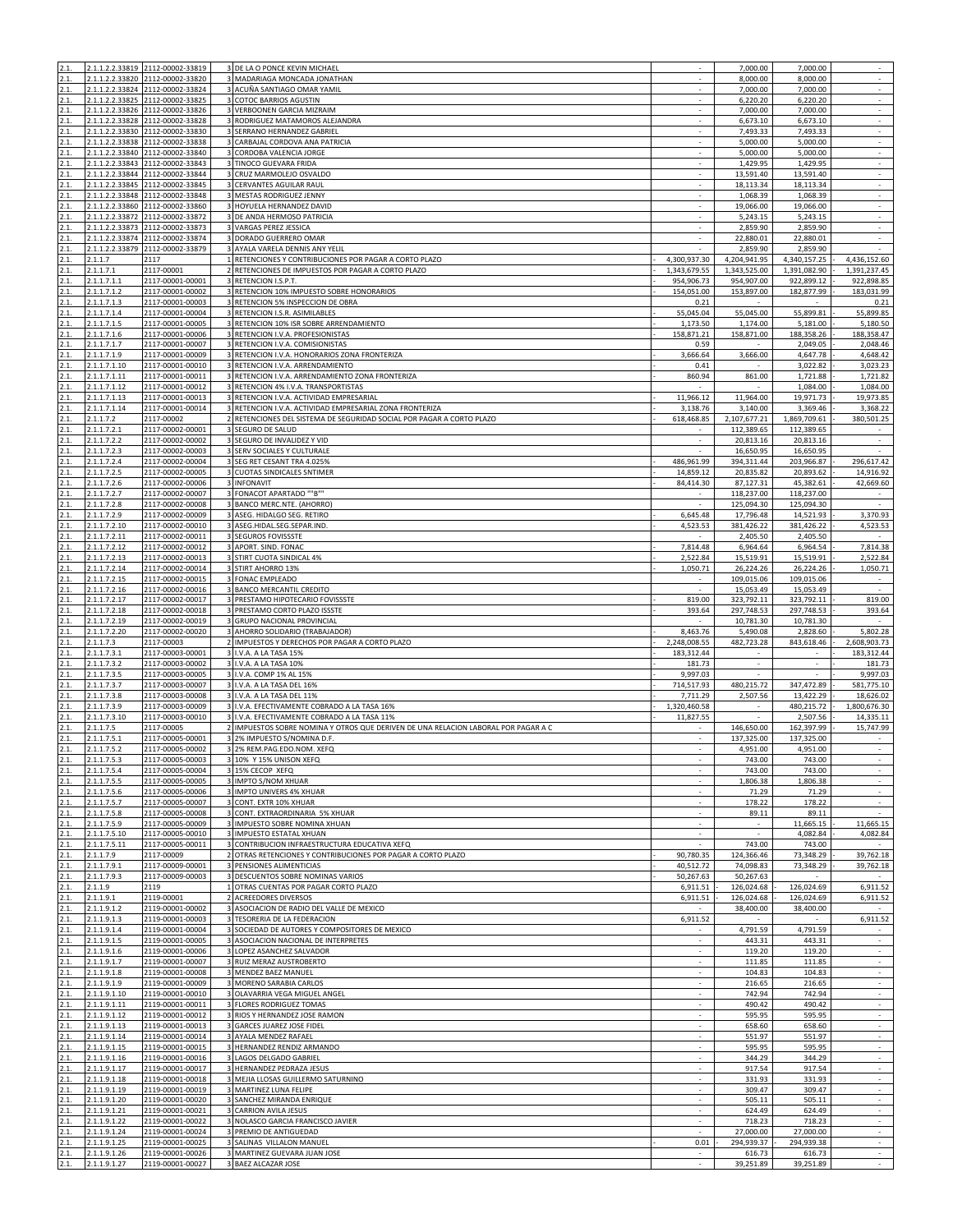| 2.1.         | 2.1.1.9.1.28             | 2119-00001-00028         | 3 ZENTENO JOSE LUIS                                                                |                      | 50,471.75                | 50,471.75                   |                |
|--------------|--------------------------|--------------------------|------------------------------------------------------------------------------------|----------------------|--------------------------|-----------------------------|----------------|
| 2.1          | 2.1.5.1                  | 2151                     | 1 INGRESOS COBRADOS POR ADELANTADO A CORTO PLAZO                                   | 172,183.58           | 192,095.40               | 142,155.20                  | 122,243.38     |
| 2.1.         | 2.1.5.1.1                | 2151-00001               | 2 DAIMLER VEHICULOS COMERC                                                         | 5,308.16             |                          |                             | 5,308.16       |
| 2.1.         | 2.1.5.1.5                | 2151-00005               | 2 ROSALES DE LA ROSA SALVADOR                                                      | 1,833.82             | ÷.                       | $\sim$                      | 1,833.82       |
| 2.1.         | 2.1.5.1.9                | 2151-00009               | 2 HERMECO, SA DE CV                                                                |                      |                          |                             | 3,501.60       |
| 2.1.         | 2.1.5.1.17               | 2151-00017               | COLEGIO MADRID, AC                                                                 | 3,501.60<br>1,380.40 | $\sim$                   | $\sim$                      | 1,380.40       |
|              |                          |                          |                                                                                    |                      |                          |                             |                |
| 2.1.<br>2.1. | 2.1.5.1.35<br>2.1.5.1.41 | 2151-00035<br>2151-00041 | 2 KAIMAN ENTRETENIMIENTO, S.A. DE C.V.<br>2 MARIA ARMIDA APPLEBAUN SANTOS          | 114,300.00           | 114,300.00<br>3,741.00   | $\overline{\phantom{a}}$    | 219.40         |
|              |                          |                          | 2 EJE SIETE VIALIDAD ARTISTICA, S.A. DE C.V.                                       | 3,960.40             |                          |                             |                |
| 2.1.<br>2.1. | 2.1.5.1.42<br>2.1.5.1.43 | 2151-00042               | 2 EMMANUEL TELLEZ CABRERA                                                          | 41,899.20<br>×.      | 41,899.20                |                             | $\sim$         |
|              |                          | 2151-00043               |                                                                                    |                      | 17,539.20                | 17,539.20                   | $\epsilon$     |
| 2.1.         | 2.1.5.1.44               | 2151-00044               | ERIK EMANUELLE ALVAREZ BUCIO                                                       |                      | 14,616.00                | 14,616.00                   |                |
| 2.1.         | 2.1.5.1.45               | 2151-00045               | RPFR S DE RL DE CV                                                                 |                      |                          | 110,000.00                  | 110,000.00     |
| 2.2.         | 2.2.6.9                  | 2269                     | OTRAS PROVISIONES A LARGO PLAZO                                                    | 7,175,371.80         | $\sim$                   | $\sim$                      | 7,175,371.80   |
| 2.2.         | 2.2.6.9.1                | 2269-00001               | PRIMA DE ANTIGÜEDAD                                                                | 7,019,589.81         |                          |                             | 7,019,589.81   |
| 2.2.         | 2.2.6.9.2                | 2269-00002               | 2 EJERCICIO 2010                                                                   | 572,277.64           | ÷.                       | ÷.                          | 572,277.64     |
| 2.2.         | 2.2.6.9.3                | 2269-00003               | 2 EJERCICIO 2011                                                                   | 603,841.38           | $\sim$                   | $\sim$                      | 603,841.38     |
| 2.2.         | 2.2.6.9.4                | 2269-00004               | 2 EJERCICIO 2012                                                                   | 187,345.73           | ÷.                       | ÷.                          | 187,345.73     |
| 3.1.         | 3.1.1.2                  | 3112                     | 1 PATRIMONIO O CAPITAL SOCIAL                                                      | 30,539,539.21        |                          | L.                          | 30,539,539.21  |
| 3.1.         | 3.1.1.2.1                | 3112-00001               | 2 PATRIMONIO                                                                       | 29,915,503.21        |                          |                             | 29,915,503.21  |
| 3.1.         | 3.1.1.2.2                | 3112-00002               | 2 GANADO                                                                           | 624,036.00           | $\overline{\phantom{a}}$ | $\sim$                      | 624,036.00     |
| 3.1.         | 3.1.1.3                  | 3113                     | APORTACIONES DEL GOBIERNO FEDERAL DEL AÑO EN CURSO                                 | 24,047,041.58        | ÷.                       |                             | 24,047,041.58  |
| 3.1.         | 3.1.1.3.1                | 3113-00001               | APORTACION GOBIERNO FEDERAL DEL AÑO EN CURSO                                       | 24,047,041.58        | $\sim$                   |                             | 24,047,041.58  |
| 3.1.         | 3.1.1.4                  | 3114                     | APORTACIONES DEL GOBIERNO FEDERAL DE AÑOS ANTERIORES                               | 153,982,846.63       |                          |                             | 153,982,846.63 |
| 3.1.         | 3.1.1.4.1                | 3114-00001               | APORTACION GOBIERNO FEDERAL AÑOS ANTERIORES                                        | 117,937,617.38       | ×                        | ×.                          | 117,937,617.38 |
| 3.1.         | 3.1.1.4.2                | 3114-00002               | 2 REV GOBIERNO FEDERAL PARA INVERSION                                              | 36,045,229.25        | ÷.                       | $\mathcal{L}_{\mathcal{A}}$ | 36,045,229.25  |
| 3.1.         | 3.1.2.1                  | 3121                     | 1 SUPERÁVIT/DÉFICIT POR DONACIÓN                                                   | 6,664,631.23         | $\overline{\phantom{a}}$ |                             | 6,664,631.23   |
| 3.1.         | 3.1.2.1.1                | 3121-00001               | 2 DONADO                                                                           | 6,664,631.23         | $\sim$                   |                             | 6,664,631.23   |
| 3.1.         | 3.1.3.1                  | 3131                     | 1 ACTUALIZACIÓN DEL PATRIMONIO                                                     | 134,227,243.07       | ÷.                       |                             | 134,227,243.07 |
| 3.1.         | 3.1.3.1.1                | 3131-00001               | REVALUACION DEL PATRIMONIO                                                         | 119,097,107.47       | ×.                       | $\sim$                      | 119,097,107.47 |
| 3.1.         | 3.1.3.1.2                | 3131-00002               | REVALUACION DEL PATRIMONIO DONADO Y GANADO                                         | 15,130,135.60        |                          |                             | 15,130,135.60  |
| 3.2.         | 3.2.2.1                  | 3221                     | RESULTADO DE EJERCICIOS ANTERIORES                                                 | 197,469,920.54       | ÷.                       | $\sim$                      | 197,469,920.54 |
| 3.2.         | 3.2.2.1.1                | 3221-00001               | 2 EJERCICIO-2000                                                                   | 6,878,474.79         |                          | ÷.                          | 6,878,474.79   |
| 3.2.         | 3.2.2.1.2                | 3221-00002               | 2 EJERCICIO-1988                                                                   | 1,078.60             |                          |                             | 1,078.60       |
| 3.2.         | 3.2.2.1.3                | 3221-00003               | 2 EJERCICIO-1989                                                                   | 63,143.74            | $\sim$                   | $\sim$                      | 63,143.74      |
| 3.2.         | 3.2.2.1.4                | 3221-00004               | 2 EJERCICIO-1990                                                                   | 55,099.20            | ÷.                       | ÷.                          | 55,099.20      |
| 3.2.         | 3.2.2.1.5                | 3221-00005               | 2 EJERCICIO-1991                                                                   | 29,862.54            |                          |                             | 29,862.54      |
| 3.2.         | 3.2.2.1.6                | 3221-00006               | EJERCICIO-1992                                                                     | 13,015,797.66        |                          |                             | 13,015,797.66  |
| 3.2.         | 3.2.2.1.7                | 3221-00007               | 2 EJERCICIO-1993                                                                   | 23,091.35            | $\sim$                   | $\sim$                      | 23,091.35      |
| 3.2.         | 3.2.2.1.8                | 3221-00008               | 2 EJERCICIO-1994                                                                   | 6,724,793.82         |                          |                             | 6,724,793.82   |
| 3.2.         | 3.2.2.1.9                | 3221-00009               | 2 EJERCICIO-1995                                                                   | 23,283,560.32        | ÷.                       | ÷.                          | 23,283,560.32  |
| 3.2.         | 3.2.2.1.10               | 3221-00010               | 2 EJERCICIO-1996                                                                   | 835,854.09           | $\overline{\phantom{a}}$ | $\sim$                      | 835,854.09     |
| 3.2.         | 3.2.2.1.11               | 3221-00011               | 2 EJERCICIO-1998                                                                   | 17,520,714.70        | ÷.                       | ×.                          | 17,520,714.70  |
| 3.2.         | 3.2.2.1.12               | 3221-00012               | 2 EJERCICIO-1997                                                                   | 10,914,069.76        |                          |                             | 10,914,069.76  |
|              |                          |                          |                                                                                    |                      |                          |                             |                |
| 3.2.         | 3.2.2.1.13               | 3221-00013               | 2 EJERCICIO-1999                                                                   | 3,664,864.28         | $\hat{\phantom{a}}$      |                             | 3,664,864.28   |
| 3.2.         | 3.2.2.1.14               | 3221-00014               | 2 EJERCICIO-2003                                                                   | 21,283,947.22        | $\sim$<br>÷.             | $\sim$<br>×.                | 21,283,947.22  |
| 3.2.<br>3.2. | 3.2.2.1.15               | 3221-00015               | <b>OTROS EJERCICIOS</b>                                                            | 42,997,489.93        | ÷.                       |                             | 42,997,489.93  |
|              | 3.2.2.1.16               | 3221-00016               | 2 EJERCICIO-2004                                                                   | 16,256,997.77        |                          | $\sim$                      | 16,256,997.77  |
| 3.2.         | 3.2.2.1.17               | 3221-00017               | 2 EJERCICIO-2005 ALMACEN                                                           | 1,206,321.36         | $\sim$                   |                             | 1,206,321.36   |
| 3.2.         | 3.2.2.1.18               | 3221-00018               | 2 EJERCICIO-2007                                                                   | 11,621,408.57        | ÷.                       | ÷.                          | 11,621,408.57  |
| 3.2.         | 3.2.2.1.19               | 3221-00019               | 2 EJERCICIO 2008                                                                   | 11,249,547.87        |                          |                             | 11,249,547.87  |
| 3.2.         | 3.2.2.1.20               | 3221-00020               | 2 REV RDOS EJER ANTERIOR                                                           | 96,293,852.64        |                          | ÷.                          | 96,293,852.64  |
| 3.2.         | 3.2.2.1.21               | 3221-00021               | 2 EJERCICIO 2009                                                                   | 6,762,068.43         | $\sim$                   | ×.                          | 6,762,068.43   |
| 3.2.         | 3.2.2.1.22               | 3221-00022               | 2 EJERCICIO 2010                                                                   | 643,589.56           | ÷.                       | ×.                          | 643,589.56     |
| 3.2.         | 3.2.2.1.23               | 3221-00023               | 2 EJERCICIO 2011                                                                   | 4,525,596.97         | ÷.                       | $\sim$                      | 4,525,596.97   |
| 3.2.         | 3.2.2.1.24               | 3221-00024               | 2 EJERCICIO 2012                                                                   | 12,906,577.87        |                          |                             | 12,906,577.87  |
| 3.2.         | 3.2.5.2                  | 3252                     | CAMBIOS POR ERRORES CONTABLES                                                      | 15,058,135.64        | ×                        | ×.                          | 15,058,135.64  |
| 3.2.         | 3.2.5.2.1                | 3252-00001               | 2 REEXPRESION POR CAMBIOS CONTABLES                                                | 15,057,478.35        |                          |                             | 15,057,478.35  |
| 3.2.         | 3.2.5.2.2                | 3252-00002               | 2 CAMBIOS POR ERRORES CONTABLES                                                    | 657.29               |                          |                             | 657.29         |
| 3.3.         | 3.3.3.1                  | 3331                     | 1 SUPERÁVIT POR REEXPRESIÓN                                                        | 70,175,125.06        | $\sim$                   | $\sim$                      | 70,175,125.06  |
| 3.3.         | 3.3.3.1.1                | 3331-00001               | SUPERAVIT POR REVALUACION                                                          | 70,175,125.06        | ÷.                       |                             | 70,175,125.06  |
| 4.1.         | 4.1.7.5                  | 4175                     | INGRESOS DE OPERACIÓN DE ENTIDADES PARAESTATALES NO EMPRESARIALES Y NO FINANCIERAS | 1,680,123.13         | ÷.                       | 1,658,095.38                | 3,338,218.51   |
| 4.1.         | 4.1.7.5.1                | 4175-00001               | INGRESOS POR PRODUCCION RADIOFONICA                                                | 62,674.74            |                          | 307,081.17                  | 369,755.91     |
| 4.1.         | 4.1.7.5.1.1              | 4175-00001-00001         | 3 INGRESOS PROPIOS                                                                 | 62,674.74            | $\sim$                   | 307,081.17                  | 369,755.91     |
| 4.1.         | 4.1.7.5.2                | 4175-00002               | 2 INGRESOS POR SERVICIOS RADIOFONICOS                                              | 1,617,448.39         |                          | 1,351,014.21                | 2,968,462.60   |
| 4.1.         | 4.1.7.5.2.1              | 4175-00002-00001         | 3 INGRESOS IMER                                                                    | 1,543,358.60         |                          | 1,315,386.08                | 2,858,744.68   |
| 4.1.         | 4.1.7.5.2.2              | 4175-00002-00002         | 3 INGRESOS CHIAPA DE CORZO XECHZ                                                   | 15,916.64            |                          | 5,980.24                    | 21,896.88      |
| 4.1.         | 4.1.7.5.2.3              | 4175-00002-00003         | 3 INGRESOS CD. ACUÑA XERF                                                          | 13,868.15            | ×.                       | 6,151.89                    | 20,020.04      |
| 4.1.         | 4.1.7.5.2.5              | 4175-00002-00005         | 3 INGRESOS MERIDA XHYUC                                                            | 6,840.00             |                          | 3,420.00                    | 10,260.00      |
| 4.1.         | 4.1.7.5.2.6              | 4175-00002-00006         | 3 INGRESOS LAZARO CARDENAS XELAC                                                   | 8,002.00             | $\sim$                   | 4,816.00                    | 12,818.00      |
| 4.1.         | 4.1.7.5.2.7              | 4175-00002-00007         | 3 INGRESOS CACAHUATAN XECAH                                                        | 315.00               | $\sim$                   | $\sim$                      | 315.00         |
| 4.1.         | 4.1.7.5.2.9              | 4175-00002-00009         | 3 INGRESOS SALINA CRUZ XHSCO                                                       | 672.00               |                          |                             | 672.00         |
| 4.1.         | 4.1.7.5.2.10             | 4175-00002-00010         | 3 INGRESOS CANANEA XEFO                                                            | 29,820.00            |                          | 15,260.00                   | 45.080.00      |
| 4.2.         | 4.2.2.1                  | 4221                     | 1 TRANSFERENCIAS INTERNAS Y ASIGNACIONES AL SECTOR PÚBLICO                         | 26,064,263.60        | $\blacksquare$           | 13,637,541.00               | 39,701,804.60  |
| 4.2.         | 4.2.2.1.1                | 4221-00001               | 2 SERVICIOS PERSONALES                                                             | 12,981,400.00        | ×.                       | 6,954,912.00                | 19,936,312.00  |
| 4.2.         | 4.2.2.1.2                | 4221-00002               | 2 MATERIALES Y SUMINISTROS                                                         | 514,998.60           |                          | 163,373.00                  | 678,371.60     |
| 4.2.         | 4.2.2.1.3                | 4221-00003               | 2 SERVICIOS GENERALES                                                              | 12,567,865.00        |                          | 6,519,256.00                | 19,087,121.00  |
| 4.3.         | 4.3.1.1                  | 4311                     | 1 INTERESES GANADOS DE VALORES, CRÉDITOS, BONOS Y OTROS                            | 1,790.86             | 401.00                   | 1,401.87                    | 2,791.73       |
| 4.3.         | 4.3.1.1.1                | 4311-00001               | INTERESES GANADOS BANCARIOS                                                        | 1,790.86             | 401.00                   | 1,401.87                    | 2,791.73       |
| 4.3.         | 4.3.9.3                  | 4393                     | DIFERENCIAS POR TIPO DE CAMBIO A FAVOR EN EFECTIVO Y EQUIVALENTES                  | $\sim$               | $\sim$                   | 21,634.11                   | 21,634.11      |
| 4.3.         | 4.3.9.3.1                | 4393-00001               | 2 INTERESES GANADOS EN VALORES                                                     |                      |                          | 21,634.11                   | 21,634.11      |
| 4.3.         | 4.3.9.9                  | 4399                     | OTROS INGRESOS Y BENEFICIOS VARIOS                                                 | 215,069.01           | $\sim$                   | 658,844.99                  | 873,914.00     |
| 4.3.         | 4.3.9.9.1                | 4399-00001               | 2 OTROS INGRESOS                                                                   | 6.00                 | ÷.                       | 535,022.00                  | 535,028.00     |
| 4.3.         | 4.3.9.9.2                | 4399-00002               | 2 DIFERENCIAS MENORES                                                              | 162.93               | ÷                        | 436.76                      | 599.69         |
| 4.3.         | 4.3.9.9.3                | 4399-00003               | 2 RECUPERACION CLIENTES EJERCICIOS ANTERIORES                                      | 214,760.08           | $\sim$                   | $\sim$                      | 214,760.08     |
| 4.3.         | 4.3.9.9.4                | 4399-00004               | 2 INGRESOS Y ARRENDAMIENTOS DE ESTACIONES                                          |                      | $\sim$                   | 100,608.91                  | 100,608.91     |
| 4.3.         | 4.3.9.9.5                | 4399-00005               | 2 PENAS CONVENCIONALES                                                             | ×                    | $\sim$                   | 22,717.32                   | 22,717.32      |
| 4.3.         | 4.3.9.9.6                | 4399-00006               | REPOSICION DE CREDENCIAL                                                           | 140.00               |                          | 60.00                       | 200.00         |
| 5.1.         | 5.1.1.1                  | 5111                     | 1 REMUNERACIONES AL PERSONAL DE CARÁCTER PERMANENTE                                | 6,160,313.02         | 3,040,841.23             | $\sim$                      | 9,201,154.25   |
| 5.1.         | 5.1.1.1.11301            | 5111-11301               | 2 SUELDOS BASE                                                                     | 6,160,313.02         | 3,040,841.23             | ÷.                          | 9,201,154.25   |
| 5.1.         | 5.1.1.2                  | 5112                     | 1 REMUNERACIONES AL PERSONAL DE CARÁCTER TRANSITORIO                               | 1,181,044.31         | 649,639.02               |                             | 1,830,683.33   |
| 5.1.         | 5.1.1.2.12101            | 5112-12101               | 2 HONORARIOS                                                                       | 1,181,044.31         | 649,639.02               | $\sim$                      | 1,830,683.33   |
| 5.1.         | 5.1.1.3                  | 5113                     | 1 REMUNERACIONES ADICIONALES Y ESPECIALES                                          | 890,793.41           | 334,393.92               | ÷.                          | 1,225,187.33   |
| 5.1.         | 5.1.1.3.13101            | 5113-13101               | 2 PRIMA QUINQUENAL POR AÑOS DE SERVICIOS EFECTIVOS PRESTADOS                       | 110,062.50           | 55,602.50                |                             | 165,665.00     |
| 5.1.         | 5.1.1.3.13201            | 5113-13201               | 2 PRIMAS DE VACACIONES Y DOMINICAL                                                 | 93,159.94            | 83,969.58                |                             | 177,129.52     |
| 5.1.         | 5.1.1.3.13301            | 5113-13301               | 2 REMUNERACIONES POR HORAS EXTRAORDINARIAS                                         | 687,570.97           | 194,821.84               | $\sim$                      | 882,392.81     |
| 5.1.         | 5.1.1.4                  | 5114                     | SEGURIDAD SOCIAL                                                                   | 1,265,429.72         | 1,630,161.04             | ×.                          | 2,895,590.76   |
| 5.1.         | 5.1.1.4.14101            | 5114-14101               | APORTACIONES AL ISSSTE                                                             | 597,086.11           | 297,167.77               | $\mathcal{L}_{\mathcal{A}}$ | 894,253.88     |
| 5.1.         | 5.1.1.4.14103            | 5114-14103               | 2 APORTACIONES AL IMSS                                                             | 85,499.89            | 77,467.74                | $\blacksquare$              | 162,967.63     |
| 5.1.         | 5.1.1.4.14105            | 5114-14105               | 2 APORTACIONES AL SEGURO DE CESANTÍA EN EDAD AVANZADA Y VEJEZ                      | $\sim$               | 258,699.50               | $\sim$                      | 258,699.50     |
| 5.1.         | 5.1.1.4.14201            | 5114-14201               | APORTACIONES AL FOVISSSTE                                                          |                      | 308,014.57               |                             | 308,014.57     |
| 5.1.         | 5.1.1.4.14202            | 5114-14202               | APORTACIONES AL INFONAVIT                                                          |                      | 74,271.06                |                             | 74,271.06      |
| 5.1.         | 5.1.1.4.14301            | 5114-14301               | 2 APORTACIONES AL SISTEMA DE AHORRO PARA EL RETIRO                                 | ×.                   | 152,913.56               | $\sim$                      | 152,913.56     |
| 5.1.         | 5.1.1.4.14302            | 5114-14302               | 2 DEPÓSITOS PARA EL AHORRO SOLIDARIO                                               | 18,706.06            | 9,192.98                 | ×.                          | 27,899.04      |
| 5.1.         | 5.1.1.4.14401            | 5114-14401               | 2 CUOTAS PARA EL SEGURO DE VIDA DEL PERSONAL CIVIL                                 | 92,953.59            | 2,140.80                 | $\sim$                      | 95,094.39      |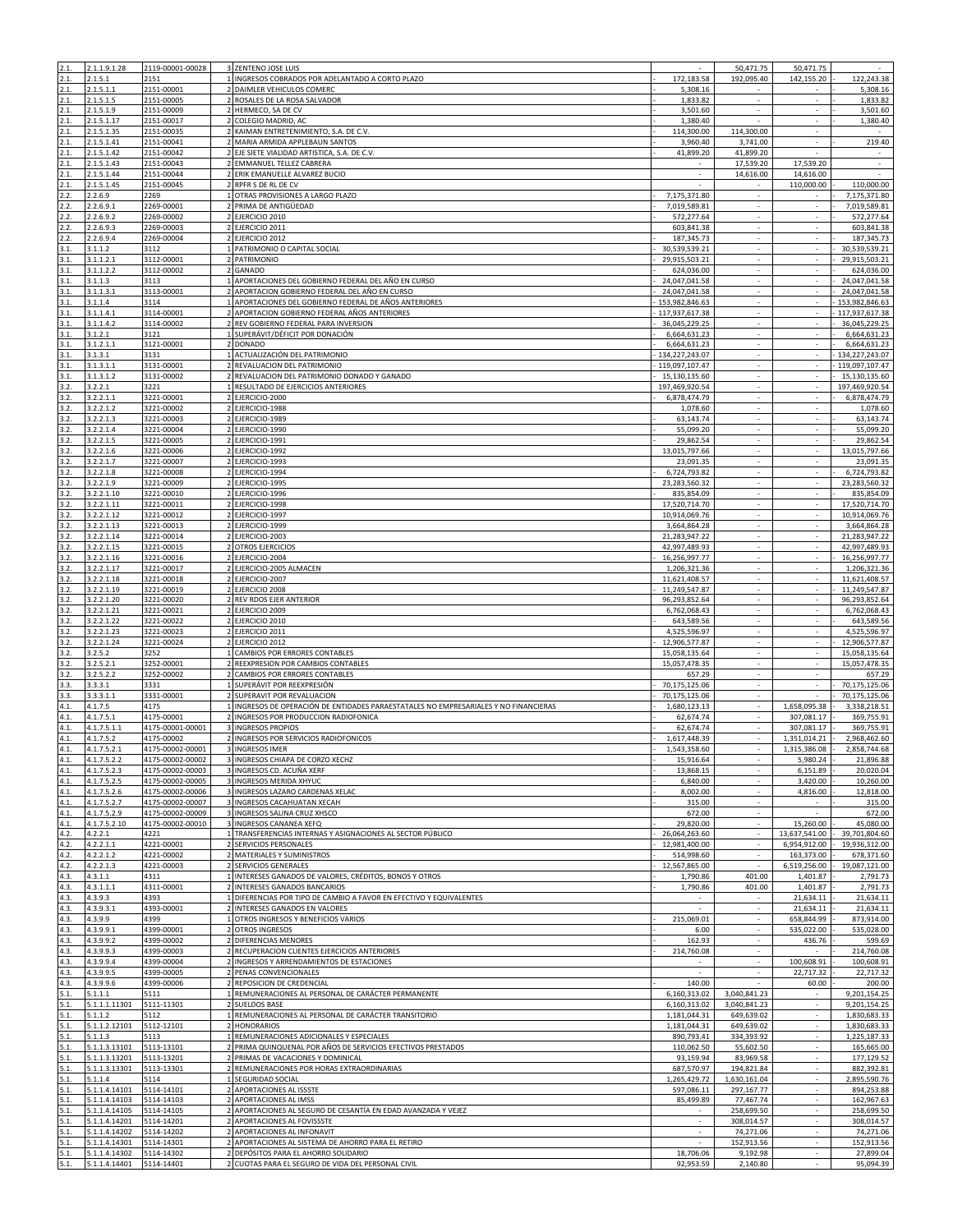| 5.1          | 5.1.1.4.14403                               | 5114-14403                       | CUOTAS PARA EL SEGURO DE GASTOS MÉDICOS DEL PERSONAL CIVIL                                                                                                                            |                          | 202,815.63              |                             | 202,815.63                |
|--------------|---------------------------------------------|----------------------------------|---------------------------------------------------------------------------------------------------------------------------------------------------------------------------------------|--------------------------|-------------------------|-----------------------------|---------------------------|
|              | 5.1.1.4.14404                               | 5114-14404                       | 2 CUOTAS PARA EL SEGURO DE SEPARACIÓN INDIVIDUALIZADO                                                                                                                                 | 471,184.07               | 236,253.75              |                             | 707,437.82                |
| 5.1          | 5.1.1.4.14405                               | 5114-14405                       | 2 CUOTAS PARA EL SEGURO COLECTIVO DE RETIRO                                                                                                                                           |                          | 11,223.68               | ÷.                          | 11,223.68                 |
| 5.1.         | 5.1.1.5                                     | 5115                             | 1 OTRAS PRESTACIONES SOCIALES Y ECONÓMICAS                                                                                                                                            | 6,600,492.27             | 3,079,432.75            | ÷.                          | 9,679,925.02              |
| 5.1.         | 5.1.1.5.15101                               | 5115-15101                       | $\overline{2}$<br>CUOTAS PARA EL FONDO DE AHORRO DEL PERSONAL CIVIL                                                                                                                   | 94,261.01                | 50,439.52               | ÷.                          | 144,700.53                |
| 5.1.<br>5.1. | 5.1.1.5.15301<br>5.1.1.5.15401              | 5115-15301<br>5115-15401         | PRESTACIONES DE RETIRO<br>2 PRESTACIONES ESTABLECIDAS POR CONDICIONES GENERALES DE TRABAJO O CONTRATOS COLECTIVOS DE T                                                                | 7,939.42<br>1,189,776.43 | 7,939.42<br>373,480.22  | ×.                          | 15,878.84<br>1,563,256.65 |
| 5.1.         | 5.1.1.5.15402                               | 5115-15402                       | COMPENSACIÓN GARANTIZADA                                                                                                                                                              | 4,213,836.97             | 2,100,145.59            |                             | 6,313,982.56              |
| 5.1.         | 5.1.1.5.15403                               | 5115-15403                       | 2 ASIGNACIONES ADICIONALES AL SUELDO                                                                                                                                                  | 1,094,678.44             | 547,428.00              |                             | 1,642,106.44              |
| 5.1.         | 5.1.1.7                                     | 5117                             | 1 PAGO DE ESTIMULOS A SERVIDORES PUBLICOS                                                                                                                                             | 609,734.59               | 307,173.05              | $\sim$                      | 916,907.64                |
| 5.1.         | 5.1.1.7.17102                               | 5117-17102                       | $\overline{2}$<br>ESTIMULOS AL PERSONAL OPERATIVO                                                                                                                                     | 609,734.59               | 307,173.05              | $\mathcal{L}_{\mathcal{A}}$ | 916,907.64                |
| 5.1.         | 5.1.2.1                                     | 5121                             | MATERIALES DE ADMINISTRACIÓN, EMISIÓN DE DOCUMENTOS Y ARTÍCULOS OFICIALES                                                                                                             | 58,844.20                | 27,603.26               | $\sim$                      | 86,447.46                 |
| 5.1.         | 5.1.2.1.21101                               | 5121-21101                       | MATERIALES Y ÚTILES DE OFICINA                                                                                                                                                        | 8,081.65                 | 8,000.52                |                             | 16,082.17                 |
| 5.1.         | 5.1.2.1.21401                               | 5121-21401                       | 2 MATERIALES Y ÚTILES PARA EL PROCESAMIENTO EN EQUIPOS Y BIENES INFORMÁTICOS                                                                                                          |                          | 9,826.59                | $\sim$                      | 9,826.59                  |
| 5.1.<br>5.1. | 5.1.2.1.21501<br>5.1.2.1.21601              | 5121-21501<br>5121-21601         | MATERIAL DE APOYO INFORMATIVO<br>2 MATERIAL DE LIMPIEZA                                                                                                                               | 43,528.00<br>7,234.55    | 4,664.00<br>5,112.15    |                             | 48,192.00<br>12,346.70    |
| 5.1.         | 5.1.2.2                                     | 5122                             | 1 ALIMENTOS Y UTENSILIOS                                                                                                                                                              | 3,423.15                 | 7,921.20                | $\sim$                      | 11,344.35                 |
| 5.1.         | 5.1.2.2.22104                               | 5122-22104                       | 2 PRODUCTOS ALIMENTICIOS PARA EL PERSONAL EN LAS INSTALACIONES DE LAS DEPENDENCIAS Y ENTIDAD                                                                                          | 3,399.15                 | 7,921.20                | ÷.                          | 11,320.35                 |
| 5.1          | 1.2.2.22301                                 | 5122-22301                       | UTENSILIOS PARA EL SERVICIO DE ALIMENTACIÓN                                                                                                                                           | 24.00                    |                         |                             | 24.00                     |
| 5.1.         | 5.1.2.4                                     | 5124                             | MATERIALES Y ARTÍCULOS DE CONSTRUCCIÓN Y DE REPARACIÓN                                                                                                                                | 5,887.50                 | 19,406.56               | $\overline{\phantom{a}}$    | 25,294.06                 |
| 5.1.         | 5.1.2.4.24101                               | 5124-24101                       | 2 PRODUCTOS MINERALES NO METÁLICOS                                                                                                                                                    | 148.26                   | $\sim$                  | $\sim$                      | 148.26                    |
| 5.1.         | 5.1.2.4.24201                               | 5124-24201                       | 2 CEMENTO Y PRODUCTOS DE CONCRETO                                                                                                                                                     | 293.09                   |                         |                             | 293.09                    |
| 5.1.         | 5.1.2.4.24601                               | 5124-24601                       | 2 MATERIAL ELÉCTRICO Y ELECTRÓNICO                                                                                                                                                    | 4,526.15                 | 18,101.84               |                             | 22,627.99                 |
| 5.1.         | 5.1.2.4.24901                               | 5124-24901                       | 2 OTROS MATERIALES Y ARTÍCULOS DE CONSTRUCCIÓN Y REPARACIÓN                                                                                                                           | 920.00                   | 1,304.72                | ÷.                          | 2,224.72                  |
| 5.1.<br>5.1. | 5.1.2.6<br>5.1.2.6.26103                    | 5126<br>5126-26103               | 1 COMBUSTIBLES, LUBRICANTES Y ADITIVOS<br>COMBUSTIBLES, LUBRICANTES Y ADITIVOS PARA VEHÍCULOS TERRESTRES, AÉREOS, MARÍTIMOS, LACUSTR                                                  | 12,244.56<br>814.71      | 15,606.55<br>4,685.93   |                             | 27,851.11<br>5,500.64     |
| 5.1.         | 5.1.2.6.26105                               | 5126-26105                       | COMBUSTIBLES, LUBRICANTES Y ADITIVOS PARA MAQUINARIA, EQUIPO DE PRODUCCIÓN Y SERVICIOS ADM                                                                                            | 11,429.85                | 10,920.62               |                             | 22,350.47                 |
| 5.1.         | 5.1.2.9                                     | 5129                             | 1 HERRAMIENTAS, REFACCIONES Y ACCESORIOS MENORES                                                                                                                                      | 12,419.82                | 49,192.41               | $\sim$                      | 61,612.23                 |
| 5.1.         | 5.1.2.9.29101                               | 5129-29101                       | 2 HERRAMIENTAS MENORES                                                                                                                                                                | 9,484.82                 | 7,403.90                |                             | 16,888.72                 |
| 5.1.         | 5.1.2.9.29201                               | 5129-29201                       | REFACCIONES Y ACCESORIOS MENORES DE EDIFICIOS                                                                                                                                         | 2,835.00                 | 41,513.51               | $\sim$                      | 44,348.51                 |
| 5.1.         | 5.1.2.9.29301                               | 5129-29301                       | 2 REFACCIONES Y ACCESORIOS MENORES DE MOBILIARIO Y EQUIPO DE ADMINISTRACIÓN, EDUCACIONAL Y R                                                                                          | 100.00                   | 275.00                  |                             | 375.00                    |
| 5.1.         | 5.1.3.1                                     | 5131                             | 1 SERVICIOS BÁSICOS                                                                                                                                                                   | 371,041.62               | 1,003,623.02            | ×.                          | 1,374,664.64              |
| 5.1.         | 5.1.3.1.31101                               | 5131-31101                       | 2 SERVICIO DE ENERGÍA ELÉCTRICA                                                                                                                                                       |                          | 755,581.84              | L.                          | 755,581.84                |
| 5.1.         | 5.1.3.1.31301                               | 5131-31301                       | 2 SERVICIO DE AGUA                                                                                                                                                                    | 6,613.34                 | 9,494.95                |                             | 16,108.29                 |
| 5.1.         | 5.1.3.1.31401                               | 5131-31401                       | 2 SERVICIO TELEFÓNICO CONVENCIONAL                                                                                                                                                    | 226,696.22               | 116,854.84              | $\sim$                      | 343,551.06                |
| 5.1.         | 5.1.3.1.31501                               | 5131-31501                       | 2 SERVICIO DE TELEFONÍA CELULAR                                                                                                                                                       | 2,068.93                 | 4,552.62                | ÷.                          | 6,621.55                  |
| 5.1.         | 5.1.3.1.31601                               | 5131-31601                       | 2 SERVICIO DE RADIOLOCALIZACIÓN                                                                                                                                                       | 28,934.74                | 31,809.06               | ÷.                          | 60,743.80                 |
| 5.1.         | 5.1.3.1.31701                               | 5131-31701                       | SERVICIOS DE CONDUCCIÓN DE SEÑALES ANALÓGICAS Y DIGITALES<br>$\overline{2}$                                                                                                           | 102,101.09               | 81,470.49               |                             | 183,571.58                |
| 5.1.         | 5.1.3.1.31801                               | 5131-31801                       | 2 SERVICIO POSTAL                                                                                                                                                                     | 4,627.30                 | 3,859.22                | ÷.                          | 8,486.52                  |
| 5.1.<br>5.1. | 5.1.3.2<br>5.1.3.2.32201                    | 5132<br>5132-32201               | 1 SERVICIOS DE ARRENDAMIENTO<br>2 ARRENDAMIENTO DE EDIFICIOS Y LOCALES                                                                                                                | 91,440.92<br>25,905.00   | 629,123.91<br>51,810.00 |                             | 720,564.83<br>77,715.00   |
| 5.1.         | 5.1.3.2.32601                               | 5132-32601                       | 2 ARRENDAMIENTO DE MAQUINARIA Y EQUIPO                                                                                                                                                |                          | 407,369.62              | $\sim$                      | 407,369.62                |
| 5.1.         | 5.1.3.2.32701                               | 5132-32701                       | 2 PATENTES, REGALÍAS Y OTROS                                                                                                                                                          | 65,535.92                | 169,944.29              | ×.                          | 235,480.21                |
| 5.1.         | 5.1.3.3                                     | 5133                             | SERVICIOS PROFESIONALES, CIENTÍFICOS Y TÉCNICOS Y OTROS SERVICIOS                                                                                                                     | 3,484,595.95             | 2,641,634.70            |                             | 6,126,230.65              |
| 5.1.         | 5.1.3.3.33104                               | 5133-33104                       | OTRAS ASESORÍAS PARA LA OPERACIÓN DE PROGRAMAS                                                                                                                                        |                          | 172,001.80              |                             | 172,001.80                |
| 5.1.         | 5.1.3.3.33301                               | 5133-33301<br>2                  | SERVICIOS DE INFORMÁTICA                                                                                                                                                              | 29,991.47                | 219,166.20              | $\sim$                      | 249,157.67                |
| 5.1.         | 5.1.3.3.33401                               | 5133-33401                       | SERVICIOS PARA CAPACITACIÓN A SERVIDORES PÚBLICOS<br>$\overline{2}$                                                                                                                   |                          | 10,172.41               | ÷.                          | 10,172.41                 |
| 5.1.         | 5.1.3.3.33602                               | 5133-33602                       | OTROS SERVICIOS COMERCIALES<br>$\overline{2}$                                                                                                                                         | 7,392.54                 | 14,322.37               |                             | 21,714.91                 |
| 5.1.         | 5.1.3.3.33605                               | 5133-33605                       | 2 INFORMACIÓN EN MEDIOS MASIVOS DERIVADA DE LA OPERACIÓN Y ADMINISTRACIÓN DE LAS DEPENDENCIA                                                                                          | 18,468.00                |                         | $\sim$                      | 18,468.00                 |
| 5.1.         | 5.1.3.3.33801                               | 5133-33801                       | 2 SERVICIOS DE VIGILANCIA                                                                                                                                                             | 98,180.61                | 90,611.03               | ÷.                          | 188,791.64                |
| 5.1.         | 5.1.3.3.33901                               | 5133-33901                       | SUBCONTRATACIÓN DE SERVICIOS CON TERCEROS                                                                                                                                             | 3,136,231.11             | 1,941,028.67            |                             | 5,077,259.78              |
| 5.1.         | 5.1.3.3.33903                               | 5133-33903                       | SERVICIOS INTEGRALES                                                                                                                                                                  | 194,332.22               | 194,332.22              |                             | 388,664.44                |
| 5.1.         | 5.1.3.4                                     | 5134                             | 1 SERVICIOS FINANCIEROS, BANCARIOS Y COMERCIALES                                                                                                                                      | 11,348.74                | 169,453.00              | $\sim$                      | 180,801.74                |
| 5.1.         | 5.1.3.4.34101                               | 5134-34101                       | $\overline{2}$<br>SERVICIOS BANCARIOS Y FINANCIEROS                                                                                                                                   |                          | 13,258.00               | ÷.                          | 13,258.00                 |
| 5.1.<br>5.1. | 5.1.3.4.34501                               | 5134-34501                       | 2 SEGUROS DE BIENES PATRIMONIALES                                                                                                                                                     | 11,348.74                | 9,238.00                |                             | 9,238.00                  |
| 5.1.         | 5.1.3.4.34701<br>5.1.3.4.34801              | 5134-34701<br>5134-34801         | 2 FLETES Y MANIOBRAS<br>2 COMISIONES POR VENTAS                                                                                                                                       |                          | 26,305.00<br>120,652.00 | ÷.                          | 37,653.74<br>120,652.00   |
| 5.1.         | 5.1.3.5                                     | 5135                             | SERVICIOS DE INSTALACIÓN, REPARACIÓN, MANTENIMIENTO Y CONSERVACIÓN                                                                                                                    | 61,031.81                | 139,079.05              |                             | 200,110.86                |
| 5.1.         | 5.1.3.5.35101                               | 5135-35101                       | 2 MANTENIMIENTO Y CONSERVACIÓN DE INMUEBLES                                                                                                                                           | 8,500.00                 | 10,800.00               |                             | 19,300.00                 |
| 5.1.         | 5.1.3.5.35201                               | 5135-35201                       | 2 MANTENIMIENTO Y CONSERVACIÓN DE MOBILIARIO Y EQUIPO DE ADMINISTRACIÓN                                                                                                               | 13,360.00                | 4,100.00                | $\sim$                      | 17,460.00                 |
| 5.1.         | 5.1.3.5.35501                               | 5135-35501                       | 2 MANTENIMIENTO Y CONSERVACIÓN DE VEHÍCULOS TERRESTRES, AÉREOS, MARÍTIMOS, LACUSTRES Y FLUVI                                                                                          |                          | 11,954.61               | ÷.                          | 11,954.61                 |
| 5.1.         | 5.1.3.5.35701                               | 5135-35701                       | MANTENIMIENTO Y CONSERVACIÓN DE MAQUINARIA Y EQUIPO                                                                                                                                   | 3,000.00                 | 59,623.00               | $\overline{\phantom{a}}$    | 62,623.00                 |
| 5.1.         | 5.1.3.5.35801                               | 5135-35801                       | SERVICIOS DE LAVANDERÍA, LIMPIEZA E HIGIENE                                                                                                                                           | 1,150.00                 | 1,150.00                |                             | 2,300.00                  |
| 5.1.         | 5.1.3.5.35901                               | 5135-35901                       | 2 SERVICIOS DE JARDINERÍA Y FUMIGACIÓN                                                                                                                                                | 35,021.81                | 51.451.44               | ÷.                          | 86,473.25                 |
| 5.1.         | 5.1.3.7                                     | 5137                             | 1 SERVICIOS DE TRASLADO Y VIÁTICOS                                                                                                                                                    | 48,768.60                | 78,078.75               |                             | 126,847.35                |
| 5.1.         | 5.1.3.7.37104                               | 5137-37104                       | 2 PASAJES AÉREOS NACIONALES PARA SERVIDORES PÚBLICOS DE MANDO EN EL DESEMPEÑO DE COMISIONES                                                                                           |                          | 2,431.84                |                             | 2,431.84                  |
| 5.1.         | 5.1.3.7.37201   5137-37201<br>5.1.3.7.37204 | 5137-37204                       | 2 PASAJES TERRESTRES NACIONALES PARA LABORES EN CAMPO Y DE SUPERVISIÓN                                                                                                                | 38,726.00                | 19,951.00               | $\sim$                      | 58,677.00                 |
| 5.1.<br>5.1. | 5.1.3.7.37504                               | 5137-37504                       | 2 PASAJES TERRESTRES NACIONALES PARA SERVIDORES PÚBLICOS DE MANDO EN EL DESEMPEÑO DE COMISIO<br>2 VIÁTICOS NACIONALES PARA SERVIDORES PÚBLICOS EN EL DESEMPEÑO DE FUNCIONES OFICIALES | 4,290.00<br>5,752.60     | 960.35<br>54,735.56     |                             | 5,250.35<br>60,488.16     |
| 5.1.         | 5.1.3.8                                     | 5138                             | 1 SERVICIOS OFICIALES                                                                                                                                                                 | 15,410.75                | 3,940.00                |                             | 19,350.75                 |
| 5.1.         | 5.1.3.8.38201                               | 5138-38201                       | 2 GASTOS DE ORDEN SOCIAL                                                                                                                                                              | 15,410.75                | 3,940.00                | $\sim$                      | 19,350.75                 |
| 5.1.         | 5.1.3.9                                     | 5139                             | 1 OTROS SERVICIOS GENERALES                                                                                                                                                           | 608,535.43               | 127,866.23              |                             | 480,669.20                |
| 5.1.         | 5.1.3.9.39202                               | 5139-39202                       | 2 OTROS IMPUESTOS Y DERECHOS                                                                                                                                                          | 137,893.13               | 34,826.51               |                             | 172,719.64                |
| 5.1.         | 5.1.3.9.39401                               | 5139-39401                       | 2 EROGACIONES POR RESOLUCIONES POR AUTORIDAD COMPETENTE                                                                                                                               | 318,440.27               | 318,440.27              | $\sim$                      | $\sim$                    |
| 5.1.         | 5.1.3.9.39501                               | 5139-39501                       | 2 PENAS, MULTAS, ACCESORIOS Y ACTUALIZACIONES                                                                                                                                         |                          | 23.97                   | ÷.                          | 23.97                     |
| 5.1.         | 5.1.3.9.39801                               | 5139-39801                       | IMPUESTO SOBRE NÓMINAS                                                                                                                                                                | 152,202.03               | 155,723.56              |                             | 307,925.59                |
| 5.5.         | 5.5.1.1                                     | 5511                             | ESTIMACIONES POR PERDIDA O DETERIORO DE ACTIVOS CIRCULANTES<br>$1\vert$                                                                                                               | 67,660.64                | 43,729.04               |                             | 23,931.60                 |
| 5.5.         | 5.5.1.1.1                                   | 5511-00001                       | 2 ESTIMACIONES PARA CUENTAS INCOBRABLES POR COBRAR A CORTO PLAZO                                                                                                                      | 67,660.64                | 43,729.04               | $\sim$                      | 23,931.60                 |
| 5.5.<br>5.5. | 5.5.9.9<br>5.5.9.9.1                        | 5599<br>5599-00001               | 1 OTROS GASTOS VARIOS<br>2 COMISIONES BANCARIAS                                                                                                                                       | 1,239.65<br>1,239.62     | 464.86<br>463.80        |                             | 1,704.51                  |
| 5.5.         | 5.5.9.9.2                                   | 5599-00002                       | 2 DIFERENCIA DE POSITOS CHEQUES Y OTROS                                                                                                                                               |                          | 1.05                    |                             | 1,703.42<br>1.05          |
| 5.5.         | 5.5.9.9.3                                   | 5599-00003                       | <b>2 OTROS GASTOS VARIOS</b>                                                                                                                                                          | 0.03                     | 0.01                    | ÷.                          | 0.04                      |
| 6.1.         | 6.1.1.1                                     | 6111                             | 1 SUBSIDIOS Y APORTACION RECIBIDA PARA GASTO CORRIENTE                                                                                                                                | 26,064,263.60            | 13,637,541.00           | ×.                          | 39,701,804.60             |
| 6.1.         | 6.1.1.1.1                                   | 6111-00001<br>$\overline{2}$     |                                                                                                                                                                                       | 26,064,263.60            | 13,637,541.00           |                             | 39,701,804.60             |
| 6.1.         | 6.1.1.2                                     | 6112                             | 1 SUBSIDIO Y APORTACION RECIBIDA PARA GASTO DE INVERSION                                                                                                                              | 229.63                   | $\sim$                  | $\sim$                      | 229.63                    |
| 6.1.         | 6.1.1.2.1                                   | 6112-00001                       |                                                                                                                                                                                       | 229.63                   |                         |                             | 229.63                    |
| 6.1.         | 6.1.1.3                                     | 6113                             | 1 NUMERARIO INGRESADO (INGRESOS RECURSOS PROPIOS)                                                                                                                                     | 3,155,880.53             | 3,506,867.60            | $\sim$                      | 6,662,748.13              |
| 6.1.         | 6.1.1.3.1                                   | 6113-00001                       | <b>INGRESOS LOCALES</b>                                                                                                                                                               | 3,064,655.12             | 3,459,579.72            |                             | 6,524,234.84              |
| 6.1.         | 6.1.1.3.2                                   | 6113-00002                       | 2 INGRESOS FORANEOS                                                                                                                                                                   | 91,225.41                | 47,287.88               | $\sim$                      | 138,513.29                |
| 6.1.         | 6.1.1.4                                     | 6114                             | 1 SUBSIDIO Y APORTACION DISPONIBLE PARA GASTO CORRIENTE                                                                                                                               | 26,064,263.60            |                         | 13,637,541.00               | 39,701,804.60             |
| 6.1.         | 6.1.1.4.1                                   | 6114-00001<br>$\overline{2}$     | 1 SUBSIDIO Y APORTACION DISPONIBLE PARA GASTO DE INVERSION                                                                                                                            | 26,064,263.60            |                         | 13,637,541.00               | 39,701,804.60             |
| 6.1.<br>6.1. | 6.1.1.5<br>6.1.1.5.1                        | 6115<br>6115-00001               |                                                                                                                                                                                       | 229.63<br>229.63         | $\sim$                  | $\sim$                      | 229.63<br>229.63          |
| 6.1.         | 6.1.1.6                                     | 6116                             | 1 NUMERARIO DISPONIBLE (INGRESOS RECURSOS PROPIOS)                                                                                                                                    | 3,155,880.53             |                         | 3,506,867.60                | 6,662,748.13              |
| 6.1.         | 6.1.1.6.1                                   | 6116-00001                       | 2 INGRESOS LOCALES                                                                                                                                                                    | 3,064,655.12             |                         | 3,459,579.72                | 6,524,234.84              |
| 6.1.         | 6.1.1.6.2                                   | 6116-00002                       | 2 INGRESOS FORANEOS                                                                                                                                                                   | 91,225.41                | $\sim$                  | 47,287.88                   | 138,513.29                |
| 8.2.         | 8.2.2.0                                     | 8220                             | 1 PRESUPUESTO DE EGRESOS POR EJERCER                                                                                                                                                  | 15,593,013.43            |                         | 7,465,563.96                | 23,058,577.39             |
| 8.2.         | 8.2.2.0.1                                   | 8220-00001                       | 2 ASIGNACION ORIGINAL                                                                                                                                                                 | 15,593,013.43            | ×.                      | 7,465,563.96                | 23,058,577.39             |
| 8.2.         |                                             | 8.2.2.0.1.11301 8220-00001-11301 | 3 SUELDOS BASE                                                                                                                                                                        | 6,144,822.08             | $\sim$                  | 3,100,123.16                | 9,244,945.24              |
| 8.2.         |                                             | 8.2.2.0.1.12101 8220-00001-12101 | 3 HONORARIOS                                                                                                                                                                          | 1,135,744.50             |                         | 580,631.00                  | 1,716,375.50              |
| 8.2.         |                                             | 8.2.2.0.1.13101 8220-00001-13101 | PRIMA QUINQUENAL POR AÑOS DE SERVICIOS EFECTIVOS PRESTADOS                                                                                                                            | 110,062.50               |                         | 55,602.50                   | 165,665.00                |
| 8.2.         |                                             | 8.2.2.0.1.13201 8220-00001-13201 | 3 PRIMAS DE VACACIONES Y DOMINICAL                                                                                                                                                    | 93,159.94                | ٠                       | 83,969.58                   | 177,129.52                |
| 8.2.<br>8.2. |                                             | 8.2.2.0.1.13301 8220-00001-13301 | 3 REMUNERACIONES POR HORAS EXTRAORDINARIAS                                                                                                                                            | 686,562.17<br>18,706.06  | $\sim$                  | 194,821.84<br>9,192.98      | 881,384.01                |
|              |                                             | 8.2.2.0.1.14302 8220-00001-14302 | 3 DEPÓSITOS PARA EL AHORRO SOLIDARIO                                                                                                                                                  |                          | $\sim$                  |                             | 27,899.04                 |